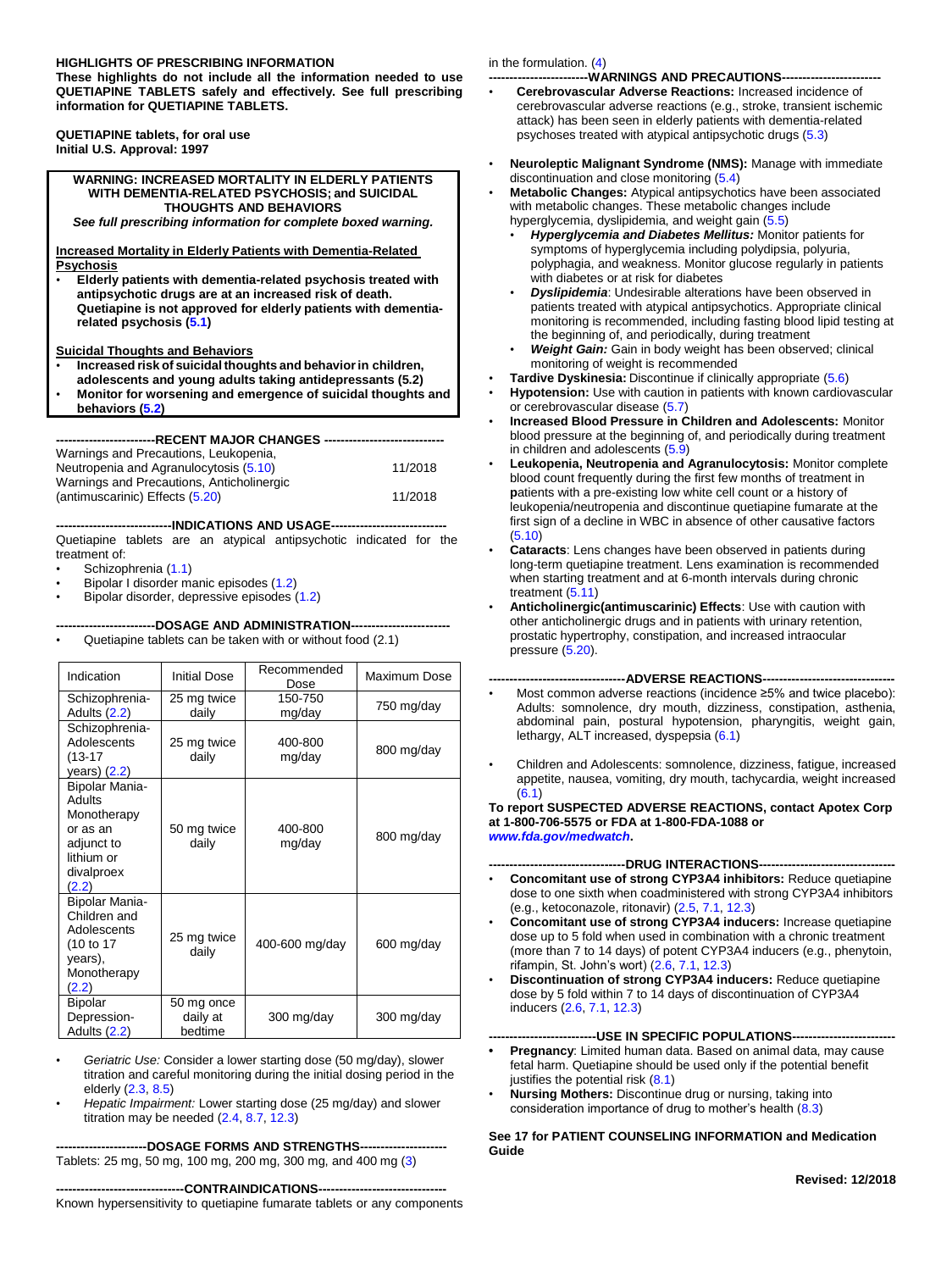#### **FULL PRESCRIBING INFORMATION: CONTENTS\* WARNING: INCREASED MORTALITY IN ELDERLY PATIENTS WITH DEMENTIA-RELATED PSYCHOSIS AND SUICIDAL THOUGHTS AND BEHAVIORS**

#### **[1 INDICATIONS AND USAGE](#page-2-2)**

- 1.1 [Schizophrenia](#page-2-0)
- 1.2 [Bipolar Disorder](#page-2-1)
- 1.3 [Special Considerations in Treating Pediatric Schizophrenia](#page-2-3)  [and Bipolar I Disorder](#page-2-3)

#### **2 [DOSAGE AND ADMINISTRATION](#page-2-4)**

- [2.1 Important Administration Instructions](#page-3-1)
- 2.2 [Recommended Dosing](#page-3-0)
- 2.3 [Dose Modifications in Elderly Patients](#page-4-0)
- 2.4 [Dose Modifications in Hepatically Impaired Patients](#page-4-1)
- 2.5 [Dose Modifications when used with CYP3A4 Inhibitors](#page-4-3)
- 2.6 [Dose Modifications when used with CYP3A4 Inducers](#page-4-4)
- 2.7 [Re-initiation of Treatment in Patients Previously](#page-4-5) **[Discontinued](#page-4-5)**
- 2.8 [Switching from Antipsychotics](#page-4-6)
- **3 [DOSAGE FORMS AND STRENGTHS](#page-4-2)**

# **4 [CONTRAINDICATIONS](#page-5-0)**

- **5 [WARNINGS AND PRECAUTIONS](#page-5-3)**
	- 5.1 [Increased Mortality in Elderly Patients with Dementia-](#page-5-1)[Related Psychosis](#page-5-1)
	- 5.2 [Suicidal Thoughts and Behaviors in Adolescents and](#page-5-2) [Young Adults](#page-5-2)
	- 5.3 [Cerebrovascular Adverse Reactions, Including Stroke,](#page-6-0) in [Elderly Patients with Dementia-Related Psychosis](#page-6-0)
	- 5.4 [Neuroleptic Malignant Syndrome \(NMS\)](#page-7-0)
	- 5.5 [Metabolic Changes](#page-7-1)
	- 5.6 [Tardive Dyskinesia](#page-10-0)
	- 5.7 [Hypotension](#page-11-1)
	- 5.8 [Falls](#page-11-3)
	- 5.9 [Increases in Blood Pressure \(Children and](#page-11-2) [Adolescents\)](#page-11-2)
	- 5.10 [Leukopenia, Neutropenia and Agranulocytosis](#page-11-0)
	- 5.11 [Cataracts](#page-12-0)
	- 5.12 [QT Prolongation](#page-12-1)
	- 5.13 [Seizures](#page-12-2)
	- 5.14 [Hypothyroidism](#page-12-3)
	- 5.15 [Hyperprolactinemia](#page-13-0)
- 5.16 [Potential for Cognitive and Motor Impairment](#page-14-1)
- 5.17 [Body Temperature Regulation](#page-14-2)
- 5.18 [Dysphagia](#page-14-3)
- 5.19 [Discontinuation Syndrome](#page-14-4)
- 5.20 [Anticholinergic \(antimuscarinic\) Effects](#page-14-0)
- **6 [ADVERSE REACTIONS](#page-15-1)** 6.1 [Clinical Study Experience](#page-15-0)
	- 6.2 Post [Marketing Experience](#page-24-1)
- **7 [DRUG INTERACTIONS](#page-24-2)**
	- 7.1 [Effect of Other Drugs on Quetiapine](#page-24-0)
	- 7.2 [Effect of Quetiapine on Other Drugs](#page-25-1)
- **8 [USE IN SPECIFIC POPULATIONS](#page-25-2)**
	-
	- 8.1 [Pregnancy](#page-25-0)<br>8.2 Labor and **[Labor and Delivery](#page-26-1)**
	- 8.3 [Nursing Mothers](#page-26-0)
	- 8.4 [Pediatric Use](#page-26-2)
	- 8.5 [Geriatric Use](#page-27-0)
	- 8.6 [Renal Impairment](#page-27-2)
	- 8.7 [Hepatic Impairment](#page-27-1)

#### **9 [DRUG ABUSE AND DEPENDENCE](#page-27-3)**

- 9.1 [Controlled Substance](#page-27-4)
- 9.2 [Abuse](#page-27-5)
- **10 [OVERDOSAGE](#page-27-6)**
	- 10.1 [Human Experience](#page-27-7) 10.2 [Management of Overdosage](#page-27-8)
- **11 [DESCRIPTION](#page-28-0)**
- **12 [CLINICAL PHARMACOLOGY](#page-28-1)**
- 12.1 [Mechanism of Action](#page-28-2)
- 12.2 [Pharmacodynamics](#page-28-3)
- 12.3 [Pharmacokinetics](#page-29-0)
- **13 [NONCLINICAL TOXICOLOGY](#page-31-0)** 13.1 [Carcinogenesis, Mutagenesis, Impairment of Fertility](#page-31-1) 13.2 [Animal Toxicology and/or Pharmacology](#page-32-0)

#### **14 [CLINICAL STUDIES](#page-32-1)**

- 14.1 [Schizophrenia](#page-32-2)
- 14.2 [Bipolar Disorder](#page-33-0)
- **16 [HOW SUPPLIED/STORAGE AND HANDLING](#page-37-0)**
- **17 [PATIENT COUNSELING INFORMATION](#page-38-0)**

\*Sections or subsections omitted from the full prescribing information are not listed.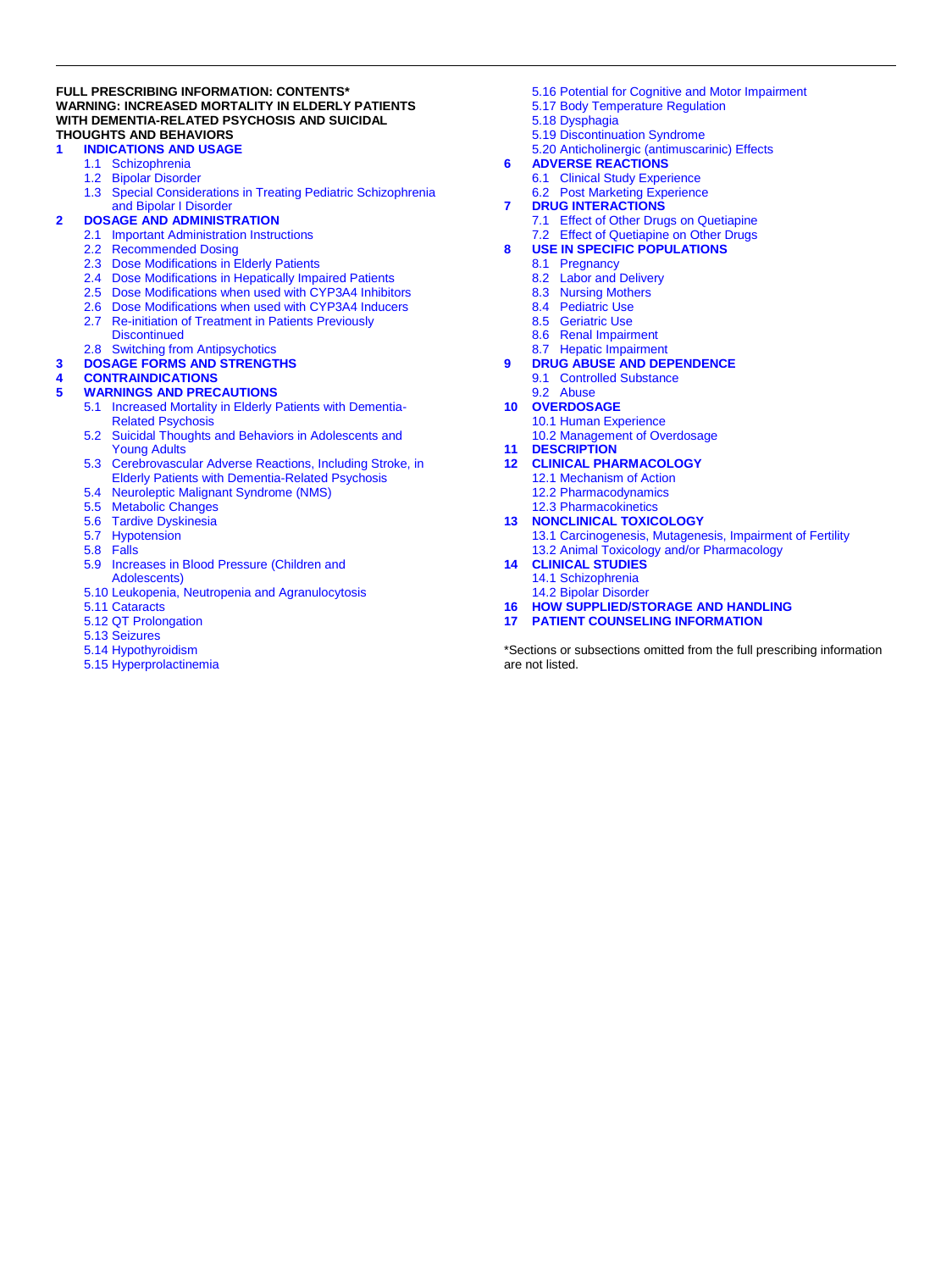## <span id="page-2-5"></span>**WARNING: INCREASED MORTALITY IN ELDERLY PATIENTS WITH DEMENTIA-RELATED PSYCHOSIS; and SUICIDAL THOUGHTS AND BEHAVIORS**

**Increased Mortality in Elderly Patients with Dementia-Related Psychosis**

**Elderly patients with dementia-related psychosis treated with antipsychotic drugs are at an increased risk of death [***see Warnings and Precautions [\(5.1\)](#page-5-1)***]. Quetiapine fumarate tablets are not approved for the treatment of patients with dementia-related psychosis [***see Warnings and Precautions [\(5.1\)](#page-5-1)***].**

# **Suicidal Thoughts and Behaviors**

**Antidepressants increased the risk of suicidal thoughts and behavior in children, adolescents, and young adults in short-term studies. These studies did not show an increase in the risk of suicidal thoughts and behavior with antidepressant use in patients over age 24; there was a reduction in risk with antidepressant use in patients aged 65 and older [***see Warnings and Precautions [\(5.2\)](#page-5-2)***]. In patients of all ages who are started on antidepressant therapy, monitor closely for worsening, and for emergence of suicidal thoughts and behaviors. Advise families and caregivers of the need for close observation and communication with the prescriber [***see Warnings and Precautions [\(5.2\)](#page-5-2)***].**

**Quetiapine fumarate tablets are not approved for use in pediatric patients under ten years of age [***see Use in Specific Populations [\(8.4\)](#page-26-2)***].**

# <span id="page-2-2"></span>**1 INDICATIONS AND USAGE**

# <span id="page-2-0"></span>**1.1 Schizophrenia**

Quetiapine tablets are indicated for the treatment of schizophrenia. The efficacy of quetiapine fumarate tablets in schizophrenia was established in three 6-week trials in adults and one 6-week trial in adolescents (13-17 years). The effectiveness of quetiapine fumarate tablets for the maintenance treatment of schizophrenia has not been systematically evaluated in controlled clinical trials [*see Clinical Studies* (*[14.1](#page-32-2)*)].

# <span id="page-2-1"></span>**1.2 Bipolar Disorder**

Quetiapine tablets are indicated for the acute treatment of manic episodes associated with bipolar I disorder, both as monotherapy and as an adjunct to lithium or divalproex. Efficacy was established in two 12-week monotherapy trials in adults, in one 3-week adjunctive trial in adults, and in one 3-week monotherapy trial in pediatric patients (10 to 17 years) [*see Clinical Studies* (*[14.2](#page-33-0)*)].

Quetiapine tablets are indicated as monotherapy for the acute treatment of depressive episodes associated with bipolar disorder. Efficacy was established in two 8-week monotherapy trials in adult patients with bipolar I and bipolar II disorder [*see Clinical Studies [\(14.2\)](#page-33-0)*].

Quetiapine tablets are indicated for the maintenance treatment of bipolar I disorder, as an adjunct to lithium or divalproex. Efficacy was established in two maintenance trials in adults. The effectiveness of quetiapine fumarate tablets as monotherapy for the maintenance treatment of bipolar disorder has not been systematically evaluated in controlled clinical trials [*see Clinical Studies [\(14.2\)](#page-33-0)*].

# <span id="page-2-3"></span>**1.3 Special Considerations in Treating Pediatric Schizophrenia and Bipolar I Disorder**

Pediatric schizophrenia and bipolar I disorder are serious mental disorders, however, diagnosis can be challenging. For pediatric schizophrenia, symptom profiles can be variable, and for bipolar I disorder, patients may have variable patterns of periodicity of manic or mixed symptoms. It is recommended that medication therapy for pediatric schizophrenia and bipolar I disorder be initiated only after a thorough diagnostic evaluation has been performed and careful consideration given to the risks associated with medication treatment. Medication treatment for both pediatric schizophrenia and bipolar I disorder is indicated as part of a total treatment program that often includes psychological, educational and social interventions.

# <span id="page-2-4"></span>**2 DOSAGE AND ADMINISTRATION**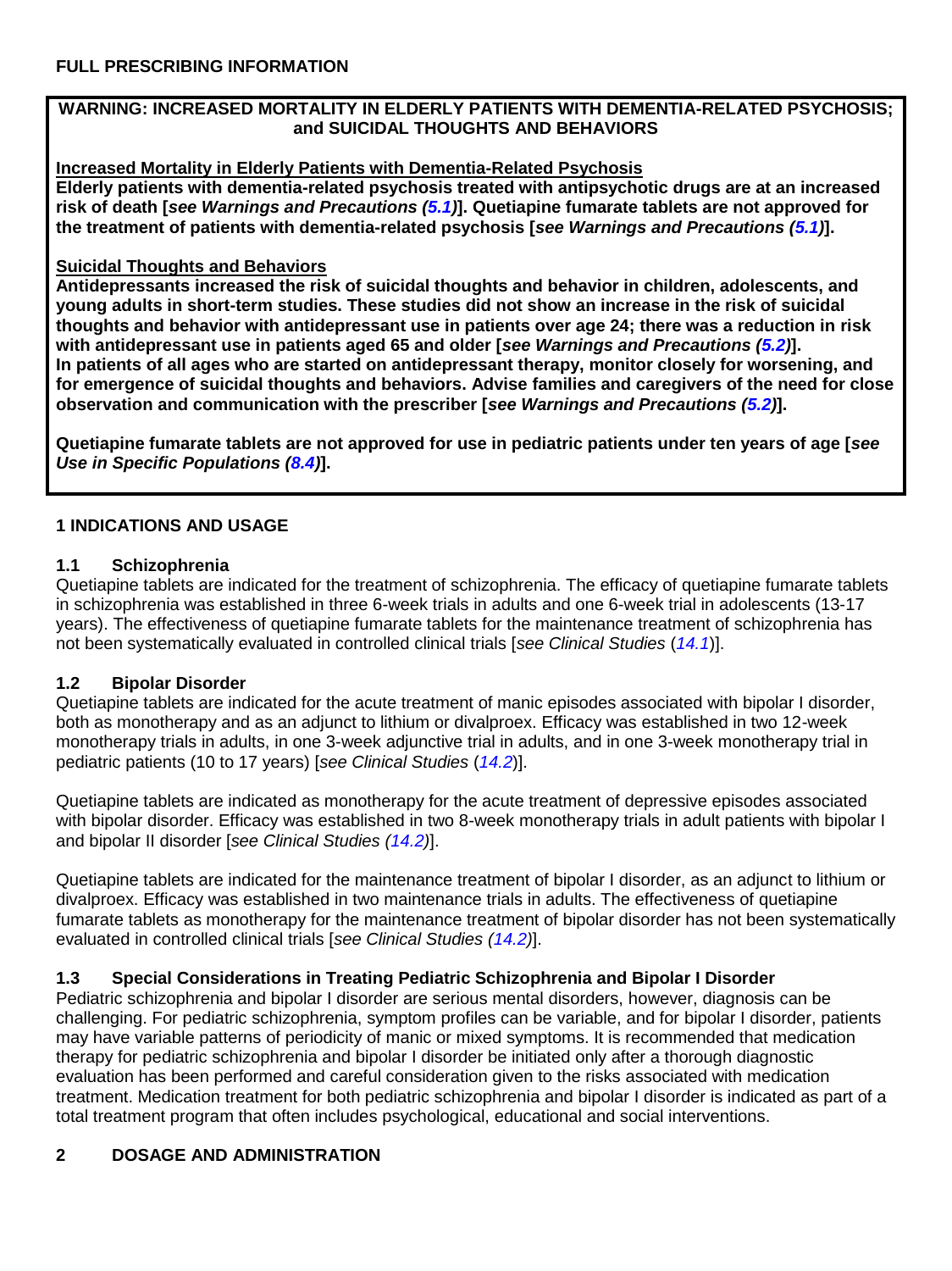# <span id="page-3-1"></span>**2.1 Important Administration Instructions**

Quetiapine tablets can be taken with or without food.

#### <span id="page-3-0"></span>**2.2 Recommended Dosing**

The recommended initial dose, titration, dose range and maximum quetiapine fumarate tablets dose for each approved indication is displayed in Table 1. After initial dosing, adjustments can be made upwards or downwards, if necessary, depending upon the clinical response and tolerability of the patient [*see Clinical Studies [\(14.1](#page-32-2) and [14.2\)](#page-33-0)*].

| <b>Indication</b>                                                                    | <b>Initial Dose and Titration</b>                                                                                                                                                                                                                                                                                                                                                                                                       | Recommended<br><b>Dose</b> | <b>Maximum</b><br><b>Dose</b> |
|--------------------------------------------------------------------------------------|-----------------------------------------------------------------------------------------------------------------------------------------------------------------------------------------------------------------------------------------------------------------------------------------------------------------------------------------------------------------------------------------------------------------------------------------|----------------------------|-------------------------------|
| Schizophrenia-Adults                                                                 | Day 1: 25 mg twice daily.<br>Increase in increments of 25 mg-50 mg divided two or<br>three times on Days 2 and 3 to range of 300-400 mg by<br>Day 4.<br>Further adjustments can be made in increments of 25-50<br>mg twice a day, in intervals of not less than 2 days.                                                                                                                                                                 | 150-750 mg/day             | 750 mg/day                    |
| Schizophrenia-<br>Adolescents (13-17<br>years)                                       | Day 1: 25 mg twice daily.<br>Day 2: Twice daily dosing totaling 100 mg.<br>Day 3: Twice daily dosing totaling 200 mg.<br>Day 4: Twice daily dosing totaling 300 mg.<br>Day 5: Twice daily dosing totaling 400 mg.<br>Further adjustments should be in increments no greater<br>than 100 mg/day within the recommended dose range of<br>400-800 mg/day.<br>Based on response and tolerability, may be administered<br>three times daily. | 400-800 mg/day             | 800 mg/day                    |
| Schizophrenia-<br>Maintenance                                                        | Not applicable.                                                                                                                                                                                                                                                                                                                                                                                                                         | 400-800 mg/day             | 800 mg/day                    |
| Bipolar Mania- Adults<br>Monotherapy or as an<br>adjunct to lithium or<br>divalproex | Day 1: Twice daily dosing totaling 100 mg.<br>Day 2: Twice daily dosing totaling 200 mg.<br>Day 3: Twice daily dosing totaling 300 mg.<br>Day 4: Twice daily dosing totaling 400 mg.<br>Further dosage adjustments up to 800 mg/day by Day 6<br>should be in increments of no greater than 200 mg/day.                                                                                                                                  | 400-800 mg/day             | 800 mg/day                    |
| Bipolar Mania-<br>Children and<br>Adolescents (10 to 17<br>years), Monotherapy       | Day 1: 25 mg twice daily.<br>Day 2: Twice daily dosing totaling 100 mg.<br>Day 3: Twice daily dosing totaling 200 mg.<br>Day 4: Twice daily dosing totaling 300 mg.<br>Day 5: Twice daily dosing totaling 400 mg.<br>Further adjustments should be in increments no greater<br>than 100 mg/day within the recommended dose range of<br>400-600 mg/day.<br>Based on response and tolerability, may be administered<br>three times daily. | 400-600 mg/day             | 600 mg/day                    |
| <b>Bipolar Depression-</b><br>Adults                                                 | Administer once daily at bedtime.<br>Day 1:50 mg<br>Day 2: 100 mg<br>Day 3: 200 mg<br>Day 4: 300 mg                                                                                                                                                                                                                                                                                                                                     | 300 mg/day                 | 300 mg/day                    |
| Bipolar I Disorder<br>Maintenance Therapy-<br><b>Adults</b>                          | Administer twice daily totaling 400-800 mg/day as adjunct<br>to lithium or divalproex. Generally, in the maintenance<br>phase, patients continued on the same dose on which they<br>were stabilized.                                                                                                                                                                                                                                    | 400-800 mg/day             | 800 mg/day                    |

# **Table 1: Recommended Dosing for Quetiapine Fumarate Tablets**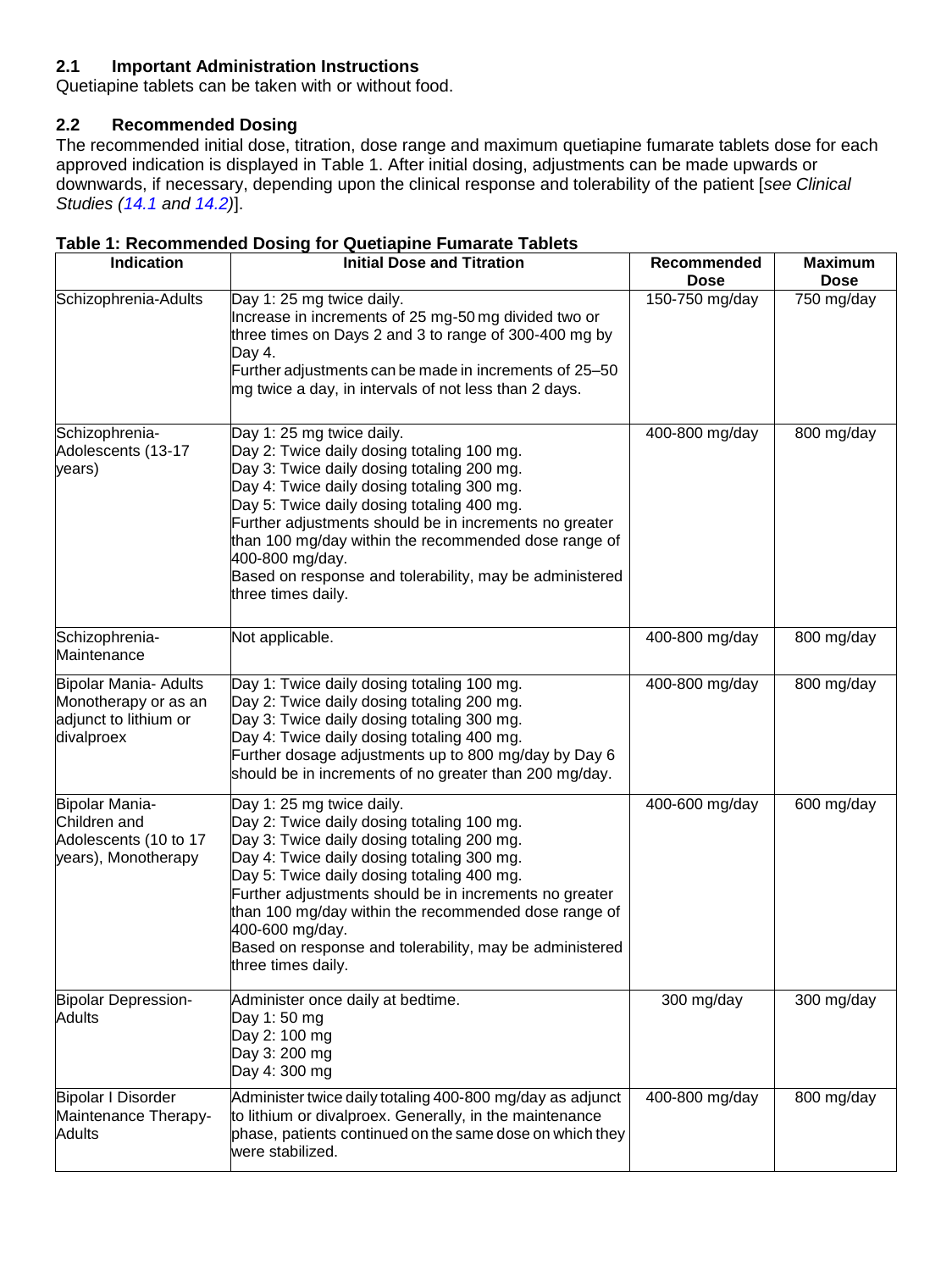## *Maintenance Treatment for Schizophrenia and Bipolar I Disorder*

*Maintenance Treatment*

Patients should be periodically reassessed to determine the need for maintenance treatment and the appropriate dose for such treatment [*see Clinical Studies [\(14.2\)](#page-33-0)*].

# <span id="page-4-0"></span>**2.3 Dose Modifications in Elderly Patients**

Consideration should be given to a slower rate of dose titration and a lower target dose in the elderly and in patients who are debilitated or who have a predisposition to hypotensive reactions [*see Clinical Pharmacology [\(12.3\)](#page-29-0)*]. When indicated, dose escalation should be performed with caution in these patients.

Elderly patients should be started on quetiapine fumarate tablets 50 mg/day and the dose can be increased in increments of 50 mg/day depending on the clinical response and tolerability of the individual patient.

# <span id="page-4-1"></span>**2.4 Dose Modifications in Hepatically Impaired Patients**

Patients with hepatic impairment should be started on 25 mg/day. The dose should be increased daily in increments of 25 mg/day to 50 mg/day to an effective dose, depending on the clinical response and tolerability of the patient.

# <span id="page-4-3"></span>**2.5 Dose Modifications when used with CYP3A4 Inhibitors**

Quetiapine fumarate tablets dose should be reduced to one sixth of original dose when co-medicated with a potent CYP3A4 inhibitor (e.g., ketoconazole, itraconazole, indinavir, ritonavir, nefazodone, etc.). When the CYP3A4 inhibitor is discontinued, the dose of quetiapine fumarate tablets should be increased by 6 fold [*see Clinical Pharmacology [\(12.3\)](#page-29-0) and Drug Interactions [\(7.1\)](#page-24-0)*].

# <span id="page-4-4"></span>**2.6 Dose Modifications when used with CYP3A4 Inducers**

Quetiapine fumarate tablets dose should be increased up to 5 fold of the original dose when used in combination with a chronic treatment (e.g., greater than 7 to 14 days) of a potent CYP3A4 inducer (e.g., phenytoin, carbamazepine, rifampin, avasimibe, St. John's wort etc.). The dose should be titrated based on the clinical response and tolerability of the individual patient. When the CYP3A4 inducer is discontinued, the dose of quetiapine fumarate tablets should be reduced to the original level within 7 to 14 days [*see Clinical Pharmacology [\(12.3\)](#page-29-0) and Drug Interactions [\(7.1\)](#page-24-0)*].

## <span id="page-4-5"></span>**2.7 Re-initiation of Treatment in Patients Previously Discontinued**

Although there are no data to specifically address re-initiation of treatment, it is recommended that when restarting therapy of patients who have been off quetiapine fumarate tablets for more than one week, the initial dosing schedule should be followed. When restarting patients who have been off quetiapine fumarate tablets for less than one week, gradual dose escalation may not be required and the maintenance dose may be re-initiated.

## <span id="page-4-6"></span>**2.8 Switching from Antipsychotics**

There are no systematically collected data to specifically address switching patients with schizophrenia from antipsychotics to quetiapine fumarate tablets, or concerning concomitant administration with antipsychotics. While immediate discontinuation of the previous antipsychotic treatment may be acceptable for some patients with schizophrenia, more gradual discontinuation may be most appropriate for others. In all cases, the period of overlapping antipsychotic administration should be minimized. When switching patients with schizophrenia from depot antipsychotics, if medically appropriate, initiate quetiapine fumarate tablets therapy in place of the next scheduled injection. The need for continuing existing EPS medication should be re-evaluated periodically.

# <span id="page-4-2"></span>**3 DOSAGE FORMS AND STRENGTHS**

25 mg tablets, peach, round, biconvex, film coated tablets. Engraved with 'APO' on one side and "QUE' over '25' on the other side.

50 mg tablets, white, round, biconvex, film coated tablets. Engraved with 'APO' on one side and 'QUE' over '50' on the other side.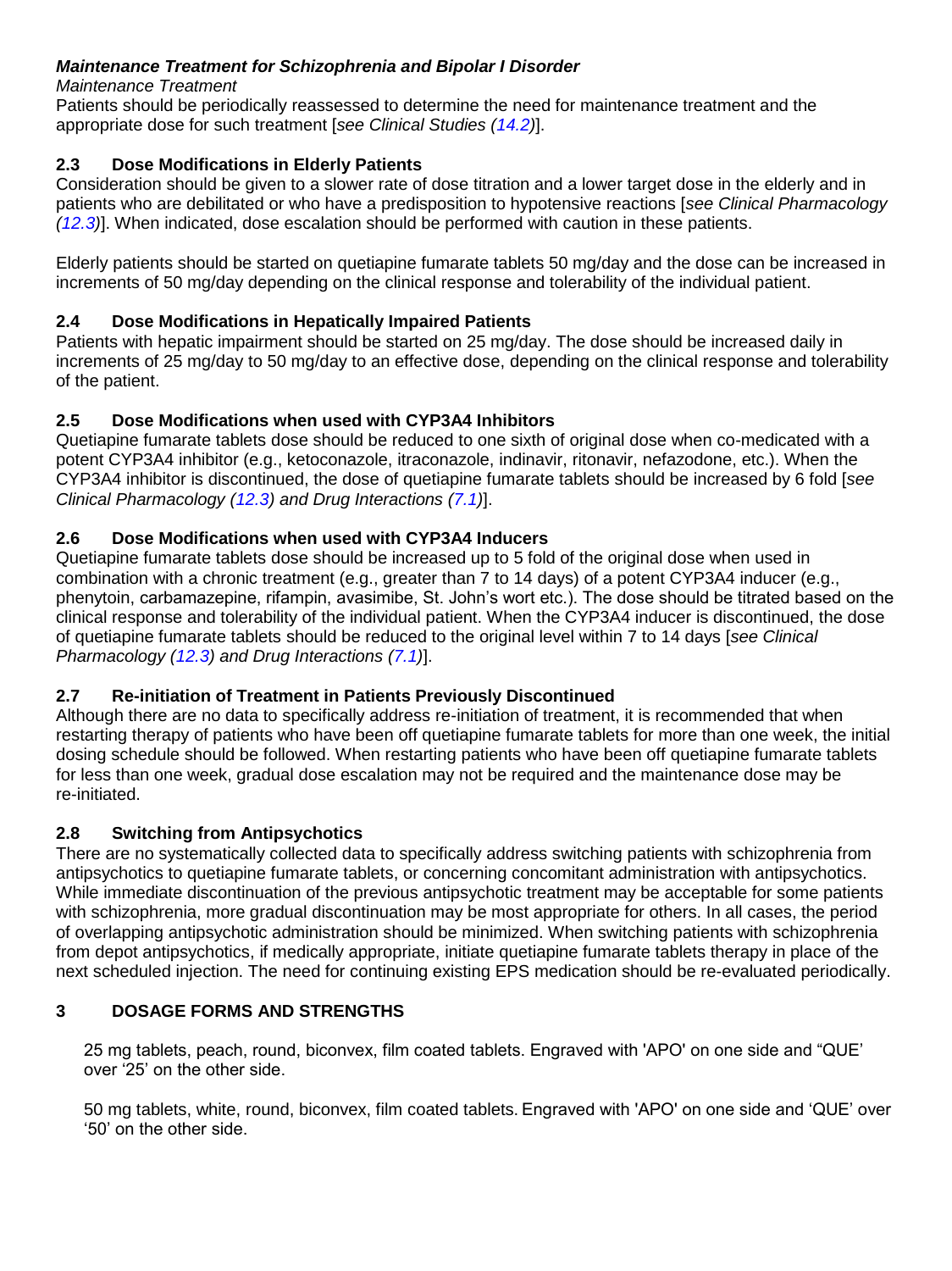100 mg tablets, yellow, round, biconvex film coated tablets. Engraved with 'APO' on one side and 'QUE' over '100' on the other side.

200 mg tablets, white, round, biconvex, film coated tablets. Engraved 'APO' on one side and 'QUE' over '200' on the other side.

300 mg tablets, white, capsule-shaped, biconvex, film coated tablets. Engraved 'APO' on one side and 'QUE300' on the other side.

400 mg tablets, yellow, capsule-shaped, biconvex, film coated tablets. Engraved 'APO' on one side and 'QUE 400' on the other side.

# <span id="page-5-0"></span>**4 CONTRAINDICATIONS**

Hypersensitivity to quetiapine or to any excipients in the quetiapine fumarate tablets formulation. Anaphylactic reactions have been reported in patients treated with quetiapine fumarate.

# <span id="page-5-3"></span>**5 WARNINGS AND PRECAUTIONS**

# <span id="page-5-1"></span>**5.1 Increased Mortality in Elderly Patients with Dementia-Related Psychosis**

Elderly patients with dementia-related psychosis treated with antipsychotic drugs are at an increased risk of death. Analysis of 17 placebo-controlled trials (modal duration of 10 weeks), largely in patients taking atypical antipsychotic drugs, revealed a risk of death in drug-treated patients of between 1.6 to 1.7 times the risk of death in placebo-treated patients. Over the course of a typical 10-week controlled trial, the rate of death in drug-treated patients was about 4.5%, compared to a rate of about 2.6% in the placebo group. Although the causes of death were varied, most of the deaths appeared to be either cardiovascular (e.g., heart failure, sudden death) or infectious (e.g., pneumonia) in nature. Observational studies suggest that, similar to atypical antipsychotic drugs, treatment with conventional antipsychotic drugs may increase mortality. The extent to which the findings of increased mortality in observational studies may be attributed to the antipsychotic drug as opposed to some characteristic(s) of the patients is not clear. Quetiapine fumarate tablets are not approved for the treatment of patients with dementia-related psychosis [*see [Boxed Warning](#page-2-5)*].

## <span id="page-5-2"></span>**5.2 Suicidal Thoughts and Behaviors in Adolescents and Young Adults**

Patients with major depressive disorder (MDD), both adult and pediatric, may experience worsening of their depression and/or the emergence of suicidal ideation and behavior (suicidality) or unusual changes in behavior, whether or not they are taking antidepressant medications, and this risk may persist until significant remission occurs. Suicide is a known risk of depression and certain other psychiatric disorders, and these disorders themselves are the strongest predictors of suicide. There has been a long-standing concern, however, that antidepressants may have a role in inducing worsening of depression and the emergence of suicidality in certain patients during the early phases of treatment. Pooled analyses of short-term placebocontrolled trials of antidepressant drugs (SSRIs and others) showed that these drugs increase the risk of suicidal thinking and behavior (suicidality) in children, adolescents, and young adults (ages 18 to 24) with major depressive disorder (MDD) and other psychiatric disorders. Short-term studies did not show an increase in the risk of suicidality with antidepressants compared to placebo in adults beyond age 24; there was a reduction with antidepressants compared to placebo in adults aged 65 and older.

The pooled analyses of placebo-controlled trials in children and adolescents with MDD, obsessive-compulsive disorder (OCD), or other psychiatric disorders included a total of 24 short-term trials of 9 antidepressant drugs in over 4,400 patients. The pooled analyses of placebo-controlled trials in adults with MDD or other psychiatric disorders included a total of 295 short-term trials (median duration of 2 months) of 11 antidepressant drugs in over 77,000 patients. There was considerable variation in risk of suicidality among drugs, but a tendency toward an increase in the younger patients for almost all drugs studied. There were differences in absolute risk of suicidality across the different indications, with the highest incidence in MDD. The risk differences (drug vs. placebo), however, were relatively stable within age strata and across indications. These risk differences (drugplacebo difference in the number of cases of suicidality per 1,000 patients treated) are provided in Table 2.

# **Table 2: Drug-Placebo Difference in Number of Cases of Suicidality per 1,000 Patients Treated**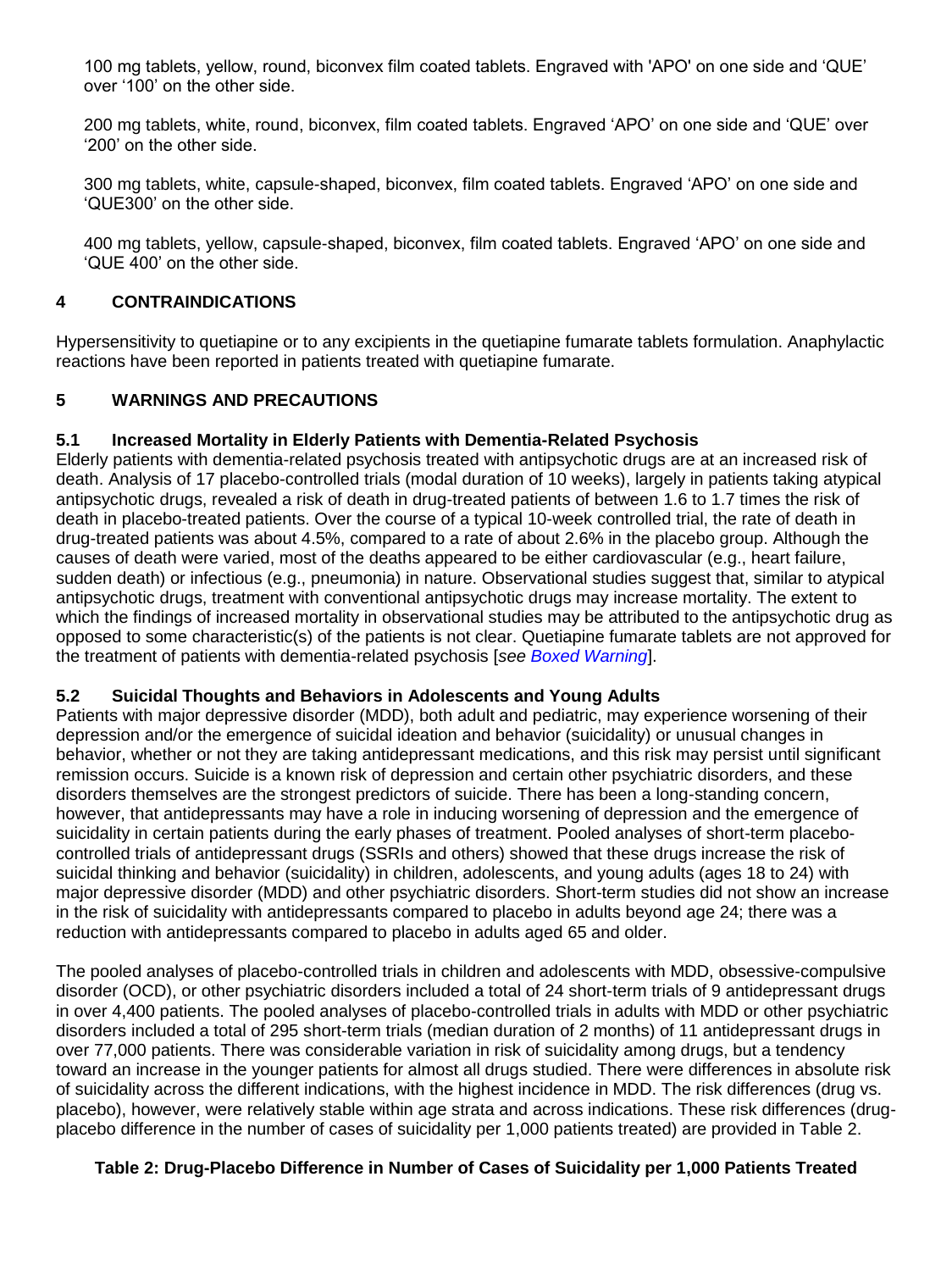| <b>Age Range</b> | Drug-Placebo Difference in Number of Cases<br>of Suicidality per 1,000 Patients Treated |  |
|------------------|-----------------------------------------------------------------------------------------|--|
|                  | <b>Increases Compared to Placebo</b>                                                    |  |
| <18              | 14 additional cases                                                                     |  |
| 18-24            | 5 additional cases                                                                      |  |
|                  | <b>Decreases Compared to Placebo</b>                                                    |  |
| 25-64            | 1 fewer case                                                                            |  |
| ≥65              | 6 fewer cases                                                                           |  |

No suicides occurred in any of the pediatric trials. There were suicides in the adult trials, but the number was not sufficient to reach any conclusion about drug effect on suicide.

It is unknown whether the suicidality risk extends to longer-term use, i.e., beyond several months. However, there is substantial evidence from placebo-controlled maintenance trials in adults with depression that the use of antidepressants can delay the recurrence of depression.

#### **All patients being treated with antidepressants for any indication should be monitored appropriately and observed closely for clinical worsening, suicidality, and unusual changes in behavior, especially during the initial few months of a course of drug therapy, or at times of dose changes, either increases or decreases.**

The following symptoms, anxiety, agitation, panic attacks, insomnia, irritability, hostility, aggressiveness, impulsivity, akathisia (psychomotor restlessness), hypomania, and mania, have been reported in adult and pediatric patients being treated with antidepressants for major depressive disorder as well as for other indications, both psychiatric and nonpsychiatric. Although a causal link between the emergence of such symptoms and either the worsening of depression and/or the emergence of suicidal impulses has not been established, there is concern that such symptoms may represent precursors to emerging suicidality.

Consideration should be given to changing the therapeutic regimen, including possibly discontinuing the medication, in patients whose depression is persistently worse, or who are experiencing emergent suicidality or symptoms that might be precursors to worsening depression or suicidality, especially if these symptoms are severe, abrupt in onset, or were not part of the patient's presenting symptoms.

**Families and caregivers of patients being treated with antidepressants for major depressive disorder or other indications, both psychiatric and nonpsychiatric, should be alerted about the need to monitor patients for the emergence of agitation, irritability, unusual changes in behavior, and the other symptoms described above, as well as the emergence of suicidality, and to report such symptoms immediately to healthcare providers. Such monitoring should include daily observation by families and caregivers**. Prescriptions for quetiapine fumarate tablets should be written for the smallest quantity of tablets consistent with good patient management, in order to reduce the risk of overdose.

## *Screening Patients for Bipolar Disorder*

A major depressive episode may be the initial presentation of bipolar disorder. It is generally believed (though not established in controlled trials) that treating such an episode with an antidepressant alone may increase the likelihood of precipitation of a mixed/manic episode in patients at risk for bipolar disorder. Whether any of the symptoms described above represent such a conversion is unknown. However, prior to initiating treatment with an antidepressant, including quetiapine fumarate tablets, patients with depressive symptoms should be adequately screened to determine if they are at risk for bipolar disorder; such screening should include a detailed psychiatric history, including a family history of suicide, bipolar disorder, and depression.

## <span id="page-6-0"></span>**5.3 Cerebrovascular Adverse Reactions, Including Stroke, in Elderly Patients with Dementia-Related Psychosis**

In placebo-controlled trials with risperidone, aripiprazole, and olanzapine in elderly subjects with dementia, there was a higher incidence of cerebrovascular adverse reactions (cerebrovascular accidents and transient ischemic attacks) including fatalities compared to placebo-treated subjects. Quetiapine is not approved for the treatment of patients with dementia-related psychosis [*see also [Boxed Warning](#page-2-5) and Warnings and Precautions [\(5.1\)](#page-5-1)*]*.*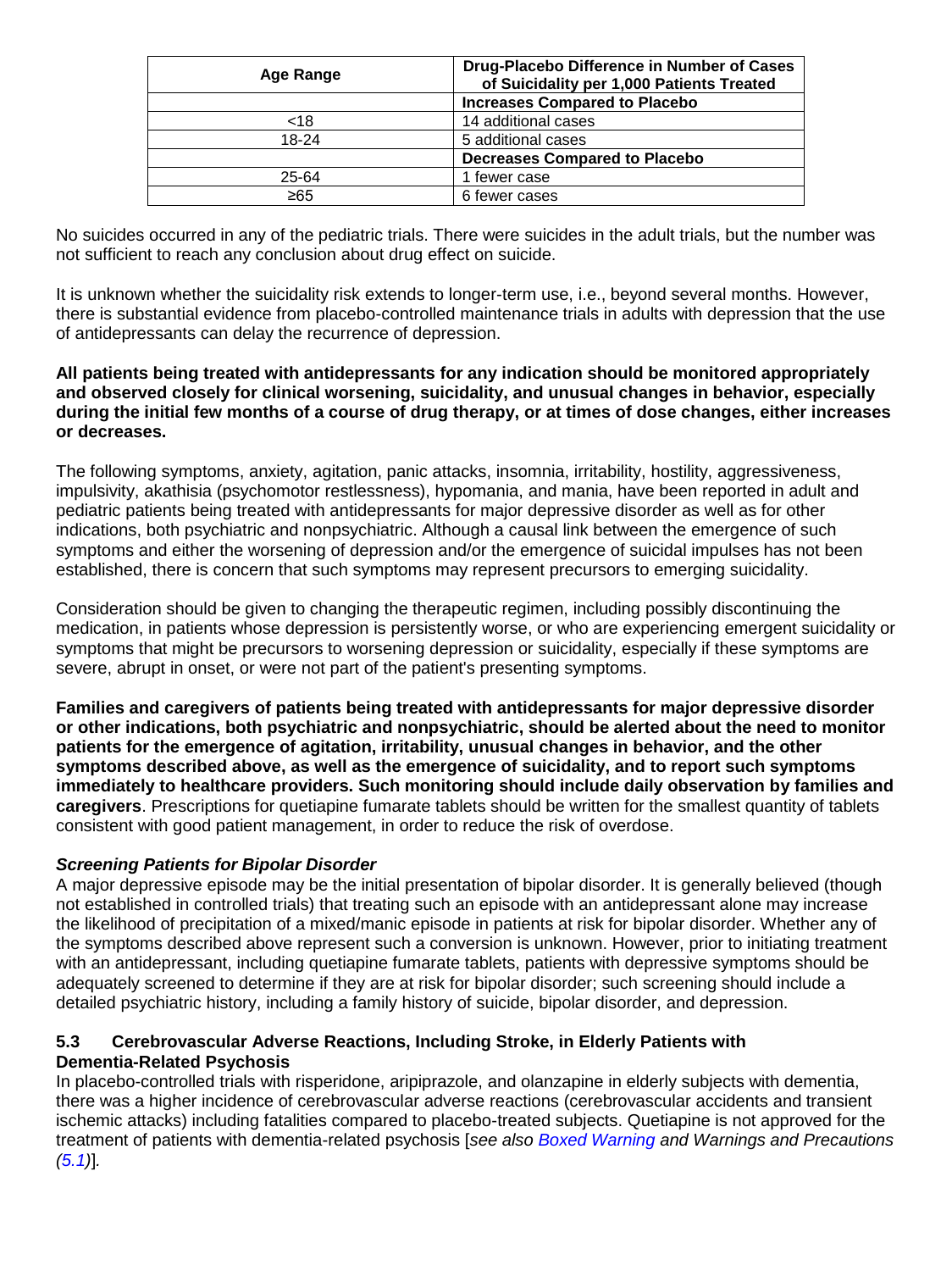# <span id="page-7-0"></span>**5.4 Neuroleptic Malignant Syndrome (NMS)**

A potentially fatal symptom complex sometimes referred to as Neuroleptic Malignant Syndrome (NMS) has been reported in association with administration of antipsychotic drugs, including quetiapine fumarate. Rare cases of NMS have been reported with quetiapine fumarate. Clinical manifestations of NMS are hyperpyrexia, muscle rigidity, altered mental status, and evidence of autonomic instability (irregular pulse or blood pressure, tachycardia, diaphoresis, and cardiac dysrhythmia). Additional signs may include elevated creatinine phosphokinase, myoglobinuria (rhabdomyolysis) and acute renal failure.

The diagnostic evaluation of patients with this syndrome is complicated. In arriving at a diagnosis, it is important to exclude cases where the clinical presentation includes both serious medical illness (e.g., pneumonia, systemic infection, etc.) and untreated or inadequately treated extrapyramidal signs and symptoms (EPS). Other important considerations in the differential diagnosis include central anticholinergic toxicity, heat stroke, drug fever and primary central nervous system (CNS) pathology.

The management of NMS should include: 1) immediate discontinuation of antipsychotic drugs and other drugs not essential to concurrent therapy; 2) intensive symptomatic treatment and medical monitoring; and 3) treatment of any concomitant serious medical problems for which specific treatments are available. There is no general agreement about specific pharmacological treatment regimens for NMS.

If a patient requires antipsychotic drug treatment after recovery from NMS, the potential reintroduction of drug therapy should be carefully considered. The patient should be carefully monitored since recurrences of NMS have been reported.

# <span id="page-7-1"></span>**5.5 Metabolic Changes**

Atypical antipsychotic drugs have been associated with metabolic changes that include hyperglycemia/diabetes mellitus, dyslipidemia, and body weight gain. While all of the drugs in the class have been shown to produce some metabolic changes, each drug has its own specific risk profile. In some patients, a worsening of more than one of the metabolic parameters of weight, blood glucose, and lipids was observed in clinical studies. Changes in these metabolic profiles should be managed as clinically appropriate.

# *Hyperglycemia and Diabetes Mellitus*

Hyperglycemia, in some cases extreme and associated with ketoacidosis or hyperosmolar coma or death, has been reported in patients treated with atypical antipsychotics, including quetiapine. Assessment of the relationship between atypical antipsychotic use and glucose abnormalities is complicated by the possibility of an increased background risk of diabetes mellitus in patients with schizophrenia and the increasing incidence of diabetes mellitus in the general population. Given these confounders, the relationship between atypical antipsychotic use and hyperglycemia-related adverse reactions is not completely understood. However, epidemiological studies suggest an increased risk of hyperglycemia-related adverse reactions in patients treated with the atypical antipsychotics. Precise risk estimates for hyperglycemia-related adverse reactions in patients treated with atypical antipsychotics are not available.

Patients with an established diagnosis of diabetes mellitus who are started on atypical antipsychotics should be monitored regularly for worsening of glucose control. Patients with risk factors for diabetes mellitus (e.g., obesity, family history of diabetes) who are starting treatment with atypical antipsychotics should undergo fasting blood glucose testing at the beginning of treatment and periodically during treatment. Any patient treated with atypical antipsychotics should be monitored for symptoms of hyperglycemia including polydipsia, polyuria, polyphagia, and weakness. Patients who develop symptoms of hyperglycemia during treatment with atypical antipsychotics should undergo fasting blood glucose testing. In some cases, hyperglycemia has resolved when the atypical antipsychotic was discontinued; however, some patients required continuation of anti-diabetic treatment despite discontinuation of the suspect drug.

## *Adults*

**Table 3: Fasting Glucose — Proportion of Patients Shifting to ≥126 mg/dL in Short-Term (≤12 weeks) Placebo-Controlled Studies<sup>1</sup>**

| <b>Laboratory Analyte</b> | <b>Category Change (At Least</b><br><b>Once) from Baseline</b> | <b>Treatment Arm</b> |      | <b>Patients</b><br>n (%) |
|---------------------------|----------------------------------------------------------------|----------------------|------|--------------------------|
|                           | Normal to High                                                 | Quetiapine           | 2907 | 71 (2.4%)                |
| <b>Fasting Glucose</b>    | $\left($ <100 mg/dL to $\geq$ 126 mg/dL)                       | Placebo              | 1346 | 19 (1.4%)                |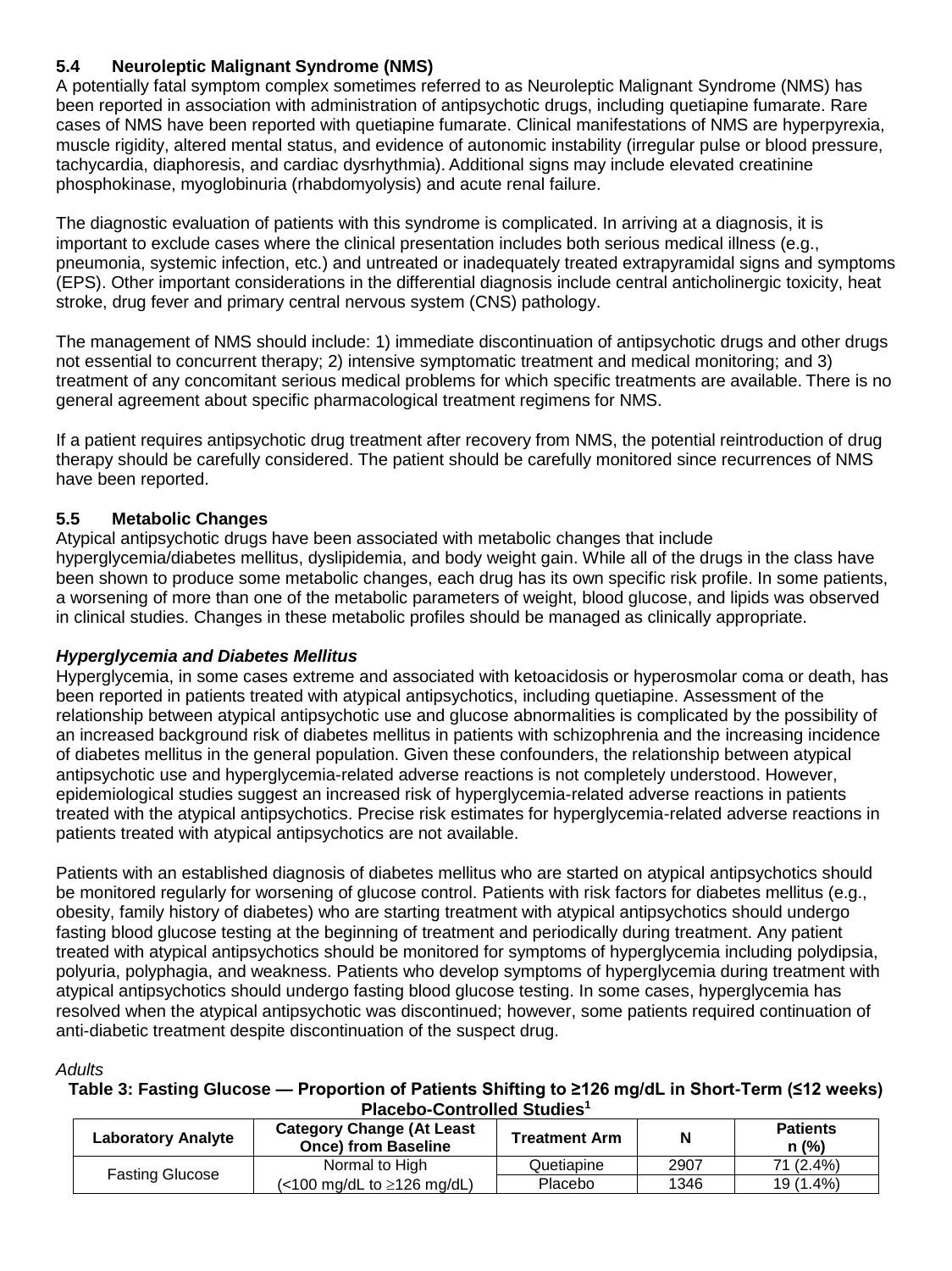| Borderline to High                                        | Quetiapine | 572 | $(11.7\%)$<br>67 |
|-----------------------------------------------------------|------------|-----|------------------|
| $\geq$ 100 mg/dL and <126 mg/dL to  <br>$\geq$ 126 mg/dL) | Placebo    | 279 | 33 (11.8%)       |

1 Includes quetiapine and quetiapine extended release tablets data.

In a 24-week trial (active-controlled, 115 patients treated with quetiapine fumarate) designed to evaluate glycemic status with oral glucose tolerance testing of all patients, at week 24 the incidence of a post-glucose challenge glucose level ≥ 200 mg/dL was 1.7% and the incidence of a fasting blood glucose level ≥ 126 mg/dL was 2.6%. The mean change in fasting glucose from baseline was 3.2 mg/dL and mean change in 2 hour glucose from baseline was -1.8 mg/dL for quetiapine.

In 2 long-term placebo-controlled randomized withdrawal clinical trials for bipolar I disorder maintenance, mean exposure of 213 days for quetiapine (646 patients) and 152 days for placebo (680 patients), the mean change in glucose from baseline was +5.0 mg/dL for quetiapine and –0.05 mg/dL for placebo. The exposure-adjusted rate of any increased blood glucose level (≥ 126 mg/dL) for patients more than 8 hours since a meal (however, some patients may not have been precluded from calorie intake from fluids during fasting period) was 18.0 per 100 patient years for quetiapine (10.7% of patients; n=556) and 9.5 for placebo per 100 patient years (4.6% of patients; n=581).

## *Children and Adolescents*

In a placebo-controlled quetiapine monotherapy study of adolescent patients (13 to 17 years of age) with schizophrenia (6 weeks duration), the mean change in fasting glucose levels for quetiapine (n=138) compared to placebo (n=67) was -0.75 mg/dL versus -1.70 mg/dL. In a placebo-controlled quetiapine monotherapy study of children and adolescent patients (10 to 17 years of age) with bipolar mania (3 weeks duration), the mean change in fasting glucose level for quetiapine (n=170) compared to placebo (n=81) was 3.62 mg/dL versus - 1.17 mg/dL. No patient in either study with a baseline normal fasting glucose level (<100 mg/dL) or a baseline borderline fasting glucose level (≥100 mg/dL and <126 mg/dL) had a blood glucose level of ≥126 mg/dL.

In a placebo-controlled quetiapine extended release tablets monotherapy study (8 weeks duration) of children and adolescent patients (10 to 17 years of age) with bipolar depression, in which efficacy was not established, the mean change in fasting glucose levels for quetiapine extended release tablets ( $n = 60$ ) compared to placebo ( $n = 62$ ) was 1.8 mg/dL versus 1.6 mg/dL. In this study, there were no patients in the quetiapine extended release tablets or placebo-treated groups with a baseline normal fasting glucose level (< 100 mg/dL) that had an increase in blood glucose level > 126 mg/dL. There was one patient in the quetiapine extended release tablets group with a baseline borderline fasting glucose level (> 100 mg/dL and < 126 mg/dL) who had an increase in blood glucose level of > 126 mg/dL compared to zero patients in the placebo group.

## *Dyslipidemia*

## *Adults*

Table 4 shows the percentage of adult patients with changes in total cholesterol, triglycerides, LDL-cholesterol and HDL-cholesterol from baseline by indication in clinical trials with quetiapine fumarate.

| and the Undicated it from Basemic to Uninoany Uigninoant Ecycle by Indication |                                 |                      |                 |                          |
|-------------------------------------------------------------------------------|---------------------------------|----------------------|-----------------|--------------------------|
| <b>Laboratory Analyte</b>                                                     | <b>Indication</b>               | <b>Treatment Arm</b> | N               | <b>Patients</b><br>n (%) |
|                                                                               |                                 | Quetiapine Fumarate  | 137             | 24 (18%)                 |
| Total Cholesterol ≥240                                                        | Schizophrenia <sup>1</sup>      | Placebo              | 92              | 6(7%)                    |
| mg/dL                                                                         |                                 | Quetiapine Fumarate  | 463             | 41 (9%)                  |
|                                                                               | Bipolar Depression <sup>2</sup> | Placebo              | 250             | 15 (6%)                  |
|                                                                               |                                 | Quetiapine Fumarate  | 120             | 26 (22%)                 |
| Triglycerides ≥200                                                            | Schizophrenia <sup>1</sup>      | Placebo              | 70              | 11 (16%)                 |
| mg/dL                                                                         |                                 | Quetiapine Fumarate  | 436             | 59 (14%)                 |
|                                                                               | Bipolar Depression <sup>2</sup> | Placebo              | 232             | 20 (9%)                  |
| LDL-Cholesterol ≥160                                                          |                                 | Quetiapine Fumarate  | na <sup>3</sup> | na <sup>3</sup>          |
|                                                                               | Schizophrenia <sup>1</sup>      | Placebo              | na <sup>3</sup> | na <sup>3</sup>          |
| mg/dL                                                                         |                                 | Quetiapine Fumarate  | 465             | 29 (6%)                  |
|                                                                               | Bipolar Depression <sup>2</sup> | Placebo              | 256             | 12 (5%)                  |

## **Table 4: Percentage of Adult Patients with Shifts in Total Cholesterol, Triglycerides, LDL-Cholesterol and HDL-Cholesterol from Baseline to Clinically Significant Levels by Indication**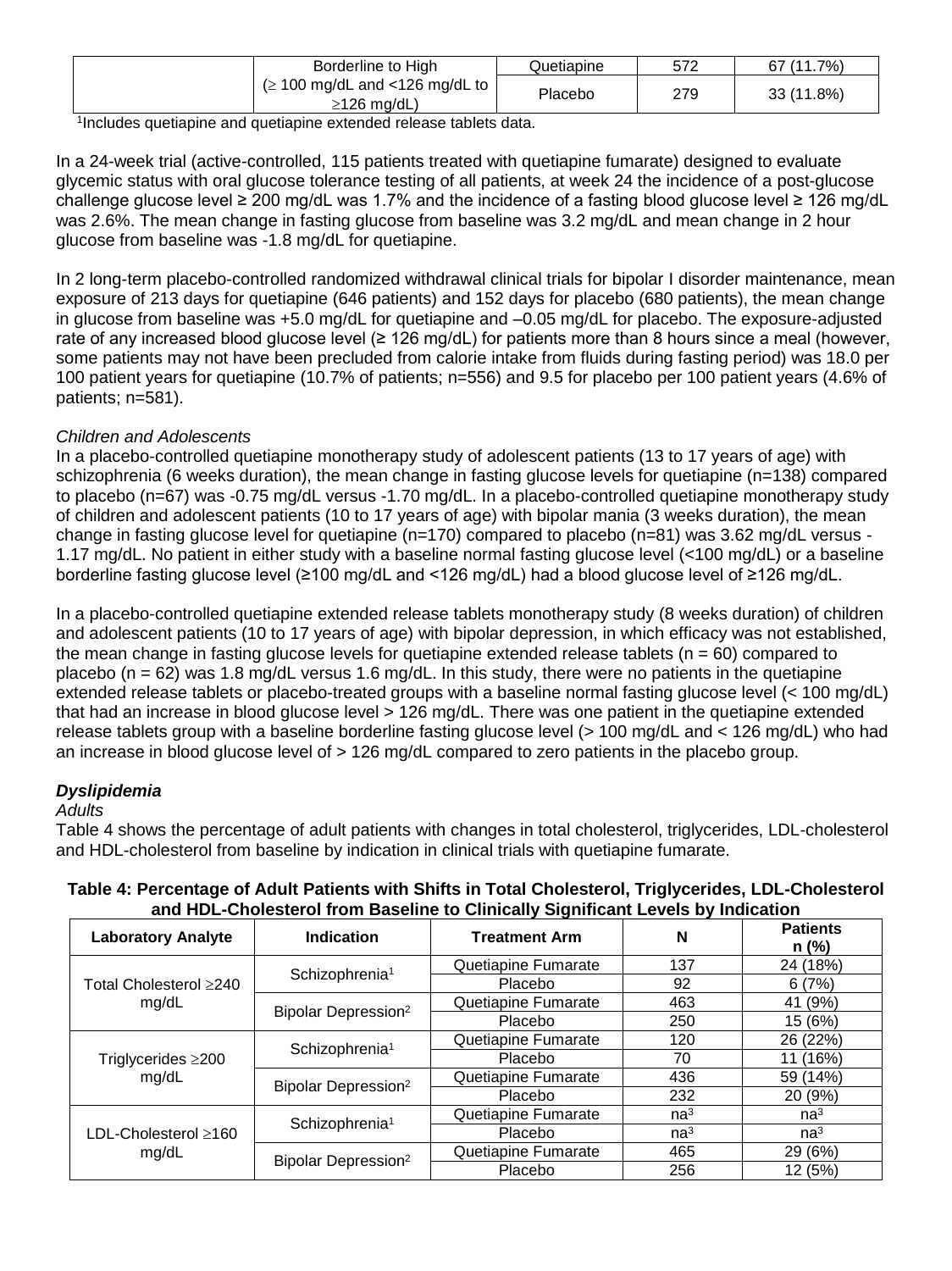|                     | Schizophrenia <sup>1</sup>      | Quetiapine Fumarate | naª | na <sup>3</sup> |
|---------------------|---------------------------------|---------------------|-----|-----------------|
| HDL-Cholesterol ≤40 |                                 | Placebo             | naª | na <sup>3</sup> |
| mg/dL               |                                 | Quetiapine Fumarate | 393 | 56 (14%)        |
|                     | Bipolar Depression <sup>2</sup> | Placebo             | 214 | 29 (14%)        |

<sup>1</sup> 6 weeks duration

<sup>2</sup> 8 weeks duration

<sup>3</sup> Parameters not measured in the quetiapine fumarate registration studies for schizophrenia.

#### *Children and Adolescents*

Table 5 shows the percentage of children and adolescents with changes in total cholesterol, triglycerides, LDLcholesterol and HDL-cholesterol from baseline in clinical trials with quetiapine fumarate.

| Table 5: Percentage of Children and Adolescents with Shifts in Total Cholesterol, Triglycerides, LDL- |
|-------------------------------------------------------------------------------------------------------|
| Cholesterol and HDL-Cholesterol from Baseline to Clinically Significant Levels                        |

| <b>Laboratory Analyte</b> | <b>Indication</b>          | <b>Treatment Arm</b> | N   | <b>Patients</b><br>$n$ (%) |
|---------------------------|----------------------------|----------------------|-----|----------------------------|
|                           |                            | Quetiapine Fumarate  | 107 | 13 (12%)                   |
| Total Cholesterol ≥200    | Schizophrenia <sup>1</sup> | Placebo              | 56  | 1(2%)                      |
| mg/dL                     |                            | Quetiapine Fumarate  | 159 | 16 (10%)                   |
|                           | Bipolar Mania <sup>2</sup> | Placebo              | 66  | 2(3%)                      |
|                           | Schizophrenia <sup>1</sup> | Quetiapine Fumarate  | 103 | 17 (17%)                   |
|                           |                            | Placebo              | 51  | 4(8%)                      |
| Triglycerides ≥150 mg/dL  | Bipolar Mania <sup>2</sup> | Quetiapine Fumarate  | 149 | 32 (22%)                   |
|                           |                            | Placebo              | 60  | 8(13%)                     |
|                           | Schizophrenia <sup>1</sup> | Quetiapine Fumarate  | 112 | 4(4%)                      |
| LDL-Cholesterol ≥130      |                            | Placebo              | 60  | (2%)                       |
| mg/dL                     | Bipolar Mania <sup>2</sup> | Quetiapine Fumarate  | 169 | 13 (8%)                    |
|                           |                            | Placebo              | 74  | 4(5%)                      |
|                           | Schizophrenia <sup>1</sup> | Quetiapine Fumarate  | 104 | 16 (15%)                   |
| HDL-Cholesterol ≤40       |                            | Placebo              | 54  | 10 (19%)                   |
| mg/dL                     | Bipolar Mania <sup>2</sup> | Quetiapine Fumarate  | 154 | 16 (10%)                   |
|                           |                            | Placebo              | 61  | 4(7%)                      |

<sup>1</sup> 13 to 17 years, 6 weeks duration

<sup>2</sup> 10 to 17 years, 3 weeks duration

In a placebo-controlled quetiapine fumarate extended release tablets monotherapy study (8 weeks duration) of children and adolescent patients (10 to 17 years of age) with bipolar depression, in which efficacy was not established, the percentage of children and adolescents with shifts in total cholesterol (≥200 mg/dL), triglycerides (≥150 mg/dL), LDL-cholesterol (≥ 130 mg/dL) and HDL-cholesterol (≤40 mg/dL) from baseline to clinically significant levels were: total cholesterol 8% (7/83) for quetiapine extended release tablets vs. 6% (5/84) for placebo; triglycerides 28% (22/80) for quetiapine extended release tablets vs. 9% (7/82) for placebo; LDL-cholesterol 2% (2/86) for quetiapine extended release tablets vs. 4% (3/85) for placebo and HDLcholesterol 20% (13/65) for quetiapine extended release tablets vs. 15% (11/74) for placebo.

## *Weight Gain*

Increases in weight have been observed in clinical trials. Patients receiving quetiapine should receive regular monitoring of weight.

#### *Adults*

In clinical trials with quetiapine fumarate the following increases in weight have been reported.

| $1800$ v. Topollion of Fallonto milli moight bail =170 of Doug moight (Addition |                            |                      |     |                            |  |
|---------------------------------------------------------------------------------|----------------------------|----------------------|-----|----------------------------|--|
| Vital<br>Sign                                                                   | <b>Indication</b>          | <b>Treatment Arm</b> | N   | <b>Patients</b><br>$n$ (%) |  |
|                                                                                 | Schizophrenia <sup>1</sup> | Quetiapine Fumarate  | 391 | 89 (23%)                   |  |
|                                                                                 |                            | Placebo              | 206 | 11 (6%)                    |  |
| Weight Gain ≥7% of                                                              | <b>Bipolar Mania</b>       | Quetiapine Fumarate  | 209 | 44 (21%)                   |  |
| <b>Body Weight</b>                                                              | (monotherapy) <sup>2</sup> | Placebo              | 198 | 13 (7%)                    |  |
|                                                                                 | Bipolar Mania (adjunct     | Quetiapine Fumarate  | 196 | 25 (13%)                   |  |

# **Table 6: Proportion of Patients with Weight Gain ≥7% of Body Weight (Adults)**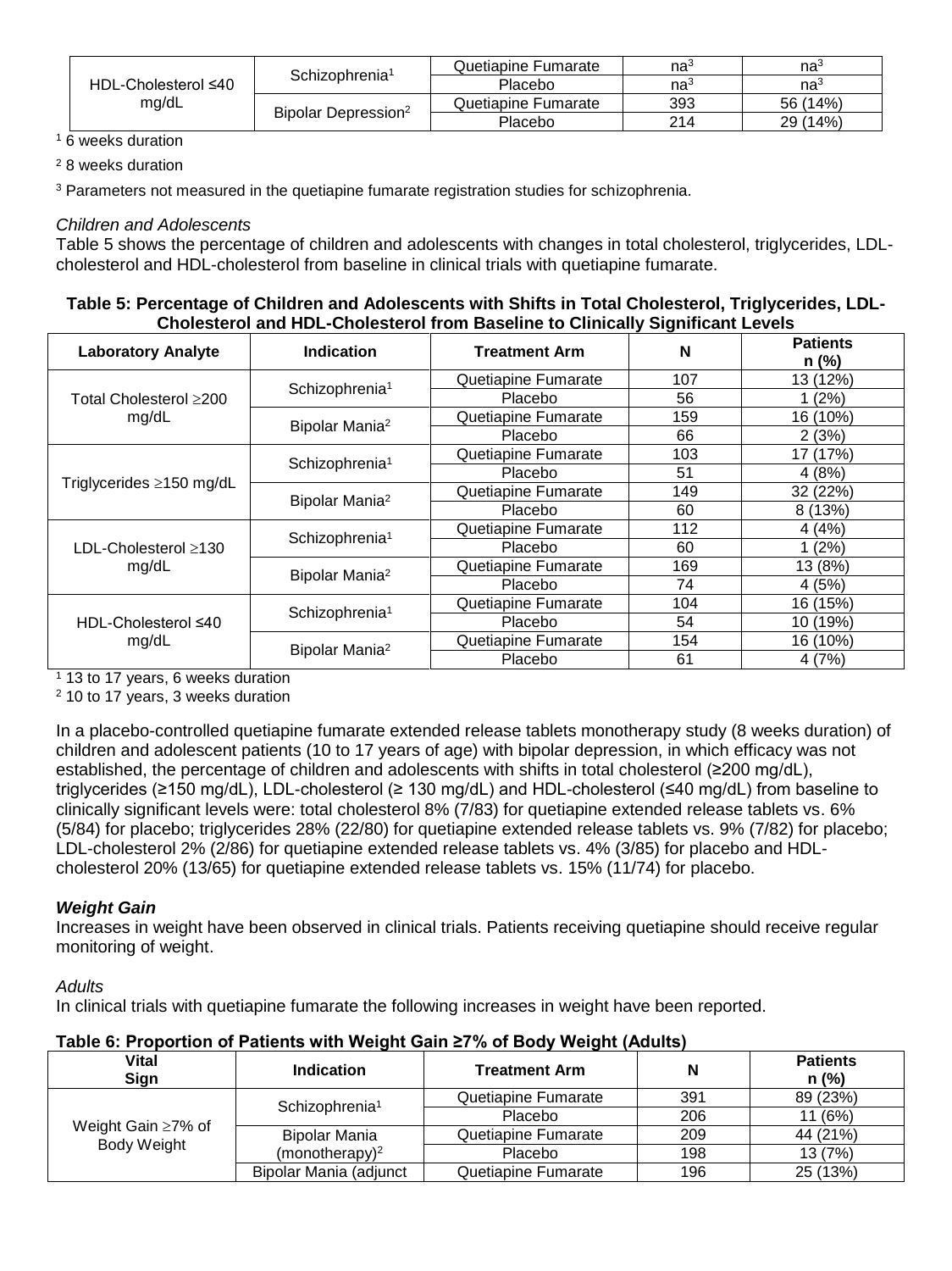|  | therapy) $3$               | Placebo                | 203 | (4%)<br>ົ |
|--|----------------------------|------------------------|-----|-----------|
|  | <b>Bipolar Depression4</b> | Fumarate<br>Quetiapine | 554 | (8%)<br>4 |
|  |                            | Placebo                | 295 | (2%)      |

 $1$  up to 6 weeks duration

<sup>2</sup> up to 12 weeks duration  $3$  up to 3 weeks duration

<sup>4</sup> up to 8 weeks duration

## *Children and Adolescents*

In two clinical trials with quetiapine fumarate, one in bipolar mania and one in schizophrenia, reported increases in weight are included in table 7.

#### **Table 7: Proportion of Patients with Weight Gain ≥7% of Body Weight (Children and Adolescents)**

| Vital<br>Sign      | <b>Indication</b>          | <b>Treatment Arm</b> |     | <b>Patients</b><br>$n$ (%) |
|--------------------|----------------------------|----------------------|-----|----------------------------|
|                    | Schizophrenia <sup>1</sup> | Quetiapine Fumarate  | 111 | 23 (21%)                   |
| Weight Gain ≥7% of |                            | Placebo              | 44  | 3(7%)                      |
| Body Weight        |                            | Quetiapine Fumarate  | 157 | 18 (12%)                   |
|                    | Bipolar Mania <sup>2</sup> | Placebo              | 68  | 0 (0%)                     |

<sup>1</sup> 6 weeks duration

<sup>2</sup> 3 weeks duration

The mean change in body weight in the schizophrenia trial was 2.0 kg in the quetiapine fumarate group and - 0.4 kg in the placebo group and in the bipolar mania trial, it was 1.7 kg in the quetiapine fumarate group and 0.4 kg in the placebo group.

In an open-label study that enrolled patients from the above two pediatric trials, 63% of patients (241/380) completed 26 weeks of therapy with quetiapine fumarate. After 26 weeks of treatment, the mean increase in body weight was 4.4 kg. Forty-five percent of the patients gained ≥ 7% of their body weight, not adjusted for normal growth. In order to adjust for normal growth over 26 weeks an increase of at least 0.5 standard deviation from baseline in BMI was used as a measure of a clinically significant change; 18.3% of patients on quetiapine fumarate met this criterion after 26 weeks of treatment.

In a clinical trial for quetiapine extended release tablets in children and adolescents (10 to 17 years of age) with bipolar depression, in which efficacy was not established, the percentage of patients with weight gain ≥7% of body weight at any time was 15% (14/92) for quetiapine extended release tablets vs. 10% (10/100) for placebo. The mean change in body weight was 1.4 kg in the quetiapine extended release tablets group vs. 0.6 kg in the placebo group.

When treating pediatric patients with quetiapine fumarate for any indication, weight gain should be assessed against that expected for normal growth.

## <span id="page-10-0"></span>**5.6 Tardive Dyskinesia**

A syndrome of potentially irreversible, involuntary, dyskinetic movements may develop in patients treated with antipsychotic drugs, including quetiapine. Although the prevalence of the syndrome appears to be highest among the elderly, especially elderly women, it is impossible to rely upon prevalence estimates to predict, at the inception of antipsychotic treatment, which patients are likely to develop the syndrome. Whether antipsychotic drug products differ in their potential to cause tardive dyskinesia is unknown.

The risk of developing tardive dyskinesia and the likelihood that it will become irreversible are believed to increase as the duration of treatment and the total cumulative dose of antipsychotic drugs administered to the patient increase. However, the syndrome can develop, although much less commonly, after relatively brief treatment periods at low doses or may even arise after discontinuation of treatment.

There is no known treatment for established cases of tardive dyskinesia, although the syndrome may remit, partially or completely, if antipsychotic treatment is withdrawn. Antipsychotic treatment, itself, however, may suppress (or partially suppress) the signs and symptoms of the syndrome and thereby may possibly mask the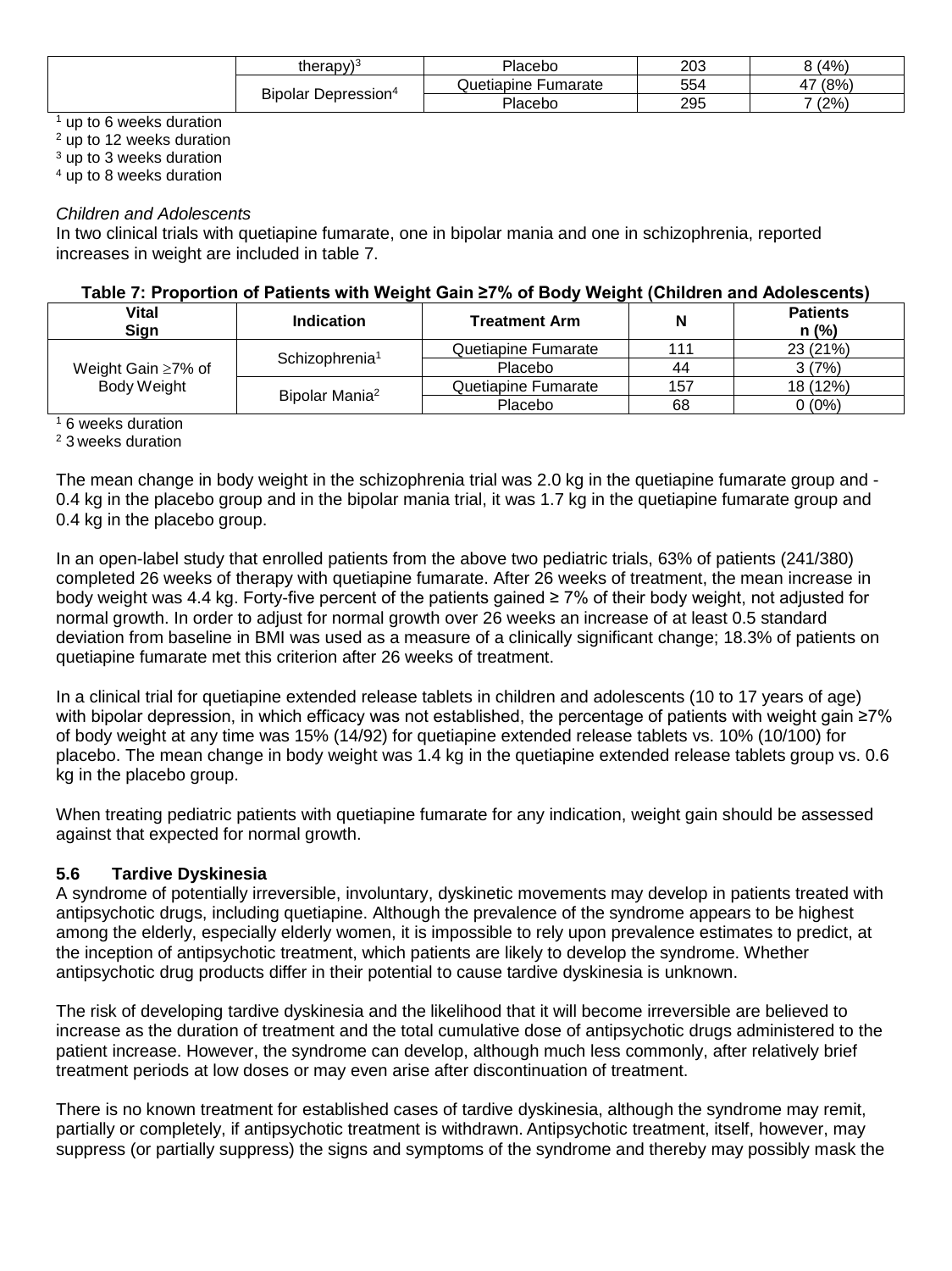underlying process. The effect that symptomatic suppression has upon the long-term course of the syndrome is unknown.

Given these considerations, quetiapine fumarate should be prescribed in a manner that is most likely to minimize the occurrence of tardive dyskinesia. Chronic antipsychotic treatment should generally be reserved for patients who appear to suffer from a chronic illness that (1) is known to respond to antipsychotic drugs, and (2) for whom alternative, equally effective, but potentially less harmful treatments are not available or appropriate. In patients who do require chronic treatment, the smallest dose and the shortest duration of treatment producing a satisfactory clinical response should be sought. The need for continued treatment should be reassessed periodically.

If signs and symptoms of tardive dyskinesia appear in a patient on quetiapine fumarate, drug discontinuation should be considered. However, some patients may require treatment with quetiapine fumarate despite the presence of the syndrome.

# <span id="page-11-1"></span>**5.7 Hypotension**

Quetiapine may induce orthostatic hypotension associated with dizziness, tachycardia and, in some patients, syncope, especially during the initial dose-titration period, probably reflecting its  $\alpha_1$ -adrenergic antagonist properties. Syncope was reported in 1% (28/3265) of the patients treated with quetiapine fumarate, compared with 0.2% (2/954) on placebo and about 0.4% (2/527) on active control drugs. Orthostatic hypotension, dizziness, and syncope may lead to falls.

Quetiapine fumarate should be used with particular caution in patients with known cardiovascular disease (history of myocardial infarction or ischemic heart disease, heart failure or conduction abnormalities), cerebrovascular disease or conditions which would predispose patients to hypotension (dehydration, hypovolemia and treatment with antihypertensive medications). The risk of orthostatic hypotension and syncope may be minimized by limiting the initial dose to 25 mg twice daily [*see Dosage and Administration [\(2.2\)](#page-3-0)*]*.* If hypotension occurs during titration to the target dose, a return to the previous dose in the titration schedule is appropriate.

## <span id="page-11-3"></span>**5.8 Falls**

Atypical antipsychotic drugs, including quetiapine, may cause somnolence, postural hypotension, motor and sensory instability, which may lead to falls and, consequently, fractures or other injuries. For patients with diseases, conditions, or medications that could exacerbate these effects, complete fall risk assessments when initiating antipsychotic treatment and recurrently for patients on long-term antipsychotic therapy.

## <span id="page-11-2"></span>**5.9 Increases in Blood Pressure (Children and Adolescents)**

In placebo-controlled trials in children and adolescents with schizophrenia (6-week duration) or bipolar mania (3-week duration), the incidence of increases at any time in systolic blood pressure (≥20 mmHg) was 15.2% (51/335) for quetiapine fumarate and 5.5% (9/163) for placebo; the incidence of increases at any time in diastolic blood pressure (≥10 mmHg) was 40.6% (136/335) for quetiapine fumarate and 24.5% (40/163) for placebo. In the 26-week open-label clinical trial, one child with a reported history of hypertension experienced a hypertensive crisis. Blood pressure in children and adolescents should be measured at the beginning of, and periodically during treatment.

In a placebo-controlled quetiapine extended release tablets clinical trial (8 weeks duration) in children and adolescents (10 to 17 years of age) with bipolar depression, in which efficacy was not established, the incidence of increases at any time in systolic blood pressure (≥20 mmHg) was 6.5% (6/92) for quetiapine extended release tablets and 6.0% (6/100) for placebo; the incidence of increases at any time in diastolic blood pressure (≥10 mmHg) was 46.7% (43/92) for quetiapine extended release tablets and 36.0% (36/100) for placebo.

## <span id="page-11-0"></span>**5.10 Leukopenia, Neutropenia and Agranulocytosis**

In clinical trial and postmarketing experience, events of leukopenia/neutropenia have been reported temporally related to atypical antipsychotic agents, including quetiapine fumarate. Agranulocytosis has been reported.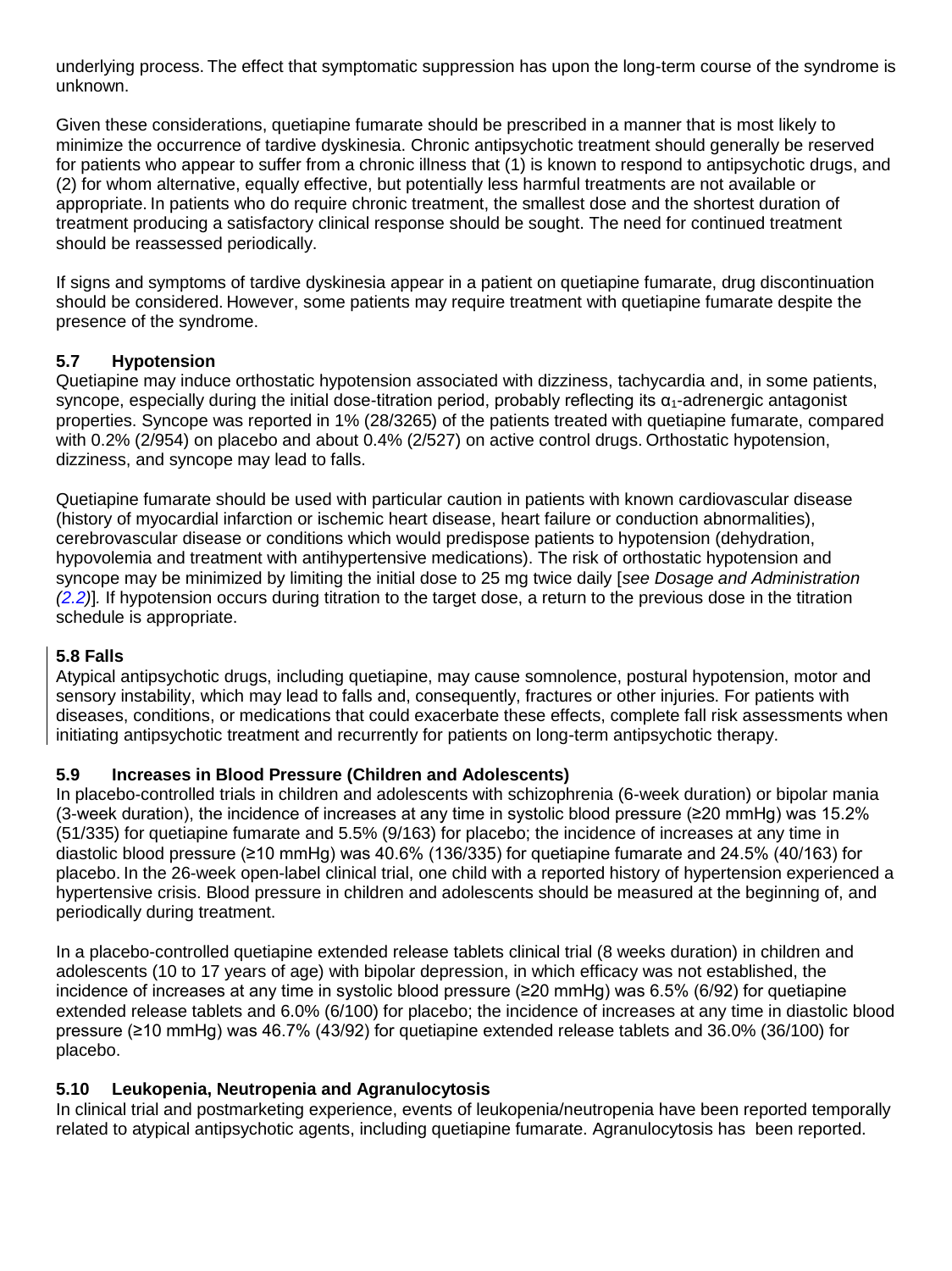Agranulocytosis (defined as absolute neutrophil count <500/mm<sup>3</sup>) has been reported with quetiapine, including fatal cases and cases in patients without pre-existing risk factors. Neutropenia should be considered in patients presenting with infection, particularly in the absence of obvious predisposing factor(s), or in patients with unexplained fever, and should be managed as clinically appropriate.

Possible risk factors for leukopenia/neutropenia include pre-existing low white cell count (WBC) and history of drug-induced leukopenia/neutropenia. Patients with a pre-existing low WBC or a history of drug induced leukopenia/neutropenia should have their complete blood count (CBC) monitored frequently during the first few months of therapy and should discontinue quetiapine fumarate at the first sign of a decline in WBC in absence of other causative factors.

Patients with neutropenia should be carefully monitored for fever or other symptoms or signs of infection and treated promptly if such symptoms or signs occur. Patients with severe neutropenia (absolute neutrophil count <1000/mm<sup>3</sup> ) should discontinue quetiapine fumarate and have their WBC followed until recovery.

# <span id="page-12-0"></span>**5.11 Cataracts**

The development of cataracts was observed in association with quetiapine treatment in chronic dog studies [*see Nonclinical Toxicology* (*[13.2](#page-32-0)*)]. Lens changes have also been observed in adults, children and adolescents during long-term quetiapine treatment, but a causal relationship to quetiapine use has not been established. Nevertheless, the possibility of lenticular changes cannot be excluded at this time. Therefore, examination of the lens by methods adequate to detect cataract formation, such as slit lamp exam or other appropriately sensitive methods, is recommended at initiation of treatment or shortly thereafter, and at 6-month intervals during chronic treatment.

# <span id="page-12-1"></span>**5.12 QT Prolongation**

In clinical trials, quetiapine was not associated with a persistent increase in QT intervals. However, the QT effect was not systematically evaluated in a thorough QT study. In post marketing experience, there were cases reported of QT prolongation in patients who overdosed on quetiapine [*see Overdosage [\(10.1\)](#page-27-7)*], in patients with concomitant illness, and in patients taking medicines known to cause electrolyte imbalance or increase QT interval [*see Drug Interactions [\(7.1\)](#page-24-0)*]*.*

The use of quetiapine should be avoided in combination with other drugs that are known to prolong QTc including Class 1A antiarrythmics (e.g., quinidine, procainamide) or Class III antiarrythmics (e.g., amiodarone, sotalol), antipsychotic medications (e.g., ziprasidone, chlorpromazine, thioridazine), antibiotics (e.g., gatifloxacin, moxifloxacin), or any other class of medications known to prolong the QTc interval (e.g., pentamidine, levomethadyl acetate, methadone).

Quetiapine should also be avoided in circumstances that may increase the risk of occurrence of torsade de pointes and/or sudden death including (1) a history of cardiac arrhythmias such as bradycardia; (2) hypokalemia or hypomagnesemia; (3) concomitant use of other drugs that prolong the QTc interval; and (4) presence of congenital prolongation of the QT interval.

Caution should also be exercised when quetiapine is prescribed in patients with increased risk of QT prolongation (e.g., cardiovascular disease, family history of QT prolongation, the elderly, congestive heart failure and heart hypertrophy).

## <span id="page-12-2"></span>**5.13 Seizures**

During clinical trials, seizures occurred in 0.5% (20/3490) of patients treated with quetiapine fumarate compared to 0.2% (2/954) on placebo and 0.7% (4/527) on active control drugs. As with other antipsychotics, quetiapine fumarate should be used cautiously in patients with a history of seizures or with conditions that potentially lower the seizure threshold, e.g., Alzheimer's dementia. Conditions that lower the seizure threshold may be more prevalent in a population of 65 years or older.

# <span id="page-12-3"></span>**5.14 Hypothyroidism**

# *Adults*

Clinical trials with quetiapine demonstrated dose-related decreases in thyroid hormone levels. The reduction in total and free thyroxine  $(T_4)$  of approximately 20% at the higher end of the therapeutic dose range was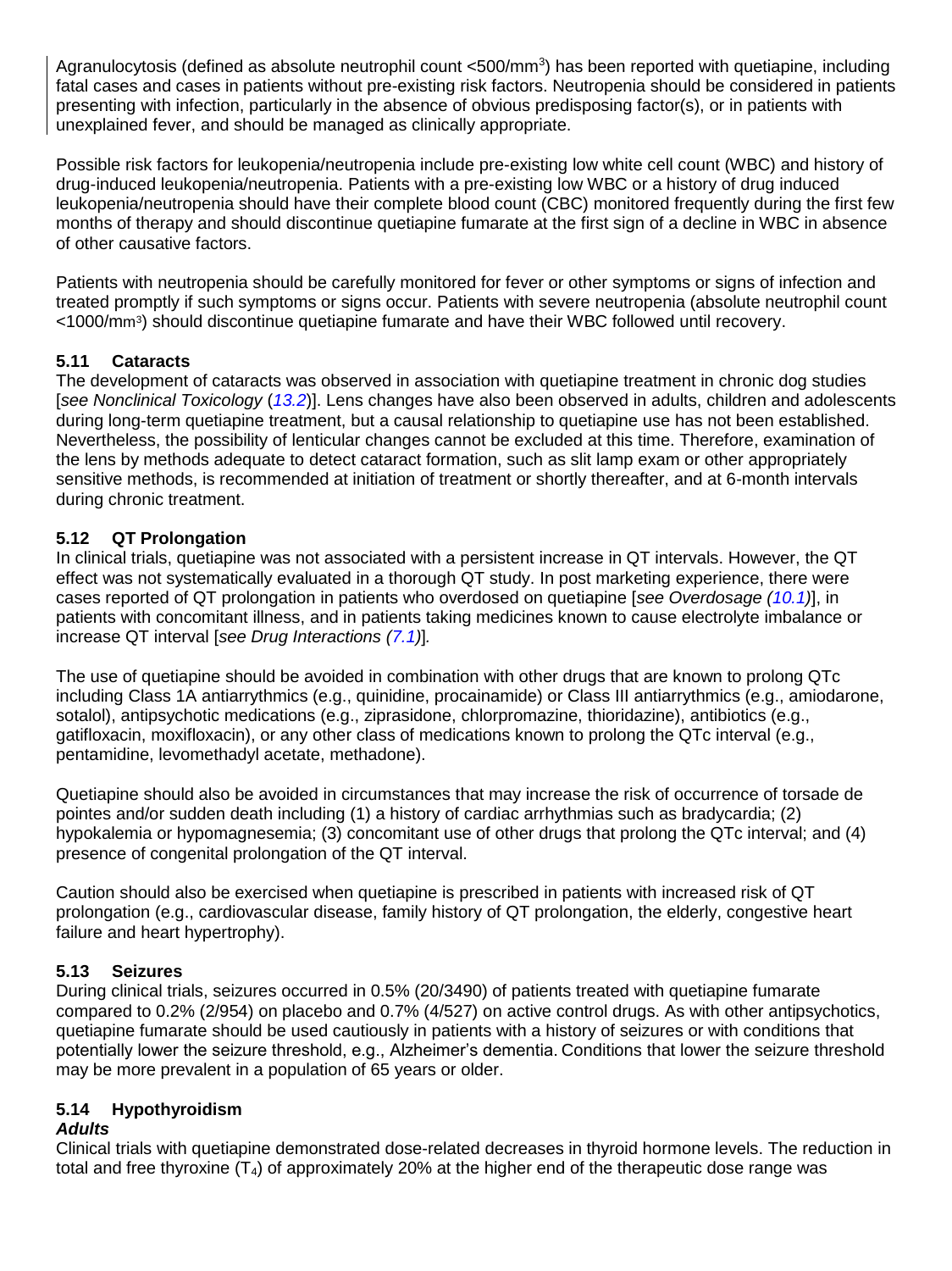maximal in the first six weeks of treatment and maintained without adaptation or progression during more chronic therapy. In nearly all cases, cessation of quetiapine treatment was associated with a reversal of the effects on total and free  $T<sub>4</sub>$ , irrespective of the duration of treatment. The mechanism by which quetiapine effects the thyroid axis is unclear. If there is an effect on the hypothalamic-pituitary axis, measurement of TSH alone may not accurately reflect a patient's thyroid status. Therefore, both TSH and free T<sub>4</sub>, in addition to clinical assessment, should be measured at baseline and at follow-up.

In the mania adjunct studies, where quetiapine was added to lithium or divalproex, 12% (24/196) of quetiapine treated patients compared to 7% (15/203) of placebo-treated patients had elevated TSH levels. Of the quetiapine treated patients with elevated TSH levels, 3 had simultaneous low free  $T_4$  levels (free  $T_4$  <0.8 LLN).

About 0.7% (26/3,489) of quetiapine fumarate tablets patients did experience TSH increases in monotherapy studies. Some patients with TSH increases needed replacement thyroid treatment.

In all quetiapine trials, the incidence of shifts in thyroid hormones and TSH were<sup>1</sup>: decrease in free T<sub>4</sub> (free T<sub>4</sub>  $\leq$  0.8 LLN), 2.0% (357/17,513); decrease in total T<sub>4</sub> ( $\leq$  0.8 LLN), 4.0% (75/1,861); decrease in free T<sub>3</sub> ( $\leq$  0.8 LLN), 0.4% (53/13,766); decrease in total  $T_3$  (<0.8 LLN), 2.0% (26/1,312), and increase in TSH (<5mIU/L), 4.9% (956/19,412). In eight patients, where TBG was measured, levels of TBG were unchanged.

Table 8 shows the incidence of these shifts in short-term placebo-controlled clinical trials.

**Table 8: Incidence of Shifts in Thyroid Hormone Levels and TSH in Short-Term Placebo-Controlled Clinical Trials1,2**

| Total $T_4$       |                 | Free T $_4$       |                | Total T $_3$    |                 | Free $T_3$           |                  | TSH                |                    |
|-------------------|-----------------|-------------------|----------------|-----------------|-----------------|----------------------|------------------|--------------------|--------------------|
| Quetiapine        | Placebo         | Quetiapine        | Placebo        | Quetiapine      | Placebo         | Quetiapine           | Placebo          | Quetiapine         | Placebo            |
| 3.4%<br>(37/1097) | 0.6%<br>(4/651) | 0.7%<br>(52/7218) | 1%<br>(4/3668) | 0.5%<br>(2/369) | 0.0%<br>(0/113) | $0.2\%$<br>(11/5673) | 0.0%<br>(1/2679) | 3.2%<br>(240/7587) | 2.7%<br>(105/3912) |

 $1$  Based on shifts from normal baseline to potentially clinically important value at any time post-baseline. Shifts in total  $T_4$ , free  $T_4$ , total  $T_3$  and free  $T_3$  are defined as <0.8 x LLN (pmol/L) and shift in TSH is >5 mIU/L at any time. 2 Includes quetiapine and quetiapine extended release tablets data.

In short-term placebo-controlled monotherapy trials, the incidence of reciprocal, shifts in  $T_3$  and TSH was 0.0 % for both quetiapine (1/4,800) and placebo (0/2,190) and for  $T_4$  and TSH the shifts were 0.1% (7/6,154) for quetiapine versus 0.0% (1/3,007) for placebo.

## *Children and Adolescents*

In acute placebo-controlled trials in children and adolescent patients with schizophrenia (6-week duration) or bipolar mania (3-week duration), the incidence of shifts for thyroid function values at any time for quetiapine treated patients and placebo-treated patients for elevated TSH was 2.9% (8/280) vs. 0.7% (1/138), respectively and for decreased total thyroxine was 2.8% (8/289) vs. 0% (0/145, respectively). Of the quetiapine treated patients with elevated TSH levels, 1 had simultaneous low free  $T_4$  level at end of treatment.

# <span id="page-13-0"></span>**5.15 Hyperprolactinemia**

## *Adults*

During clinical trials with quetiapine, the incidence of shifts in prolactin levels to a clinically significant value occurred in 3.6% (158/4,416) of patients treated with quetiapine compared to 2.6% (51/1,968) on placebo.

## *Children and Adolescents*

In acute placebo-controlled trials in children and adolescent patients with bipolar mania (3-week duration) or schizophrenia (6-week duration), the incidence of shifts in prolactin levels to a value (>20 mcg/L males; > 26 mcg/L females at any time) was 13.4% (18/134) for quetiapine compared to 4% (3/75) for placebo in males and 8.7% (9/104) for quetiapine compared to 0% (0/39) for placebo in females.

Like other drugs that antagonize dopamine  $D_2$  receptors, quetiapine elevates prolactin levels in some patients and the elevation may persist during chronic administration. Hyperprolactinemia, regardless of etiology, may suppress hypothalamic GnRH, resulting in reduced pituitary gonadotrophin secretion. This, in turn, may inhibit reproductive function by impairing gonadal steroidogenesis in both female and male patients. Galactorrhea,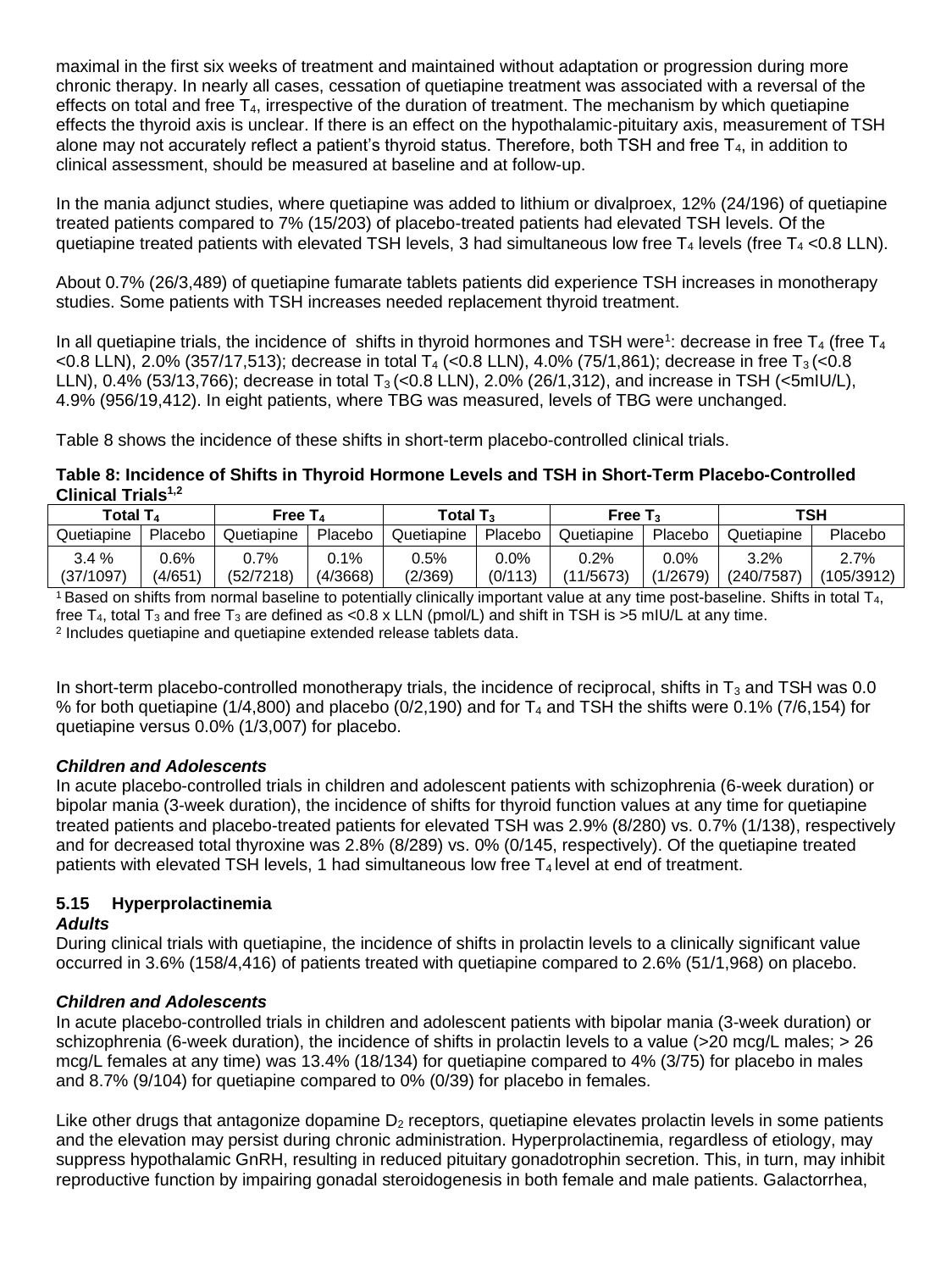amenorrhea, gynecomastia, and impotence have been reported in patients receiving prolactin-elevating compounds. Long-standing hyperprolactinemia when associated with hypogonadism may lead to decreased bone density in both female and male subjects.

Tissue culture experiments indicate that approximately one-third of human breast cancers are prolactin dependent *in vitro*, a factor of potential importance if the prescription of these drugs is considered in a patient with previously detected breast cancer. As is common with compounds which increase prolactin release, mammary gland, and pancreatic islet cell neoplasia (mammary adenocarcinomas, pituitary and pancreatic adenomas) was observed in carcinogenicity studies conducted in mice and rats. Neither clinical studies nor epidemiologic studies conducted to date have shown an association between chronic administration of this class of drugs and tumorigenesis in humans, but the available evidence is too limited to be conclusive [*see Nonclinical Toxicology [\(13.1\)](#page-31-1)*]*.*

# <span id="page-14-1"></span>**5.16 Potential for Cognitive and Motor Impairment**

Somnolence was a commonly reported adverse event reported in patients treated with quetiapine fumarate especially during the 3 to 5 day period of initial dose-titration. In schizophrenia trials, somnolence was reported in 18% (89/510) of patients on quetiapine fumarate compared to 11% (22/206) of placebo patients. In acute bipolar mania trials using quetiapine fumarate as monotherapy, somnolence was reported in 16% (34/209) of patients on quetiapine fumarate compared to 4% of placebo patients. In acute bipolar mania trials using quetiapine fumarate as adjunct therapy, somnolence was reported in 34% (66/196) of patients on quetiapine fumarate compared to 9% (19/203) of placebo patients. In bipolar depression trials, somnolence was reported in 57% (398/698) of patients on quetiapine fumarate compared to 15% (51/347) of placebo patients. Since quetiapine fumarate has the potential to impair judgment, thinking, or motor skills, patients should be cautioned about performing activities requiring mental alertness, such as operating a motor vehicle (including automobiles) or operating hazardous machinery until they are reasonably certain that quetiapine fumarate therapy does not affect them adversely. Somnolence may lead to falls.

## <span id="page-14-2"></span>**5.17 Body Temperature Regulation**

Although not reported with quetiapine fumarate, disruption of the body's ability to reduce core body temperature has been attributed to antipsychotic agents. Appropriate care is advised when prescribing quetiapine fumarate tablets for patients who will be experiencing conditions which may contribute to an elevation in core body temperature, e.g., exercising strenuously, exposure to extreme heat, receiving concomitant medication with anticholinergic activity, or being subject to dehydration.

## <span id="page-14-3"></span>**5.18 Dysphagia**

Esophageal dysmotility and aspiration have been associated with antipsychotic drug use. Aspiration pneumonia is a common cause of morbidity and mortality in elderly patients, in particular those with advanced Alzheimer's dementia. Quetiapine fumarate and other antipsychotic drugs should be used cautiously in patients at risk for aspiration pneumonia.

## <span id="page-14-4"></span>**5.19 Discontinuation Syndrome**

Acute withdrawal symptoms, such as insomnia, nausea, and vomiting have been described after abrupt cessation of atypical antipsychotic drugs, including quetiapine fumarate. In short-term placebo-controlled, monotherapy clinical trials with quetiapine fumarate extended release tablet that included a discontinuation phase which evaluated discontinuation symptoms, the aggregated incidence of patients experiencing one or more discontinuation symptoms after abrupt cessation was 12.1% (241/1,993) for quetiapine fumarate extended release tablet and 6.7% (71/1,065) for placebo. The incidence of the individual adverse reactions (i.e., insomnia, nausea, headache, diarrhea, vomiting, dizziness and irritability) did not exceed 5.3% in any treatment group and usually resolved after 1 week post-discontinuation. Gradual withdrawal is advised. [*see Use in Specific Populations [\(8.1\)](#page-25-0)*]

## <span id="page-14-0"></span>**5.20 Anticholinergic (antimuscarinic) Effects**

Norquetiapine, an active metabolite of quetiapine, has moderate to strong affinity for several muscarinic receptor subtypes. This contributes to anticholinergic adverse reactions when quetiapine fumarate is used at therapeutic doses, taken concomitantly with other anticholinergic medications , or taken in overdose. quetiapine fumarate should be used with caution in patients receiving medications having anticholinergic (antimuscarinic) effects *[see Overdosage [\(10.1\)](#page-27-7)* and *Clinical Pharmacology [\(12.1\)](#page-28-2)].*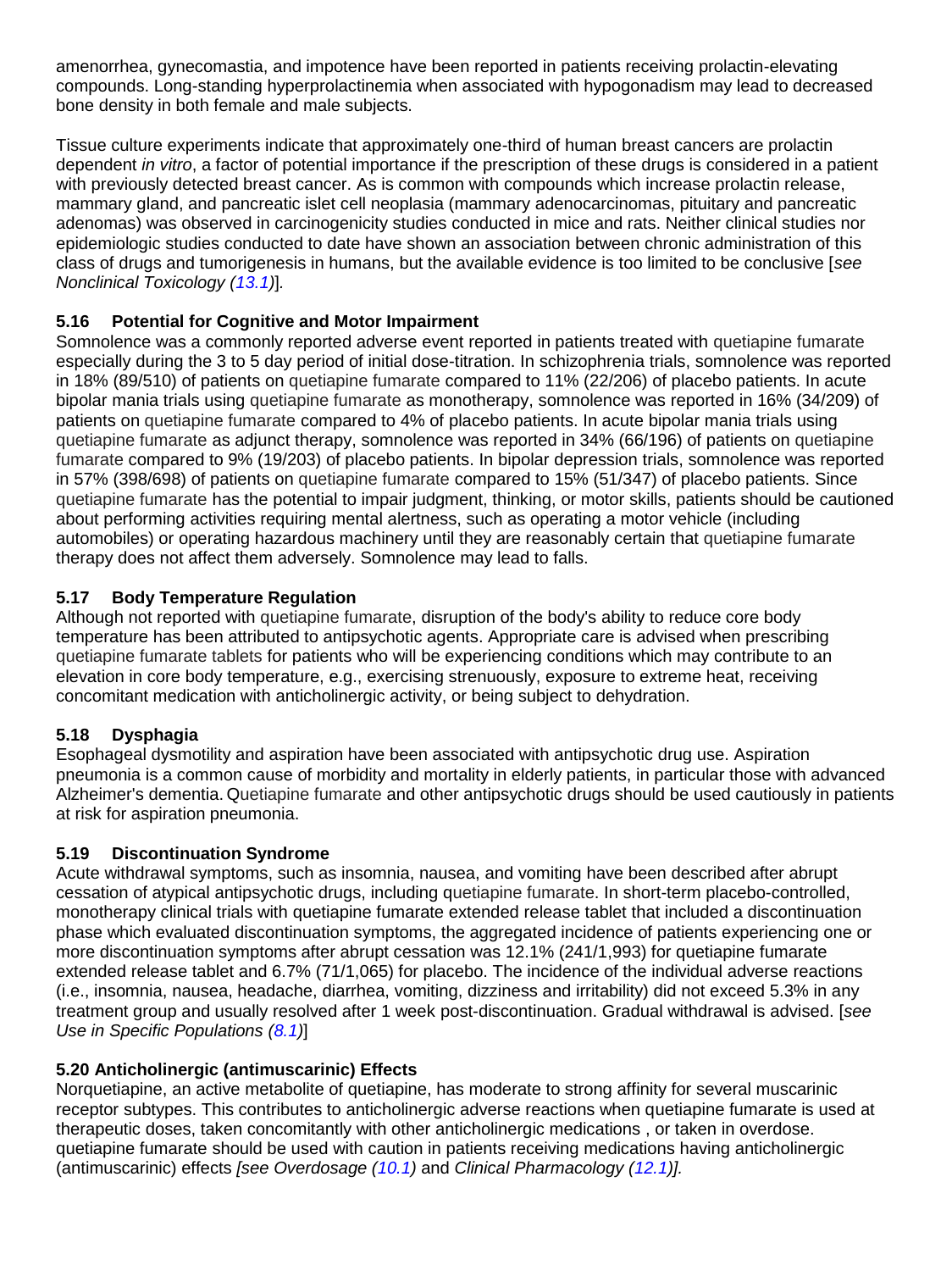Constipation was a commonly reported adverse event in patients treated with quetiapine and represents a risk factor for intestinal obstruction. Intestinal obstruction has been reported with quetiapine, including fatal reports in patients who were receiving multiple concomitant medications that decrease intestinal motility.

Quetiapine fumarate should be used with caution in patients with a current diagnosis or prior history of urinary retention, clinically significant prostatic hypertrophy, constipation, or increased intraocular pressure.

# <span id="page-15-1"></span>**6 ADVERSE REACTIONS**

The following adverse reactions are discussed in more detail in other sections of the labeling:

- Increased mortality in elderly patients with dementia-related psychosis *[see Warnings and Precautions [\(5.1\)](#page-5-1)]*
- Suicidal thoughts and behaviors in adolescents and young adults *[see Warnings and Precautions (5.2)]*
- Cerebrovascular adverse reactions, including stroke in elderly patients with dementia-related psychosis *[see Warnings and Precautions [\(5.3\)](#page-6-0)]*
- Neuroleptic Malignant Syndrome (NMS) *[see Warnings and Precautions [\(5.4\)](#page-7-0)]*
- Metabolic changes (hyperglycemia, dyslipidemia, weight gain) *[see Warnings and Precautions [\(5.5\)](#page-7-1)]*
- Tardive dyskinesia *[see Warnings and Precautions [\(5.6\)](#page-10-0)]*
- Hypotension *[see Warnings and Precautions [\(5.7\)](#page-11-1)]*
- Falls *[see Warnings and Precautions [\(5.8\)](#page-11-3)]*
- Increases in blood pressure (children and adolescents) *[see Warnings and Precautions [\(5.9\)](#page-11-2)]*
- Leukopenia, neutropenia and agranulocytosis *[see Warnings and Precautions [\(5.10\)](#page-11-0)]*
- Cataracts *[see Warnings and Precautions [\(5.11\)](#page-12-0)]*
- QT Prolongation *[see Warnings and Precautions [\(5.12\)](#page-12-1)]*
- Seizures *[see Warnings and Precautions [\(5.13\)](#page-12-2)]*
- Hypothyroidism *[see Warnings and Precautions [\(5.14\)](#page-12-3)]*
- Hyperprolactinemia *[see Warnings and Precautions [\(5.15\)](#page-13-0)]*
- Potential for cognitive and motor impairment *[see Warnings and Precautions [\(5.16\)](#page-14-1)]*
- Body temperature regulation *[see Warnings and Precautions [\(5.17\)](#page-14-2)]*
- Dysphagia *[see Warnings and Precautions [\(5.18\)](#page-14-3)]*
- Discontinuation Syndrome *[see Warnings and Precautions [\(5.19\)](#page-14-4)]*
- *Anticholinergic (antimuscarinic) Effects [see Warnings and Precautions [\(5.20\)](#page-14-0)]*

## <span id="page-15-0"></span>**6.1 Clinical Study Experience**

Because clinical studies are conducted under widely varying conditions, adverse reaction rates observed in the clinical studies of a drug cannot be directly compared to rates in the clinical studies of another drug and may not reflect the rates observed in practice.

## *Adults*

The information below is derived from a clinical trial database for quetiapine fumarate consisting of over 4,300 patients. This database includes 698 patients exposed to quetiapine fumarate for the treatment of bipolar depression, 405 patients exposed to quetiapine fumarate for the treatment of acute bipolar mania (monotherapy and adjunct therapy), 646 patients exposed to quetiapine fumarate for the maintenance treatment of bipolar I disorder as adjunct therapy, and approximately 2,600 patients and/or normal subjects exposed to 1 or more doses of quetiapine fumarate for the treatment of schizophrenia.

Of these approximately 4,300 subjects, approximately 4,000 (2,300 in schizophrenia, 405 in acute bipolar mania, 698 in bipolar depression, and 646 for the maintenance treatment of bipolar I disorder) were patients who participated in multiple dose effectiveness trials, and their experience corresponded to approximately 2,400 patient-years. The conditions and duration of treatment with quetiapine fumarate varied greatly and included (in overlapping categories) open-label and double-blind phases of studies, inpatients and outpatients, fixed-dose and dose-titration studies, and short-term or longer-term exposure. Adverse reactions were assessed by collecting adverse reactions, results of physical examinations, vital signs, weights, laboratory analyses, ECGs, and results of ophthalmologic examinations.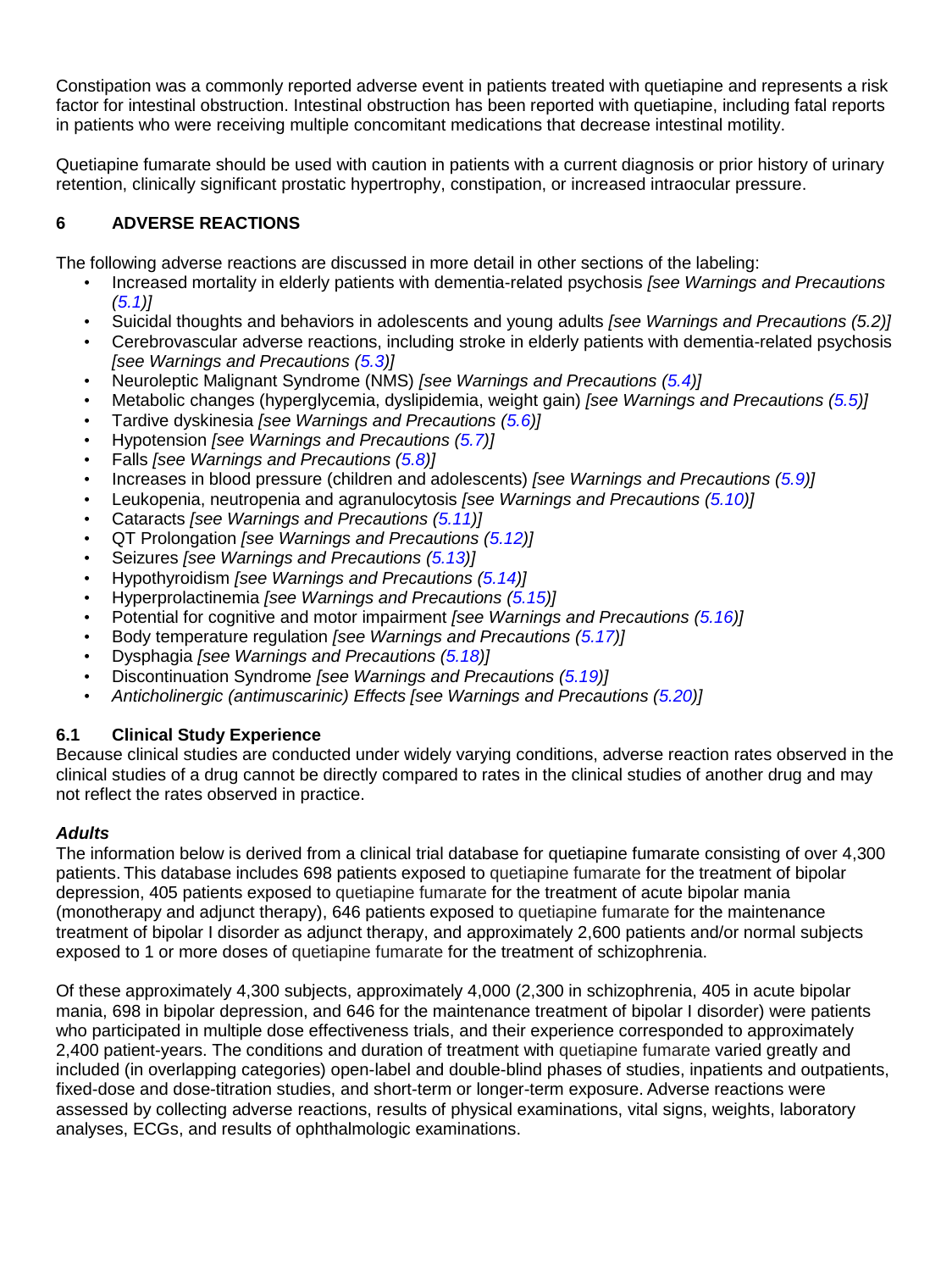The stated frequencies of adverse reactions represent the proportion of individuals who experienced, at least once, an adverse reaction of the type listed.

## **Adverse Reactions Associated with Discontinuation of Treatment in Short-Term, Placebo-Controlled Trials**

#### *Schizophrenia*

Overall, there was little difference in the incidence of discontinuation due to adverse reactions (4% for quetiapine fumarate vs. 3% for placebo) in a pool of controlled trials. However, discontinuations due to somnolence (0.8% quetiapine fumarate vs. 0% placebo) and hypotension (0.4% quetiapine fumarate vs. 0% placebo) were considered to be drug related [*see Warnings and Precautions [\(5.7](#page-11-1) and [5.19\)](#page-14-4)*].

#### *Bipolar Disorder*

*Mania:* Overall, discontinuations due to adverse reactions were 5.7% for quetiapine fumarate vs. 5.1% for placebo in monotherapy and 3.6% for quetiapine fumarate vs. 5.9% for placebo in adjunct therapy.

#### *Depression*

Overall, discontinuations due to adverse reactions were 12.3% for quetiapine fumarate 300 mg vs. 19.0% for quetiapine fumarate 600 mg and 5.2% for placebo.

## **Commonly Observed Adverse Reactions in Short-Term, Placebo-Controlled Trials**

In the acute therapy of schizophrenia (up to 6 weeks) and bipolar mania (up to 12 weeks) trials, the most commonly observed adverse reactions associated with the use of quetiapine fumarate monotherapy (incidence of 5% or greater) and observed at a rate on quetiapine fumarate at least twice that of placebo were somnolence (18%), dizziness (11%), dry mouth (9%), constipation (8%), ALT increased (5%), weight gain (5%), and dyspepsia (5%).

#### **Adverse Reactions Occurring at an Incidence of 2% or More Among Quetiapine Fumarate Treated Patients in Short-Term, Placebo-Controlled Trials**

The prescriber should be aware that the figures in the tables and tabulations cannot be used to predict the incidence of side effects in the course of usual medical practice where patient characteristics and other factors differ from those that prevailed in the clinical trials. Similarly, the cited frequencies cannot be compared with figures obtained from other clinical investigations involving different treatments, uses, and investigators. The cited figures, however, do provide the prescribing physician with some basis for estimating the relative contribution of drug and nondrug factors to the side effect incidence in the population studied.

Table 9 enumerates the incidence, rounded to the nearest percent, of adverse reactions that occurred during acute therapy of schizophrenia (up to 6 weeks) and bipolar mania (up to 12 weeks) in 2% or more of patients treated with quetiapine fumarate (doses ranging from 75 to 800 mg/day) where the incidence in patients treated with quetiapine fumarate was greater than the incidence in placebo-treated patients.

#### **Table 9: Adverse Reaction Incidence in 3- to 12-Week Placebo-Controlled Clinical Trials for the Treatment of Schizophrenia and Bipolar Mania (Monotherapy)**

| <b>Preferred Term</b> | <b>Quetiapine Fumarate</b><br>$(n = 719)$ | <b>PLACEBO</b><br>$(n=404)$ |  |
|-----------------------|-------------------------------------------|-----------------------------|--|
| Headache              | 21%                                       | 14%                         |  |
| Agitation             | 20%                                       | 17%                         |  |
| Somnolence            | 18%                                       | 8%                          |  |
| <b>Dizziness</b>      | 11%                                       | 5%                          |  |
| Dry Mouth             | 9%                                        | 3%                          |  |
| Constipation          | 8%                                        | 3%                          |  |
| Pain                  | 7%                                        | 5%                          |  |
| Tachycardia           | 6%                                        | 4%                          |  |
| Vomiting              | 6%                                        | 5%                          |  |
| Asthenia              | 5%                                        | 3%                          |  |
| Dyspepsia             | 5%                                        | 1%                          |  |
| Weight Gain           | 5%                                        | 1%                          |  |
| <b>ALT</b> Increased  | 5%                                        | 1%                          |  |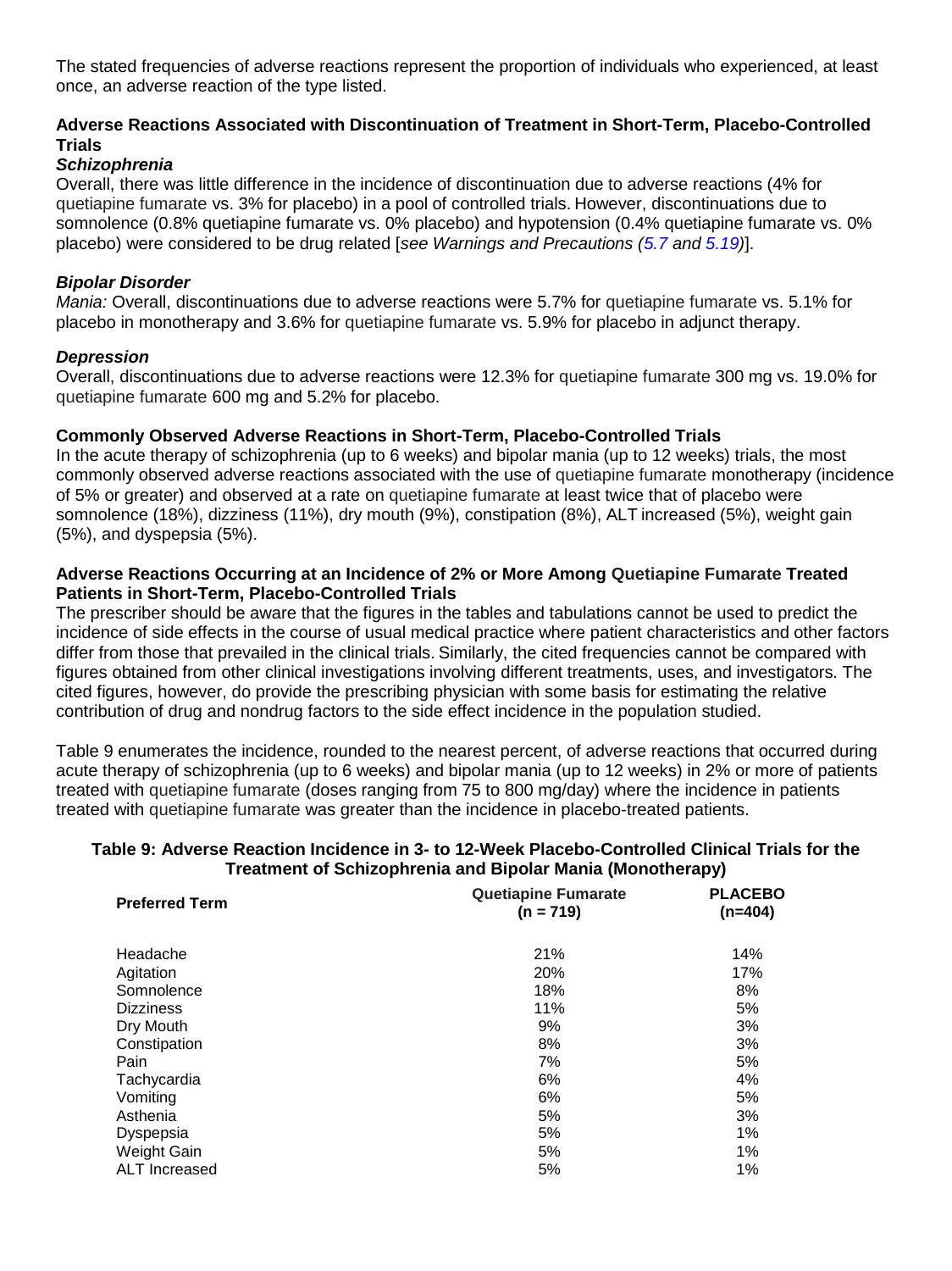| 4% | 3%    |
|----|-------|
| 4% | 3%    |
| 4% | 2%    |
| 4% | $1\%$ |
| 4% | $1\%$ |
| 3% | $1\%$ |
| 3% | 1%    |
| 3% | $1\%$ |
| 2% | 1%    |
| 2% | 0%    |
| 2% | $1\%$ |
|    |       |

In the acute adjunct therapy of bipolar mania (up to 3 weeks) studies, the most commonly observed adverse reactions associated with the use of quetiapine fumarate (incidence of 5% or greater) and observed at a rate on quetiapine fumarate at least twice that of placebo were somnolence (34%), dry mouth (19%), asthenia (10%), constipation (10%), abdominal pain (7%), postural hypotension (7%), pharyngitis (6%), and weight gain (6%).

Table 10 enumerates the incidence, rounded to the nearest percent, of adverse reactions that occurred during therapy (up to 3 weeks) of acute mania in 2% or more of patients treated with quetiapine fumarate (doses ranging from 100 to 800 mg/day) used as adjunct therapy to lithium and divalproex where the incidence in patients treated with quetiapine fumarate was greater than the incidence in placebo-treated patients.

| <b>Preferred Term</b>     | <b>Quetiapine Fumarate</b><br>$(n = 196)$ | <b>PLACEBO</b><br>$(n=203)$ |
|---------------------------|-------------------------------------------|-----------------------------|
| Somnolence                | 34%                                       | 9%                          |
| Dry Mouth                 | 19%                                       | 3%                          |
| Headache                  | 17%                                       | 13%                         |
| Asthenia                  | 10%                                       | 4%                          |
| Constipation              | 10%                                       | 5%                          |
| <b>Dizziness</b>          | 9%                                        | 6%                          |
| Tremor                    | 8%                                        | 7%                          |
| <b>Abdominal Pain</b>     | 7%                                        | 3%                          |
| Postural                  |                                           |                             |
| Hypotension               | 7%                                        | 2%                          |
| Agitation                 | 6%                                        | 4%                          |
| Weight Gain               | 6%                                        | 3%                          |
| Pharyngitis               | 6%                                        | 3%                          |
| <b>Back Pain</b>          | 5%                                        | 3%                          |
| Hypertonia                | 4%                                        | 3%                          |
| <b>Rhinitis</b>           | 4%                                        | 2%                          |
| Peripheral Edema          | 4%                                        | 2%                          |
| Twitching                 | 4%                                        | 1%                          |
| Dyspepsia                 | 4%                                        | 3%                          |
| Depression                | 3%                                        | 2%                          |
| Amblyopia                 | 3%                                        | 2%                          |
| Speech Disorder           | 3%                                        | 1%                          |
| Hypotension               | 3%                                        | 1%                          |
| Hormone Level             |                                           |                             |
| Altered                   | 3%                                        | 0%                          |
| <b>Heaviness</b>          | 2%                                        | 1%                          |
| Infection                 | 2%                                        | 1%                          |
| Fever                     | 2%                                        | 1%                          |
| Hypertension              | 2%                                        | 1%                          |
| Tachycardia               | 2%                                        | 1%                          |
| <b>Increased Appetite</b> | 2%                                        | 1%                          |
| Hypothyroidism            | 2%                                        | 1%                          |
| Incoordination            | 2%                                        | 1%                          |
| <b>Thinking Abnormal</b>  | 2%                                        | 0%                          |

| Table 10: Adverse Reaction Incidence in 3-Week Placebo-Controlled Clinical Trials for the Treatment of |
|--------------------------------------------------------------------------------------------------------|
| <b>Bipolar Mania (Adjunct Therapy)</b>                                                                 |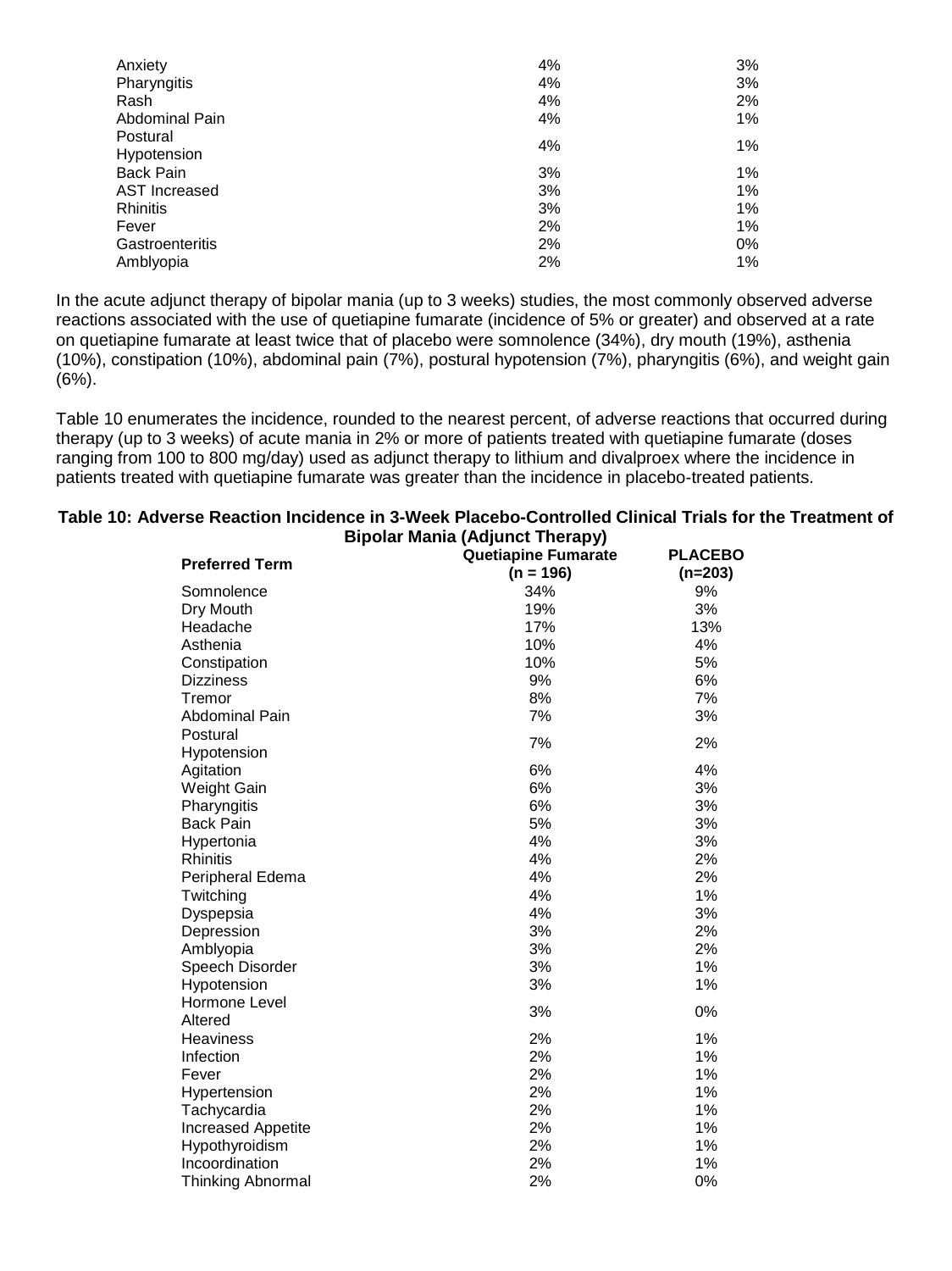| Anxiety                        | 2% | $0\%$ |
|--------------------------------|----|-------|
| Ataxia                         | 2% | $0\%$ |
| Sinusitis                      | 2% | $1\%$ |
| Sweating                       | 2% | $1\%$ |
| <b>Urinary Tract Infection</b> | 2% | $1\%$ |

In bipolar depression studies (up to 8 weeks), the most commonly observed adverse reactions associated with the use of quetiapine fumarate (incidence of 5% or greater) and observed at a rate on quetiapine fumarate at least twice that of placebo were somnolence (57%), dry mouth (44%), dizziness (18%), constipation (10%), and lethargy (5%).

Table 11 enumerates the incidence, rounded to the nearest percent, of adverse reactions that occurred during therapy (up to 8 weeks) of bipolar depression in 2% or more of patients treated with quetiapine fumarate (doses of 300 and 600 mg/day) where the incidence in patients treated with quetiapine fumarate was greater than the incidence in placebo-treated patients.

| <b>Preferred Term</b>                     | <b>Quetiapine Fumarate</b> | <b>PLACEBO</b>   |  |  |
|-------------------------------------------|----------------------------|------------------|--|--|
|                                           | $(n = 698)$<br>57%         | $(n=347)$<br>15% |  |  |
| Somnolence <sup>1</sup>                   |                            |                  |  |  |
| Dry Mouth                                 | 44%                        | 13%              |  |  |
| <b>Dizziness</b>                          | 18%                        | 7%               |  |  |
| Constipation                              | 10%                        | 4%               |  |  |
| Fatigue                                   | 10%                        | 8%               |  |  |
| Dyspepsia                                 | 7%                         | 4%               |  |  |
| Vomiting                                  | 5%                         | 4%               |  |  |
| <b>Increased Appetite</b>                 | 5%                         | 3%               |  |  |
| Lethargy                                  | 5%                         | 2%               |  |  |
| <b>Nasal Congestion</b>                   | 5%                         | 3%               |  |  |
| Orthostatic<br>Hypotension                | 4%                         | 3%               |  |  |
| Akathisia                                 | 4%                         | $1\%$            |  |  |
| Palpitations                              | 4%                         | 1%               |  |  |
| <b>Vision Blurred</b>                     | 4%                         | 2%               |  |  |
| Weight increased                          | 4%                         | 1%               |  |  |
| Arthralgia                                | 3%                         | 2%               |  |  |
| Paraesthesia                              | 3%                         | 2%               |  |  |
| Cough                                     | 3%                         | $1\%$            |  |  |
| Extrapyramidal Disorder                   | 3%                         | $1\%$            |  |  |
| Irritability                              | 3%                         | $1\%$            |  |  |
| <b>Dysarthria</b>                         | 3%                         | $0\%$            |  |  |
| Hypersomnia                               | 3%                         | $0\%$            |  |  |
| <b>Sinus Congestion</b>                   | 2%                         | $1\%$            |  |  |
| <b>Abnormal Dreams</b>                    | 2%                         | 1%               |  |  |
| Tremor                                    | 2%                         | 1%               |  |  |
| Gastroesophageal<br><b>Reflux Disease</b> | 2%                         | 1%               |  |  |
| Pain in Extremity                         | 2%                         | $1\%$            |  |  |
| Asthenia                                  | 2%                         | $1\%$            |  |  |
| <b>Balance Disorder</b>                   | 2%                         | $1\%$            |  |  |
| Hypoesthesia                              | $2\%$                      | $1\%$            |  |  |
| Dysphagia                                 | 2%                         | $0\%$            |  |  |
| Restless Legs Syndrome                    | 2%                         | 0%               |  |  |

| Table 11: Adverse Reaction Incidence in 8-Week Placebo-Controlled Clinical Trials for the Treatment of |
|--------------------------------------------------------------------------------------------------------|
| <b>Bipolar Depression</b>                                                                              |

<sup>1</sup> Somnolence combines adverse reaction terms somnolence and sedation

Explorations for interactions on the basis of gender, age, and race did not reveal any clinically meaningful differences in the adverse reaction occurrence on the basis of these demographic factors.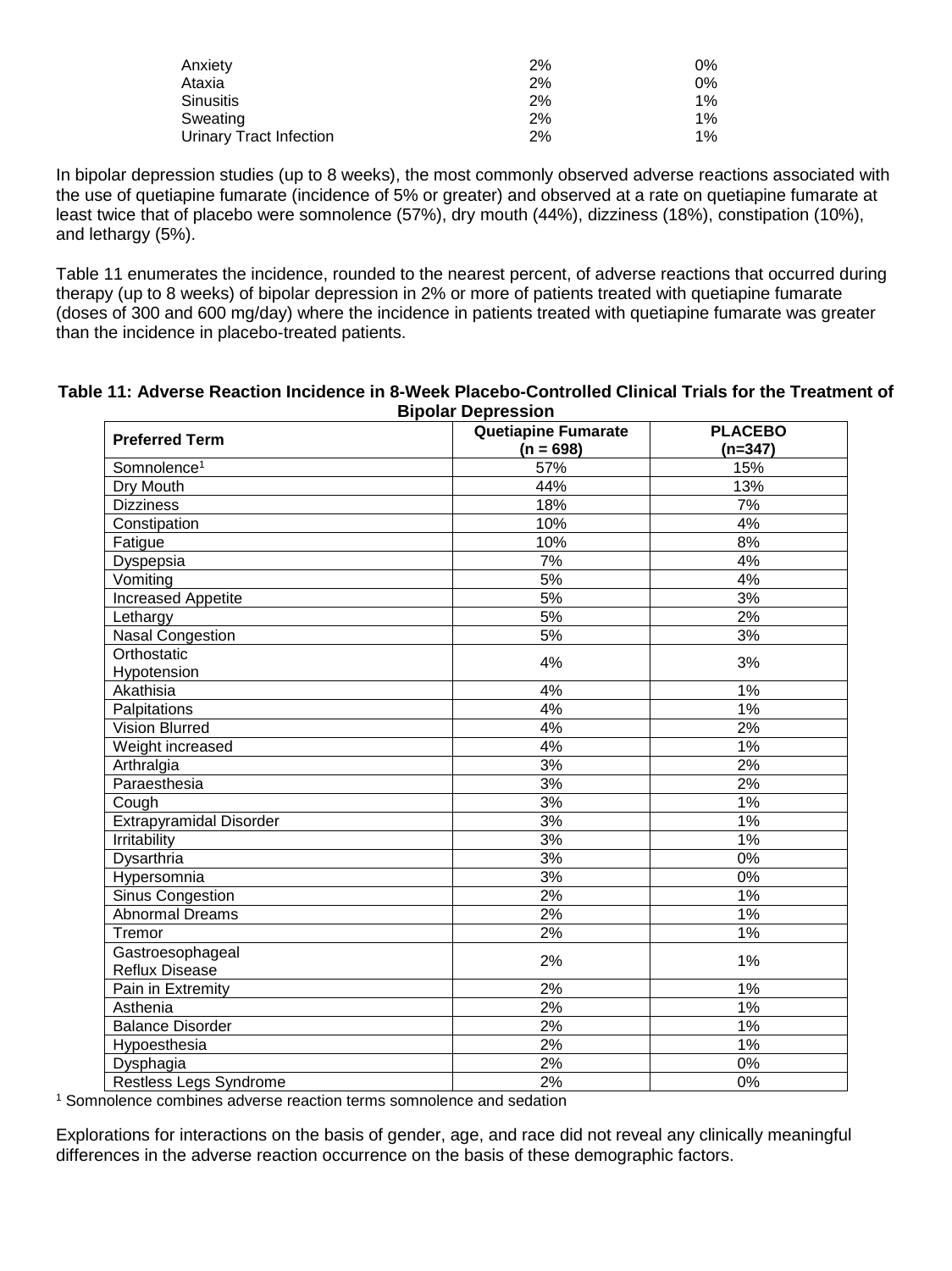#### **Dose Dependency of Adverse Reactions in Short-Term, Placebo-Controlled Trials**  *Dose-related Adverse Reactions*

Spontaneously elicited adverse reaction data from a study of schizophrenia comparing five fixed doses of quetiapine fumarate (75 mg, 150 mg, 300 mg, 600 mg, and 750 mg/day) to placebo were explored for doserelatedness of adverse reactions. Logistic regression analyses revealed a positive dose response (p<0.05) for the following adverse reactions: dyspepsia, abdominal pain, and weight gain.

#### **Adverse Reactions in clinical trials with quetiapine and not listed elsewhere in the label**

The following adverse reactions have also been reported with quetiapine: nightmares, hypersensitivity and elevations in serum creatine phosphokinase (not associated with NMS), galactorrhea, bradycardia (which may occur at or near initiation of treatment and be associated with hypotension and/or syncope) decreased platelets, somnambulism (and other related events), elevations in gamma-GT levels, hypothermia, dyspnea, eosinophilia, urinary retention, intestinal obstruction and priapism.

## *Extrapyramidal Symptoms (EPS)*

#### *Dystonia*

*Class Effect*: Symptoms of dystonia, prolonged abnormal contractions of muscle groups, may occur in susceptible individuals during the first few days of treatment. Dystonic symptoms include: spasm of the neck muscles, sometimes progressing to tightness of the throat, swallowing difficulty, difficulty breathing, and/or protrusion of the tongue. While these symptoms can occur at low doses, they occur more frequently and with greater severity with high potency and at higher doses of first generation antipsychotic drugs. An elevated risk of acute dystonia is observed in males and younger age groups.

Four methods were used to measure EPS: (1) Simpson-Angus total score (mean change from baseline) which evaluates Parkinsonism and akathisia, (2) Barnes Akathisia Rating Scale (BARS) Global Assessment Score, (3) incidence of spontaneous complaints of EPS (akathisia, akinesia, cogwheel rigidity, extrapyramidal syndrome, hypertonia, hypokinesia, neck rigidity, and tremor), and (4) use of anticholinergic medications to treat EPS.

#### *Adults*

Data from one 6-week clinical trial of schizophrenia comparing five fixed doses of quetiapine fumarate (75, 150, 300, 600, 750 mg/day) provided evidence for the lack of extrapyramidal symptoms (EPS) and doserelatedness for EPS associated with quetiapine fumarate treatment. Three methods were used to measure EPS: (1) Simpson-Angus total score (mean change from baseline) which evaluates Parkinsonism and akathisia, (2) incidence of spontaneous complaints of EPS (akathisia, akinesia, cogwheel rigidity, extrapyramidal syndrome, hypertonia, hypokinesia, neck rigidity, and tremor), and (3) use of anticholinergic medications to EPS.

In Table 12, dystonic event included nuchal rigidity, hypertonia, dystonia, muscle rigidity, oculogyration; parkinsonism included cogwheel rigidity, tremor, drooling, hypokinesia; akathisia included akathisia, psychomotor agitation; dyskinetic event included tardive dyskinesia, dyskinesia, choreoathetosis; and other extrapyramidal event included restlessness, extrapyramidal disorder, movement disorder.

| Dose Phase III Schizophrenia Trial (6 weeks duration) |   |                                                      |          |                                                         |   |                                                       |        |                                             |          |                                                         |   |                            |
|-------------------------------------------------------|---|------------------------------------------------------|----------|---------------------------------------------------------|---|-------------------------------------------------------|--------|---------------------------------------------|----------|---------------------------------------------------------|---|----------------------------|
| <b>Preferred Term</b>                                 |   | Quetiapine<br><b>Fumarate</b><br>75 mg/day<br>(N=53) |          | Quetiapine<br><b>Fumarate</b><br>150 mg/day<br>$(N=48)$ |   | Quetiapine<br><b>Fumarate</b><br>300 mg/day<br>(N=52) | (N=51) | Quetiapine<br><b>Fumarate</b><br>600 mg/day |          | Quetiapine<br><b>Fumarate</b><br>750 mg/day<br>$(N=54)$ |   | <b>Placebo</b><br>$(N=51)$ |
|                                                       | n | %                                                    | n        | %                                                       | n | %                                                     | n      | %                                           | n        | %                                                       | n | %                          |
| Dystonic event                                        | 2 | 3.8                                                  | 2        | 4.2                                                     | 0 | 0.0                                                   | 2      | 3.9                                         | 3        | 5.6                                                     | 4 | 7.8                        |
| Parkinsonism                                          | 2 | 3.8                                                  | $\Omega$ | 0.0                                                     |   | 1.9                                                   |        | 2.0                                         |          | 1.9                                                     | 4 | 7.8                        |
| Akathisia                                             |   | 1.9                                                  |          | 2.1                                                     | 0 | 0.0                                                   | 0      | 0.0                                         |          | 1.9                                                     | 4 | 7.8                        |
| Dyskinetic event                                      | 2 | 3.8                                                  | $\Omega$ | 0.0                                                     | 0 | 0.0                                                   |        | 2.0                                         | $\Omega$ | 0.0                                                     | 0 | 0.0                        |
| Other extrapyramidal<br>event                         | 2 | 3.8                                                  | 0        | 0.0                                                     | 3 | 5.8                                                   | 3      | 5.9                                         |          | 1.9                                                     | 4 | 7.8                        |

#### **Table 12: Adverse Reactions Associated with EPS in a Short-Term, Placebo-Controlled Multiple Fixed-Dose Phase III Schizophrenia Trial (6 weeks duration)**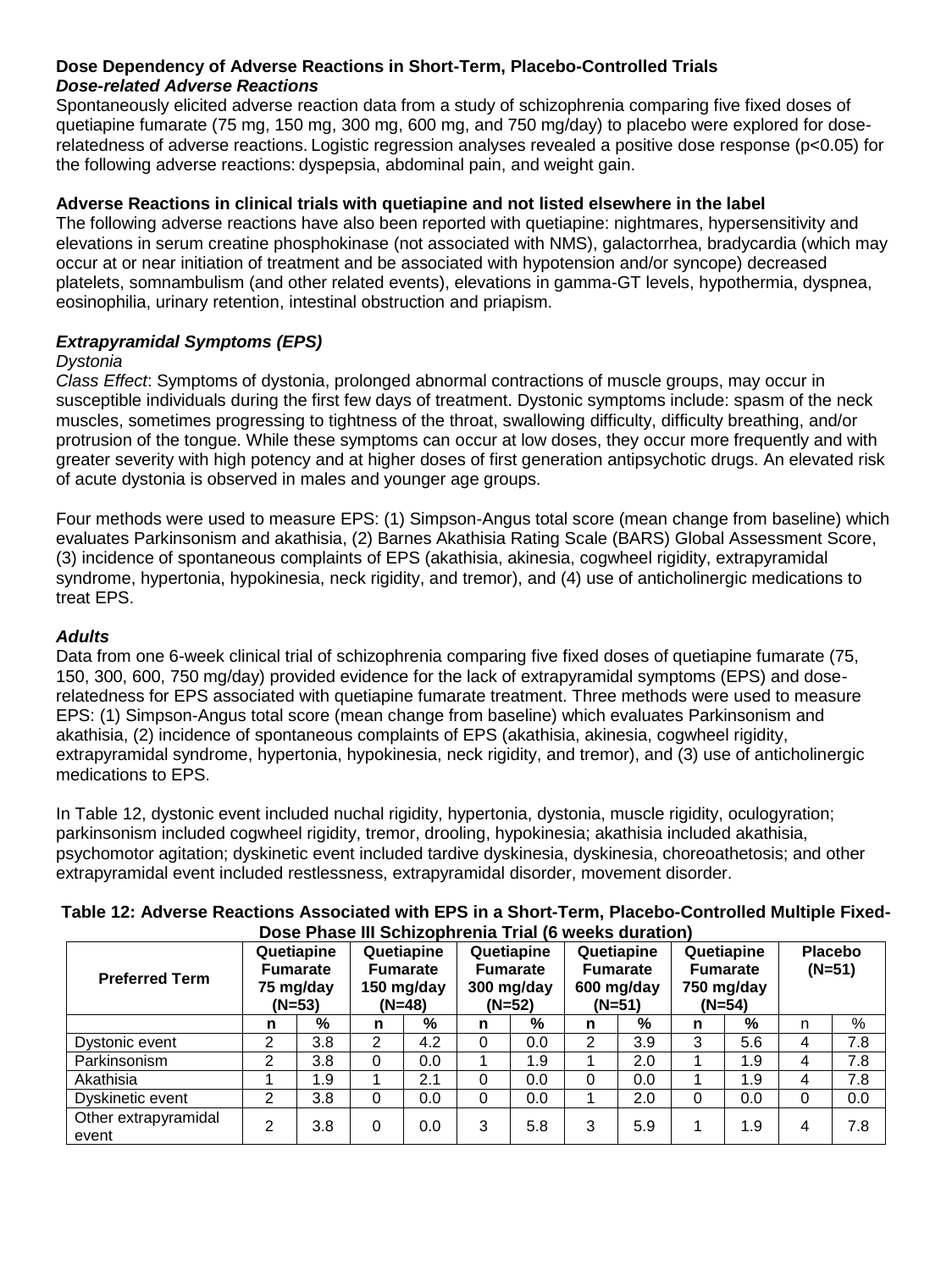Parkinsonism incidence rates as measured by the Simpson-Angus total score for placebo and the five fixed doses (75, 150, 300, 600, 750 mg/day) were: -0.6; -1.0, -1.2; -1.6; -1.8 and -1.8. The rate of anticholinergic medication use to treat EPS for placebo and the five fixed doses was: 14%; 11%; 10%; 8%; 12% and 11%.

In six additional placebo-controlled clinical trials (3 in acute mania and 3 in schizophrenia) using variable doses of quetiapine fumarate, there were no differences between the quetiapine fumarate and placebo treatment groups in the incidence of EPS, as assessed by Simpson-Angus total scores, spontaneous complaints of EPS and the use of concomitant anticholinergic medications to treat EPS.

In two placebo-controlled clinical trials for the treatment of bipolar depression using 300 mg and 600 mg of quetiapine fumarate, the incidence of adverse reactions potentially related to EPS was 12% in both dose groups and 6% in the placebo group. In these studies, the incidence of the individual adverse reactions (akathisia, extrapyramidal disorder, tremor, dyskinesia, dystonia, restlessness, muscle contractions involuntary, psychomotor hyperactivity and muscle rigidity) were generally low and did not exceed 4% in any treatment group.

The 3 treatment groups were similar in mean change in SAS total score and BARS Global Assessment score at the end of treatment. The use of concomitant anticholinergic medications was infrequent and similar across the three treatment groups.

#### *Children and Adolescents*

The information below is derived from a clinical trial database for quetiapine fumarate consisting of over 1,000 pediatric patients. This database includes 677 patients exposed to quetiapine fumarate for the treatment of schizophrenia and 393 children and adolescents (10 to 17 years old) exposed to quetiapine fumarate for the treatment of acute bipolar mania.

## **Adverse Reactions Associated with Discontinuation of Treatment in Short-Term, Placebo-Controlled Trials**

#### *Schizophrenia*

The incidence of discontinuation due to adverse reactions for quetiapine-treated and placebo-treated patients was 8.2% and 2.7%, respectively. The adverse event leading to discontinuation in 1% or more of patients on quetiapine and at a greater incidence than placebo was somnolence (2.7% and 0% for placebo).

## *Bipolar I Mania*

The incidence of discontinuation due to adverse reactions for quetiapine-treated and placebo-treated patients was 11.4% and 4.4%, respectively. The adverse reactions leading to discontinuation in 2% or more of patients on quetiapine and at a greater incidence than placebo were somnolence (4.1% vs. 1.1%) and fatigue (2.1% vs. 0).

## *Commonly Observed Adverse Reactions in Short-Term, Placebo-Controlled Trials*

In therapy for schizophrenia (up to 6 weeks), the most commonly observed adverse reactions associated with the use of quetiapine in adolescents (incidence of 5% or greater and quetiapine incidence at least twice that for placebo) were somnolence (34%), dizziness (12%), dry mouth (7%), tachycardia (7%).

In bipolar mania therapy (up to 3 weeks) the most commonly observed adverse reactions associated with the use of quetiapine in children and adolescents (incidence of 5% or greater and quetiapine incidence at least twice that for placebo) were somnolence (53%), dizziness (18%), fatigue (11%), increased appetite (9%), nausea (8%), vomiting (8%), tachycardia (7%), dry mouth (7%), and weight increased (6%).

In an acute (8-week) quetiapine extended release tablets trial in children and adolescents (10 to 17 years of age) with bipolar depression, in which efficacy was not established, the most commonly observed adverse reactions associated with the use of quetiapine extended release tablets (incidence of 5% or greater and at least twice that for placebo) were dizziness 7%, diarrhea 5%, fatigue 5% and nausea 5%.

#### **Adverse Reactions Occurring at an Incidence of ≥ 2% among Quetiapine Treated Patients in Short-Term, Placebo-Controlled Trials** *Schizophrenia (Adolescents, 13 to 17 years old)*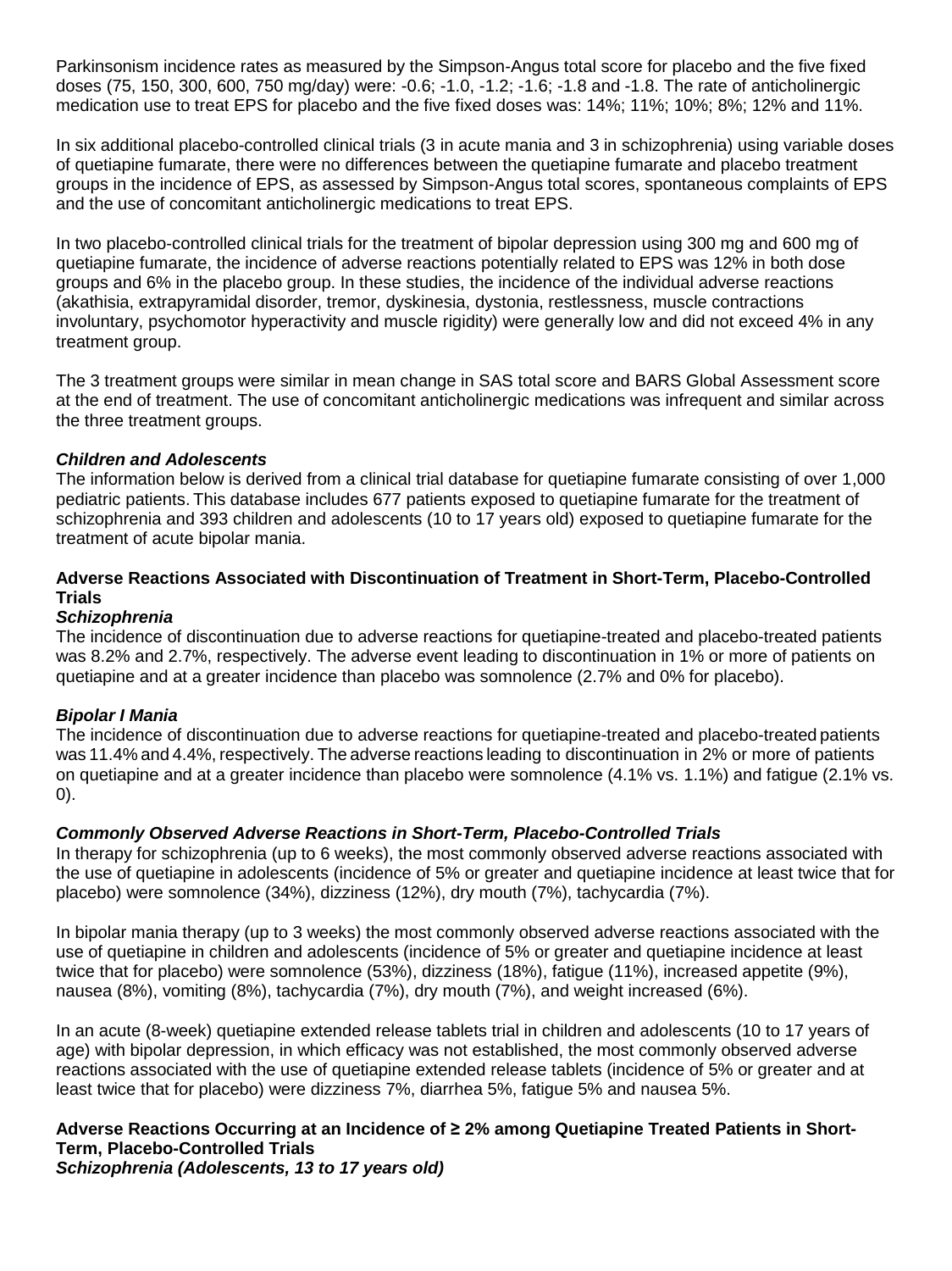The following findings were based on a 6-week placebo-controlled trial in which quetiapine was administered in either doses of 400 or 800 mg/day.

Table 13 enumerates the incidence, rounded to the nearest percent, of adverse reactions that occurred during therapy (up to 6 weeks) of schizophrenia in 2% or more of patients treated with quetiapine fumarate (doses of 400 or 800 mg/day) where the incidence in patients treated with quetiapine fumarate was at least twice the incidence in placebo-treated patients.

Adverse reactions that were potentially dose-related with higher frequency in the 800 mg group compared to the 400 mg group included dizziness (8% vs. 15%), dry mouth (4% vs. 10%), and tachycardia (6% vs. 11%).

| <b>Preferred Term</b>    | <b>Quetiapine Fumarate</b> | Quetiapine Fumarate 800 | <b>Placebo</b> |
|--------------------------|----------------------------|-------------------------|----------------|
|                          | 400 mg<br>(n=73)           | mg<br>(n=74)            | (n=75)         |
| Somnolence <sup>1</sup>  | 33%                        | 35%                     | 11%            |
| <b>Dizziness</b>         | 8%                         | 15%                     | 5%             |
| Dry Mouth                | 4%                         | 10%                     | 1%             |
| Tachycardia <sup>2</sup> | 6%                         | 11%                     | $0\%$          |
| <b>Irritability</b>      | 3%                         | 5%                      | $0\%$          |
| Arthralgia               | $1\%$                      | 3%                      | $0\%$          |
| Asthenia                 | $1\%$                      | 3%                      | 1%             |
| <b>Back Pain</b>         | $1\%$                      | 3%                      | $0\%$          |
| Dyspnea                  | $0\%$                      | 3%                      | 0%             |
| Abdominal Pain           | 3%                         | 1%                      | 0%             |
| Anorexia                 | 3%                         | 1%                      | $0\%$          |
| <b>Tooth Abscess</b>     | 3%                         | 1%                      | 0%             |
| Dyskinesia               | 3%                         | 0%                      | 0%             |
| Epistaxis                | 3%                         | 0%                      | 1%             |
| <b>Muscle Rigidity</b>   | 3%                         | 0%                      | 0%             |

| Table 13: Adverse Reaction Incidence in a 6-Week Placebo-Controlled Clinical Trial for the Treatment |
|------------------------------------------------------------------------------------------------------|
| of Schizophrenia in Adolescent Patients                                                              |

<sup>1</sup> Somnolence combines adverse reaction terms somnolence and sedation.

<sup>2</sup>Tachycardia combines adverse reaction terms tachycardia and sinus tachycardia.

## **Bipolar I Mania (Children and Adolescents 10 to 17 years old)**

The following findings were based on a 3-week placebo-controlled trial in which quetiapine was administered in either doses of 400 or 600 mg/day.

## *Commonly Observed Adverse Reactions*

In bipolar mania therapy (up to 3 weeks) the most commonly observed adverse reactions associated with the use of quetiapine in children and adolescents (incidence of 5% or greater and quetiapine incidence at least twice that for placebo) were somnolence (53%), dizziness (18%), fatigue (11%), increased appetite (9%), nausea (8%), vomiting (8%), tachycardia (7%), dry mouth (7%), and weight increased (6%).

Table 14 enumerates the incidence, rounded to the nearest percent, of adverse reactions that occurred during therapy (up to 3 weeks) of bipolar mania in 2% or more of patients treated with quetiapine fumarate (doses of 400 or 600 mg/day) where the incidence in patients treated with quetiapine fumarate was greater than the incidence in placebo-treated patients.

Adverse reactions that were potentially dose-related with higher frequency in the 600 mg group compared to the 400 mg group included somnolence (50% vs. 57%), nausea (6% vs. 10%) and tachycardia (6% vs. 9%).

#### **Table 14: Adverse Reactions in a 3-Week Placebo-Controlled Clinical Trial for the Treatment of Bipolar Mania in Children and Adolescent Patients**

| <b>Preferred Term</b>   | Quetiapine<br>400 mg<br>(n=95) | Quetiapine<br>600 mg<br>$(n=98)$ | <b>Placebo</b><br>$(n=90)$ |
|-------------------------|--------------------------------|----------------------------------|----------------------------|
| Somnolence <sup>1</sup> | 50%                            | 57%                              | 14%                        |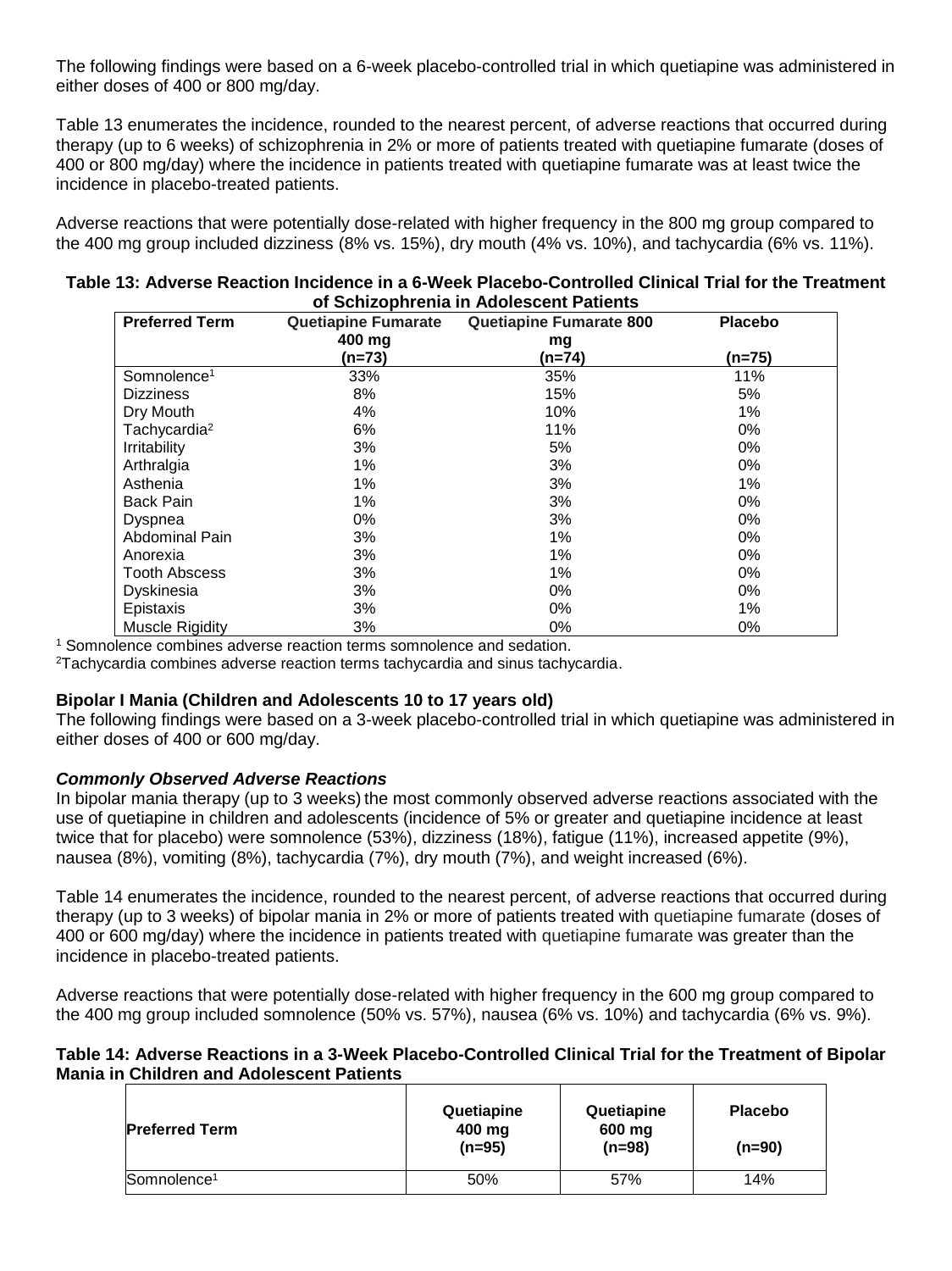| <b>Dizziness</b>                 | 19%   | 17% | 2%    |
|----------------------------------|-------|-----|-------|
| Nausea                           | 6%    | 10% | 4%    |
| Fatigue                          | 14%   | 9%  | 4%    |
| Increased Appetite               | 10%   | 9%  | 1%    |
| Tachycardia <sup>2</sup>         | 6%    | 9%  | 1%    |
| Dry Mouth                        | 7%    | 7%  | 0%    |
| Vomiting                         | 8%    | 7%  | 3%    |
| <b>Nasal Congestion</b>          | 3%    | 6%  | 2%    |
| Weight Increased                 | 6%    | 6%  | 0%    |
| Irritability                     | 3%    | 5%  | 1%    |
| Pyrexia                          | 1%    | 4%  | 1%    |
| Aggression                       | 1%    | 3%  | 0%    |
| <b>Musculoskeletal Stiffness</b> | 1%    | 3%  | 1%    |
| <b>Accidental Overdose</b>       | $0\%$ | 2%  | 0%    |
| Acne                             | 3%    | 2%  | 0%    |
| Arthralgia                       | 4%    | 2%  | 1%    |
| Lethargy                         | 2%    | 2%  | 0%    |
| Pallor                           | 1%    | 2%  | 0%    |
| <b>Stomach Discomfort</b>        | 4%    | 2%  | $1\%$ |
| Syncope                          | 2%    | 2%  | 0%    |
| <b>Vision Blurred</b>            | 3%    | 2%  | 0%    |
| Constipation                     | 4%    | 2%  | 0%    |
| Ear Pain                         | 2%    | 0%  | 0%    |
| Paraesthesia                     | 2%    | 0%  | 0%    |
| Sinus Congestion                 | 3%    | 0%  | 0%    |
| <b>Thirst</b>                    | 2%    | 0%  | 0%    |

 $1$ Somnolence combines adverse reactions terms somnolence and sedation.

<sup>2</sup>Tachycardia combines adverse reaction terms tachycardia and sinus tachycardia.

#### *Extrapyramidal Symptoms*

In a short-term placebo-controlled monotherapy trial in adolescent patients with schizophrenia (6-week duration), the aggregated incidence of extrapyramidal symptoms was 12.9% (19/147) for quetiapine fumarate and 5.3% (4/75) for placebo, though the incidence of the individual adverse reactions (akathisia, tremor, extrapyramidal disorder, hypokinesia, restlessness, psychomotor hyperactivity, muscle rigidity, dyskinesia) did not exceed 4.1% in any treatment group. In a short-term placebo-controlled monotherapy trial in children and adolescent patients with bipolar mania (3-week duration), the aggregated incidence of extrapyramidal symptoms was 3.6% (7/193) for quetiapine fumarate and 1.1% (1/90) for placebo.

Table 15 presents a listing of patients with adverse reactions potentially associated with extrapyramidal symptoms in the short-term placebo-controlled monotherapy trial in adolescent patients with schizophrenia (6 week duration).

In Tables 15 to 16 dystonic event included nuchal rigidity, hypertonia, and muscle rigidity; parkinsonism included cogwheel rigidity and tremor; akathisia included akathisia only; dyskinetic event included tardive dyskinesia, dyskinesia, and choreoathetosis; and other extrapyramidal event included restlessness and extrapyramidal disorder.

#### **Table 15: Adverse Reactions Associated with Extrapyramidal Symptoms in the Placebo-controlled Trial in Adolescent Patients with Schizophrenia (6-week duration)**

| <b>Preferred Term</b> | Quetiapine<br><b>Fumarate</b><br>400 mg/day<br>$(N=73)$ |   | <b>Quetiapine Fumarate</b><br>800 mg/day<br>$(N=74)$ |   | All<br>Quetiapine<br><b>Fumarate</b><br>$(N=147)$ | <b>Placebo</b><br>$(N=75)$ |   |
|-----------------------|---------------------------------------------------------|---|------------------------------------------------------|---|---------------------------------------------------|----------------------------|---|
|                       |                                                         | % |                                                      | % | $\frac{9}{6}$                                     |                            | % |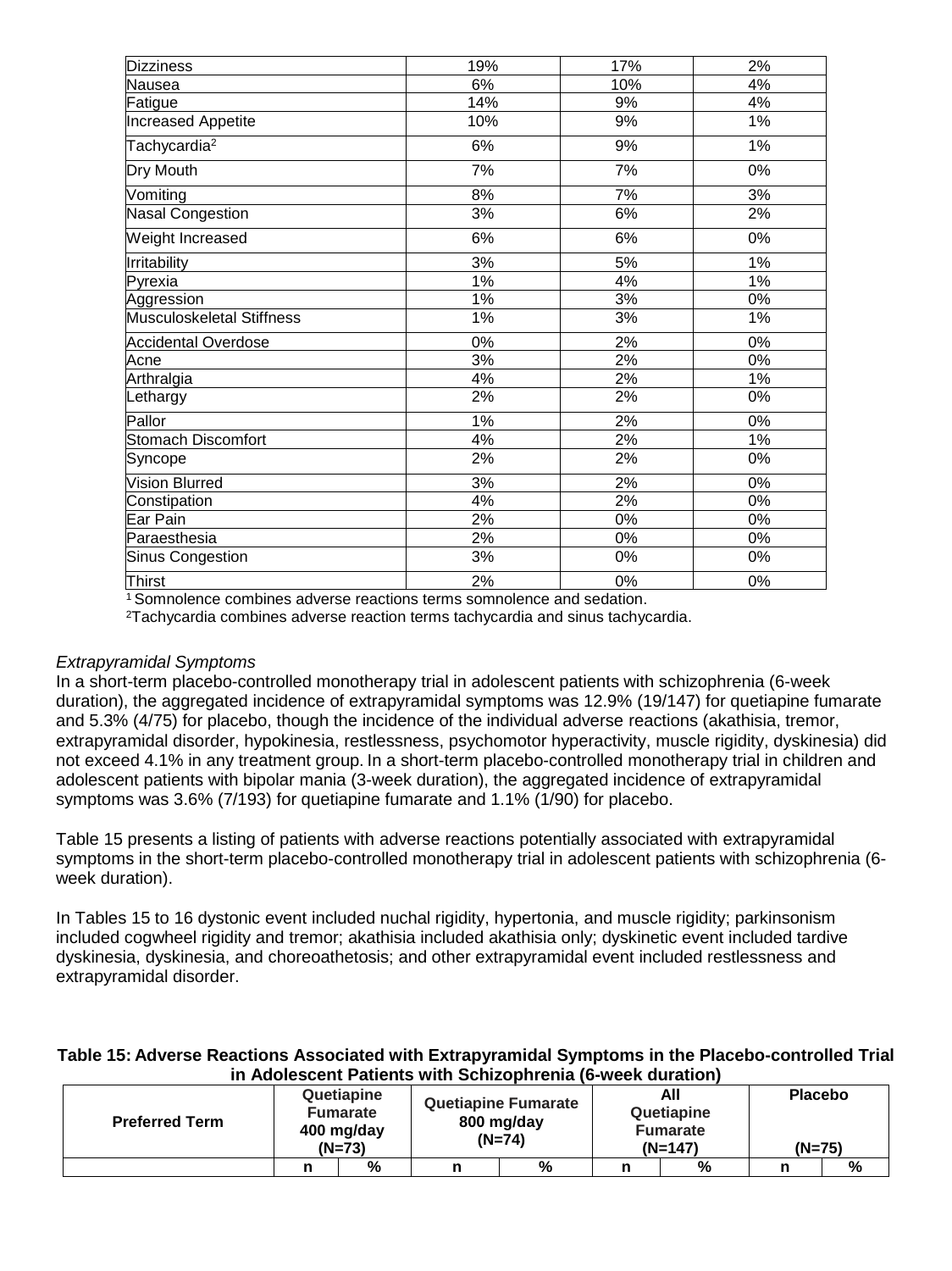| Dystonic event             | .        | v.v      |     | v.v      |
|----------------------------|----------|----------|-----|----------|
| Parkinsonism               | 5.5      |          |     | <u>.</u> |
| Akathisia                  | 4.,      | 5.4      | 4.8 | 4.U      |
| Dyskinetic event           | <u>.</u> | v.v      | ۵.۹ | v.v      |
| Other Extrapyramidal Event | <u>.</u> | <u>.</u> | .   | v.v      |

Table 16 presents a listing of patients with adverse reactions associated with extrapyramidal symptoms in a short-term placebo-controlled monotherapy trial in children and adolescent patients with bipolar mania (3-week duration).

#### **Table 16: Adverse Reactions Associated with Extrapyramidal Symptoms in a Placebo-Controlled Trial in Children and Adolescent Patients with Bipolar I Mania (3-week duration)**

| Preferred Term <sup>1</sup> | Quetiapine<br><b>Fumarate</b><br>400 mg/day<br>$(N=95)$ |     | <b>Quetiapine Fumarate</b><br>600 mg/day<br>$(N=98)$ |     | <b>All Quetiapine</b><br><b>Fumarate</b><br>$(N=193)$ |     | <b>Placebo</b><br>$(N=90)$ |     |
|-----------------------------|---------------------------------------------------------|-----|------------------------------------------------------|-----|-------------------------------------------------------|-----|----------------------------|-----|
|                             |                                                         | %   |                                                      | %   |                                                       | %   |                            | %   |
| Parkinsonism                |                                                         | 2.1 |                                                      | 1.0 |                                                       | 1.6 |                            | 1.1 |
| Akathisia                   |                                                         | 1.0 |                                                      | 1.0 |                                                       | 1.0 |                            | 0.0 |
| Other Extrapyramidal Event  |                                                         | 1.1 |                                                      | 1.0 |                                                       | 1.0 |                            | 0.0 |

<sup>1</sup> There were no adverse reactions with the preferred term of dystonic or dyskinetic events.

# **Laboratory, ECG and vital sign changes observed in clinical studies**

# *Laboratory Changes*

#### *Neutrophil Counts*

*Adults*: In placebo-controlled monotherapy clinical trials involving 3368 patients on quetiapine fumarate and 1515 on placebo, the incidence of at least one occurrence of neutrophil count <1.0 x 10 $^9$ /L among patients with a normal baseline neutrophil count and at least one available follow up laboratory measurement was 0.3% (10/2967) in patients treated with quetiapine fumarate, compared to 0.1% (2/1349) in patients treated with placebo [*see Warnings and Precautions [\(5.10\)](#page-11-0)*]*.*

#### *Transaminase Elevations*

*Adults*: Asymptomatic, transient and reversible elevations in serum transaminases (primarily ALT) have been reported. In schizophrenia trials in adults, the proportions of patients with transaminase elevations of > 3 times the upper limits of the normal reference range in a pool of 3- to 6-week placebo-controlled trials were approximately 6% (29/483) for quetiapine compared to 1% (3/194) for placebo. In acute bipolar mania trials in adults, the proportions of patients with transaminase elevations of > 3 times the upper limits of the normal reference range in a pool of 3- to 12-week placebo-controlled trials were approximately 1% for both quetiapine (3/560) and placebo (3/294). These hepatic enzyme elevations usually occurred within the first 3 weeks of drug treatment and promptly returned to pre-study levels with ongoing treatment with quetiapine. In bipolar depression trials, the proportions of patients with transaminase elevations of > 3 times the upper limits of the normal reference range in two 8-week placebo-controlled trials was 1% (5/698) for quetiapine and 2% (6/347) for placebo.

#### *Decreased Hemoglobin*

*Adults*: In short-term placebo-controlled trials, decreases in hemoglobin to ≤ 13 g/dL males, ≤ 12 g/dL females on at least one occasion occurred in 8.3% (594/7155) of quetiapine-treated patients compared to 6.2% (219/3536) of patients treated with placebo. In a database of controlled and uncontrolled clinical trials, decreases in hemoglobin to ≤ 13 g/dL males, ≤ 12 g/dL females on at least one occasion occurred in 11% (2277/20729) of quetiapine-treated patients.

#### *Interference with Urine Drug Screens*

There have been literature reports suggesting false positive results in urine enzyme immunoassays for methadone and tricyclic antidepressants in patients who have taken quetiapine. Caution should be exercised in the interpretation of positive urine drug screen results for these drugs, and confirmation by alternative analytical technique (e.g., chromatographic methods) should be considered.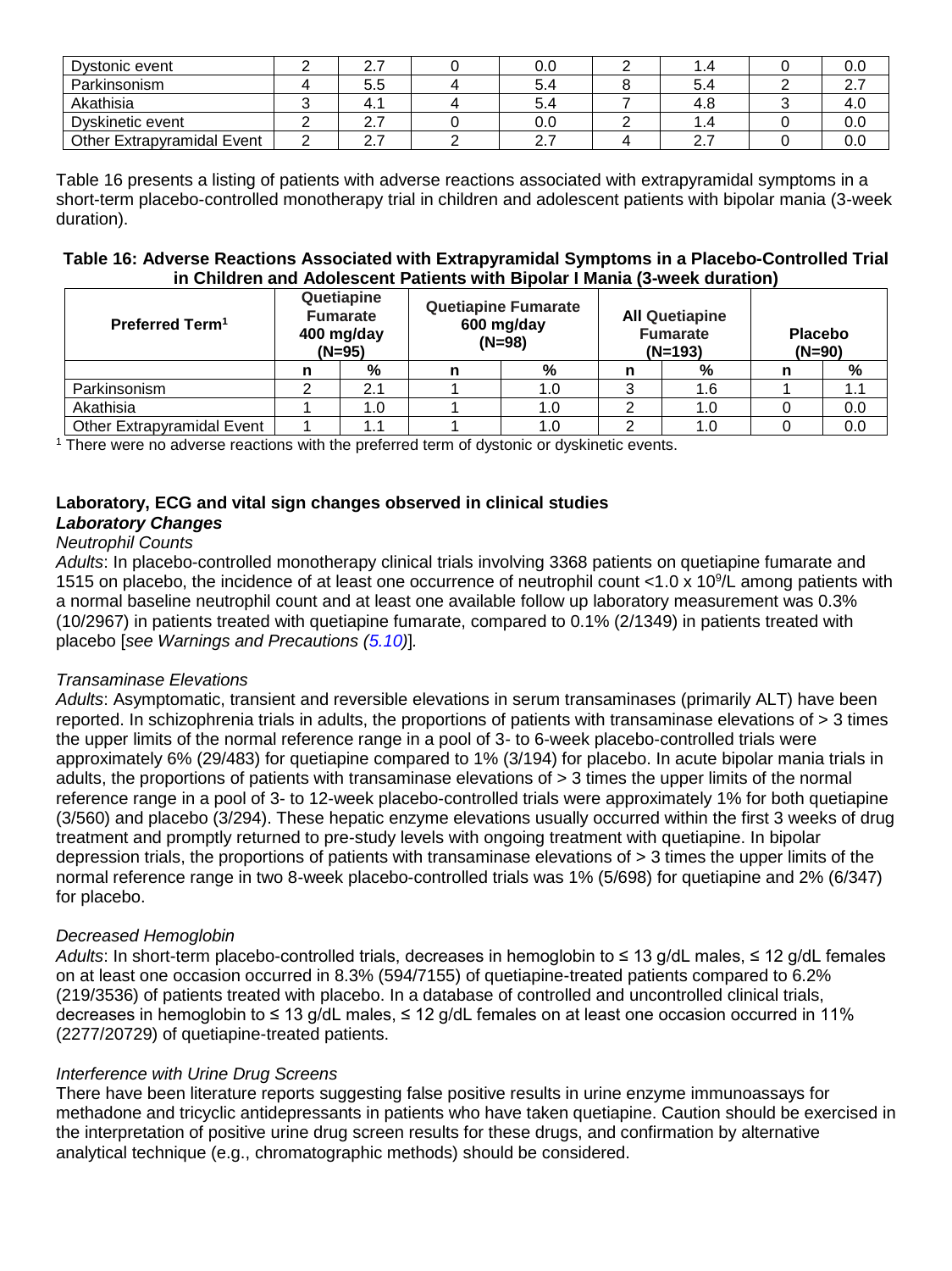# **ECG Changes** *Adults*

Between-group comparisons for pooled placebo-controlled trials revealed no statistically significant quetiapine/placebo differences in the proportions of patients experiencing potentially important changes in ECG parameters, including QT, QTc, and PR intervals. However, the proportions of patients meeting the criteria for tachycardia were compared in four 3- to 6-week placebo-controlled clinical trials for the treatment of schizophrenia revealing a 1% (4/399) incidence for quetiapine compared to 0.6% (1/156) incidence for placebo. In acute (monotherapy) bipolar mania trials the proportions of patients meeting the criteria for tachycardia was 0.5% (1/192) for quetiapine compared to 0% (0/178) incidence for placebo. In acute bipolar mania (adjunct) trials the proportions of patients meeting the same criteria was 0.6% (1/166) for quetiapine compared to 0% (0/171) incidence for placebo. In bipolar depression trials, no patients had heart rate increases to > 120 beats per minute. Quetiapine use was associated with a mean increase in heart rate, assessed by ECG, of 7 beats per minute compared to a mean increase of 1 beat per minute among placebo patients. This slight tendency to tachycardia in adults may be related to quetiapine's potential for inducing orthostatic changes [*see Warnings and Precautions [\(5.7\)](#page-11-1)*]*.*

# *Children and Adolescents*

In the acute (6 week) schizophrenia trial in adolescents, increases in heart rate (> 110 bpm) occurred in 5.2% (3/73) of patients receiving quetiapine 400 mg and 8.5% (5/74) of patients receiving quetiapine 800 mg compared to 0% (0/75) of patients receiving placebo. Mean increases in heart rate were 3.8 bpm and 11.2 bpm for quetiapine 400 mg and 800 mg groups, respectively, compared to a decrease of 3.3 bpm in the placebo group [*see Warnings and Precautions [\(5.7\)](#page-11-1)*].

In the acute (3 week) bipolar mania trial in children and adolescents, increases in heart rate (> 110 bpm) occurred in 1.1% (1/89) of patients receiving quetiapine 400 mg and 4.7% (4/85) of patients receiving quetiapine 600 mg compared to 0% (0/98) of patients receiving placebo. Mean increases in heart rate were 12.8 bpm and 13.4 bpm for quetiapine 400 mg and 600 mg groups, respectively, compared to a decrease of 1.7 bpm in the placebo group [*see Warnings and Precautions [\(5.7\)](#page-11-1)*].

In an acute (8-week) quetiapine extended release tablets trial in children and adolescents (10 to 17 years of age) with bipolar depression, in which efficacy was not established, increases in heart rate (> 110 bpm 10 to 12 years and 13 to 17 years) occurred in 0% of patients receiving quetiapine extended release tablets and 1.2% of patients receiving placebo. Mean increases in heart rate were 3.4 bpm for quetiapine extended release tablets, compared to 0.3 bpm in the placebo group [*see Warnings and Precautions [\(5.7\)](#page-11-1)*].

# <span id="page-24-1"></span>**6.2 Post Marketing Experience**

The following adverse reactions were identified during post approval of quetiapine. Because these reactions are reported voluntarily from a population of uncertain size, it is not always possible to reliably estimate their frequency or establish a causal relationship to drug exposure.

Adverse reactions reported since market introduction which were temporally related to quetiapine therapy include anaphylactic reaction, cardiomyopathy, drug reaction with eosinophilia and systemic symptoms (DRESS), hyponatremia, myocarditis, nocturnal enuresis, pancreatitis, retrograde amnesia, rhabdomyolysis, syndrome of inappropriate antidiuretic hormone secretion (SIADH), Stevens-Johnson syndrome (SJS), toxic epidermal necrolysis (TEN), decreased platelet count, serious liver reactions (including hepatitis, liver necrosis, and hepatic failure), agranulocytosis, intestinal obstruction, ileus, colon ischemia, urinary retention, and sleep apnea.

# <span id="page-24-2"></span>**7 DRUG INTERACTIONS**

# <span id="page-24-0"></span>**7.1 Effect of Other Drugs on Quetiapine**

The risks of using quetiapine in combination with other drugs have not been extensively evaluated in systematic studies. Given the primary CNS effects of quetiapine, caution should be used when it is taken in combination with other centrally acting drugs. Quetiapine potentiated the cognitive and motor effects of alcohol in a clinical trial in subjects with selected psychotic disorders, and alcoholic beverages should be limited while taking quetiapine**.**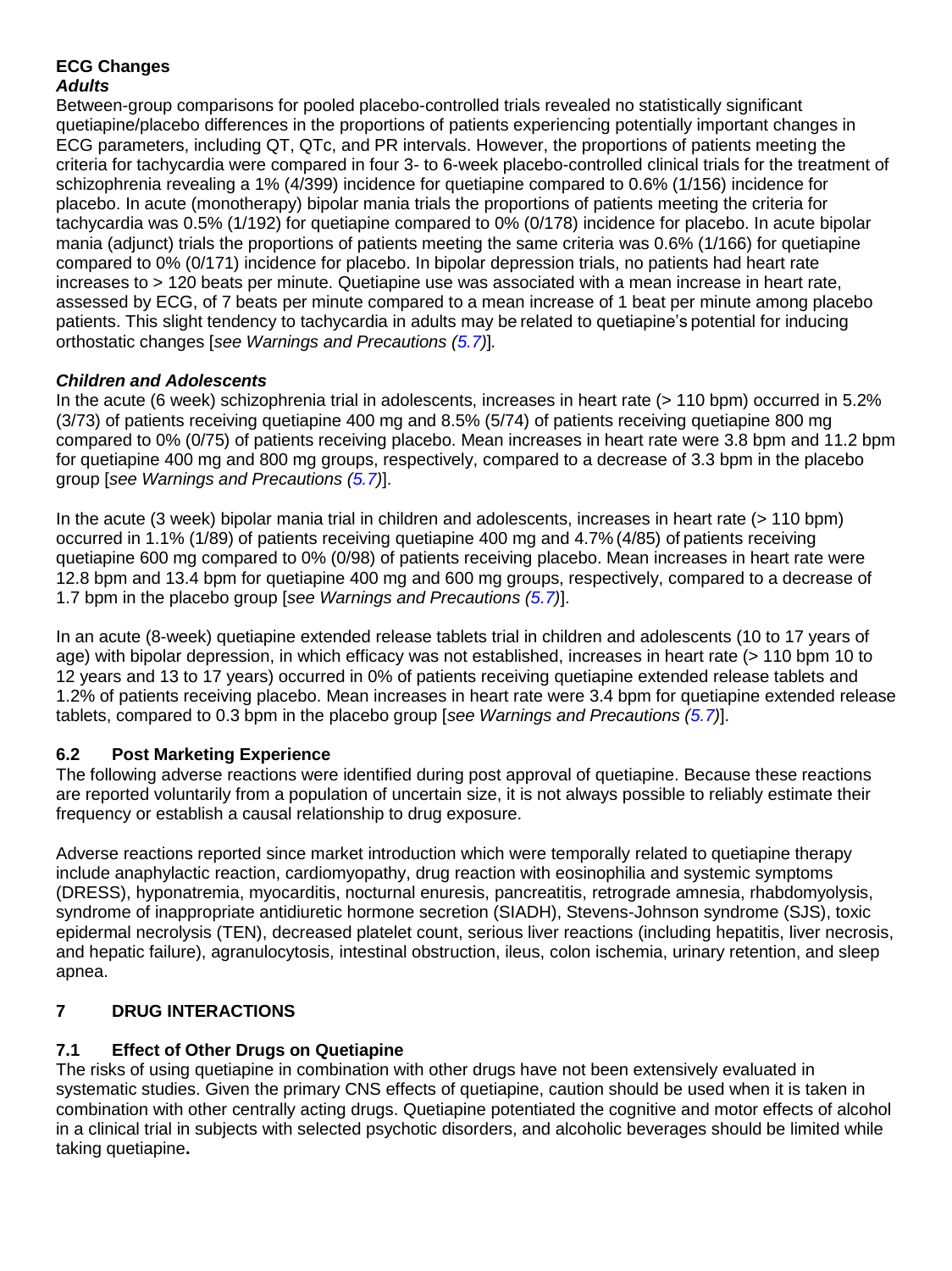Quetiapine exposure is increased by the prototype CYP3A4 inhibitors (e.g., ketoconazole, itraconazole, indinavir, ritonavir, nefazodone, etc.) and decreased by the prototype CYP3A4 inducers (e.g., phenytoin, carbamazepine, rifampin, avasimibe, St. John's wort etc.). Dose adjustment of quetiapine will be necessary if it is co-administered with potent CYP3A4 inducers or inhibitors.

# **CYP3A4 inhibitors**

Coadministration of ketoconazole, a potent inhibitor of cytochrome CYP3A4, resulted in significant increase in quetiapine exposure. The dose of quetiapine should be reduced to one sixth of the original dose if co-administered with a strong CYP3A4 inhibitor [*see Dosage and Administration [\(2.5\)](#page-4-3) and Clinical Pharmacology [\(12.3\)](#page-29-0)*].

## **CYP3A4 inducers**

Coadministration of quetiapine and phenytoin, a CYP3A4 inducer increased the mean oral clearance of quetiapine by 5-fold. Increased doses of quetiapine up to 5-fold may be required to maintain control of symptoms of schizophrenia in patients receiving quetiapine and phenytoin, or other known potent CYP3A4 inducers [*see Dosage and Administration [\(2.6\)](#page-4-4)* and *Clinical Pharmacology [\(12.3\)](#page-29-0)*]. When the CYP3A4 inducer is discontinued, the dose of quetiapine should be reduced to the original level within 7 to 14 days [*see Dosage and Administration [\(2.6\)](#page-4-4)*].

The potential effects of several concomitant medications on quetiapine pharmacokinetics were studied *[see Clinical Pharmacology [\(12.3\)](#page-29-0)].*

# <span id="page-25-1"></span>**7.2 Effect of Quetiapine on Other Drugs**

Because of its potential for inducing hypotension, quetiapine may enhance the effects of certain antihypertensive agents.

Quetiapine may antagonize the effects of levodopa and dopamine agonists.

There are no clinically relevant pharmacokinetic interactions of quetiapine on other drugs based on the CYP pathway. Quetiapine and its metabolites are non-inhibitors of major metabolizing CYP's (1A2, 2C9, 2C19, 2D6 and 3A4).

## <span id="page-25-2"></span>**8 USE IN SPECIFIC POPULATIONS**

## <span id="page-25-0"></span>**8.1 Pregnancy**

**Pregnancy Category C**

## *Risk Summary*

There are no adequate and well-controlled studies of quetiapine use in pregnant women. In limited published literature, there were no major malformations associated with quetiapine exposure during pregnancy. In animal studies, embryo-fetal toxicity occurred. Quetiapine should be used during pregnancy only if the potential benefit justifies the potential risk to the fetus.

## *Human Data*

There are limited published data on the use of quetiapine for treatment of schizophrenia and other psychiatric disorders during pregnancy. In a prospective observational study, 21 women exposed to quetiapine and other psychoactive medications during pregnancy delivered infants with no major malformations. Among 42 other infants born to pregnant women who used quetiapine during pregnancy, there were no major malformations reported (one study of 36 women, 6 case reports). Due to the limited number of exposed pregnancies, these postmarketing data do not reliably estimate the frequency or absence of adverse outcomes.

Neonates exposed to antipsychotic drugs (including quetiapine), during the third trimester of pregnancy are at risk for extrapyramidal and/or withdrawal symptoms following delivery. There have been reports of agitation, hypertonia, hypotonia, tremor, somnolence, respiratory distress and feeding disorder in these neonates. These complications have varied in severity; while in some cases symptoms have been self-limited, in other cases neonates have required intensive care unit support and prolonged hospitalization.

## *Animal Data*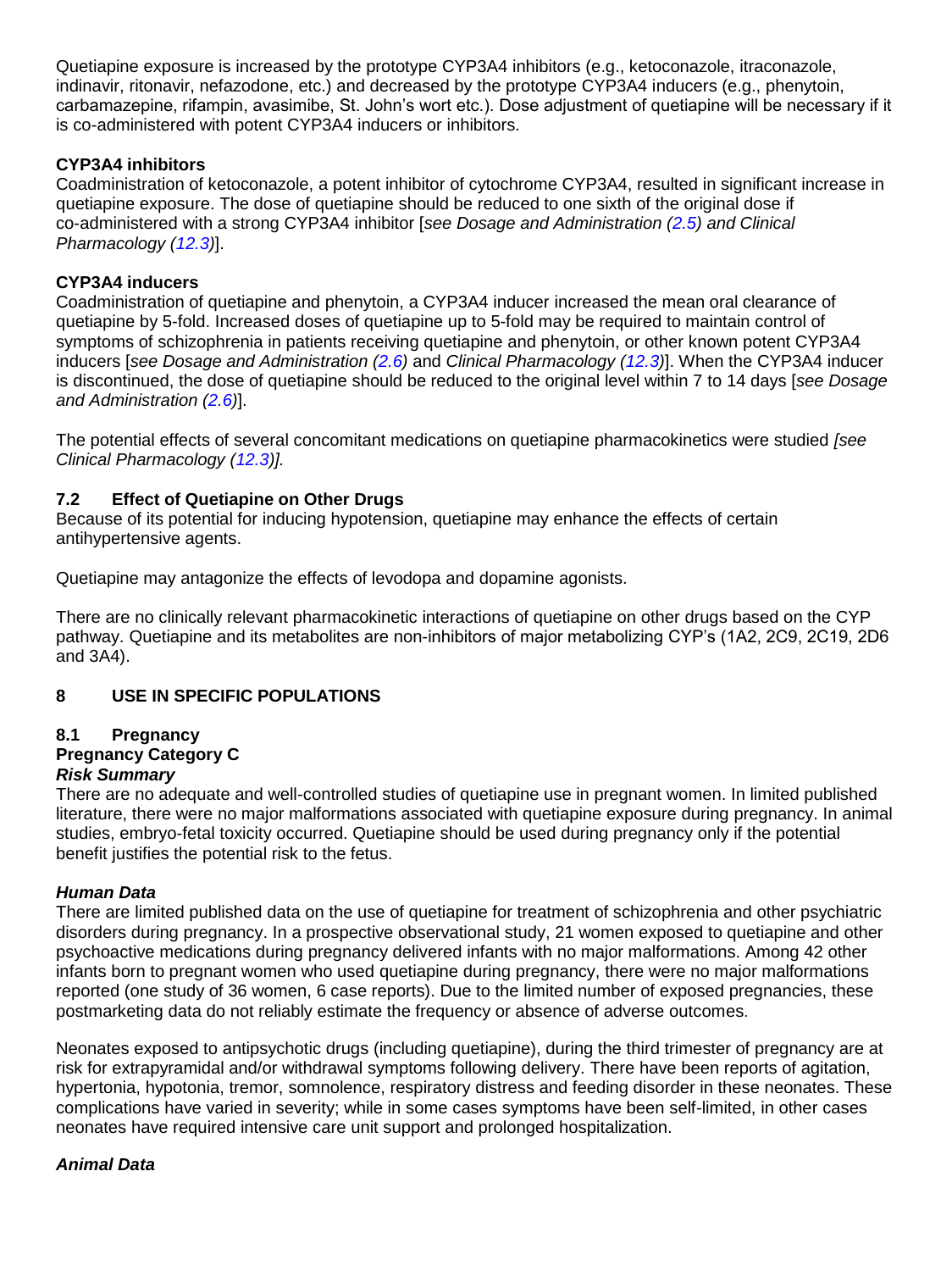When pregnant rats and rabbits were exposed to quetiapine during organogenesis, there was no teratogenic effect at doses up to 2.4 times the maximum recommended human dose (MRHD) for schizophrenia of 800 mg/day based on mg/m<sup>2</sup> body surface area. However, there was evidence of embryo-fetal toxicity, which included delays in skeletal ossification occurring at approximately 1 and 2 times the MRHD of 800 mg/day in both rats and rabbits, and an increased incidence of carpal/tarsal flexure (minor soft tissue anomaly) in rabbit fetuses at approximately 2 times the MRHD. In addition, fetal weights were decreased in both species. Maternal toxicity (observed as decreased body weights and/or death) occurred at 2 times the MRHD in rats and approximately 1 to 2 times the MRHD (all doses tested) in rabbits.

In a peri/postnatal reproductive study in rats, no drug-related effects were observed when pregnant dams were treated with quetiapine at doses 0.01, 0.12, and 0.24 times the MRHD of 800 mg/day based on mg/m<sup>2</sup> body surface area. However, in a preliminary peri/postnatal study, there were increases in fetal and pup death, and decreases in mean litter weight at 3 times the MRHD.

## <span id="page-26-1"></span>**8.2 Labor and Delivery**

The effect of quetiapine on labor and delivery in humans is unknown.

# <span id="page-26-0"></span>**8.3 Nursing Mothers**

Quetiapine was excreted into human milk. Because of the potential for serious adverse reactions in nursing infants from quetiapine, a decision should be made whether to discontinue nursing or to discontinue the drug, taking into account the importance of the drug to the mother's health.

In published case reports, the level of quetiapine in breast milk ranged from undetectable to 170 mcg/L. The estimated infant dose ranged from 0.09% to 0.43% of the weight-adjusted maternal dose. Based on a limited number (N=8) of mother/infant pairs, calculated infant daily doses range from less than 0.01 mg/kg (at a maternal daily dose up to 100 mg quetiapine) to 0.1 mg/kg (at a maternal daily dose of 400 mg).

# <span id="page-26-2"></span>**8.4 Pediatric Use**

In general, the adverse reactions observed in children and adolescents during the clinical trials were similar to those in the adult population with few exceptions. Increases in systolic and diastolic blood pressure occurred in children and adolescents and did not occur in adults. Orthostatic hypotension occurred more frequently in adults (4 to 7%) compared to children and adolescents (< 1%) [*see Warnings and Precautions [\(5.7\)](#page-11-1)* and *Adverse Reactions [\(6.1\)](#page-15-0)*].

## **Schizophrenia**

The efficacy and safety of quetiapine in the treatment of schizophrenia in adolescents aged 13 to 17 years were demonstrated in one 6-week, double-blind, placebo-controlled trial [*see Indications and Usage (1.1), Dosage and Administration [\(2.2\)](#page-3-0), Adverse Reactions [\(6.1\)](#page-15-0), and Clinical Studies [\(14.1\)](#page-32-2)*]. Safety and effectiveness of quetiapine in pediatric patients less than 13 years of age with schizophrenia have not been established.

## **Maintenance**

The safety and effectiveness of quetiapine in the maintenance treatment of bipolar disorder has not been established in pediatric patients less than 18 years of age. The safety and effectiveness of quetiapine in the maintenance treatment of schizophrenia has not been established in any patient population, including pediatric patients.

## **Bipolar Mania**

The efficacy and safety of quetiapine in the treatment of mania in children and adolescents ages 10 to 17 years with Bipolar I disorder was demonstrated in a 3-week, double-blind, placebo controlled, multicenter trial [*see Indications and Usage (1.2), Dosage and Administration [\(2.3\)](#page-4-0), Adverse Reactions [\(6.1\)](#page-15-0), and Clinical Studies [\(14.2\)](#page-33-0)*]*.*

Safety and effectiveness of quetiapine in pediatric patients less than 10 years of age with bipolar mania have not been established.

# **Bipolar Depression**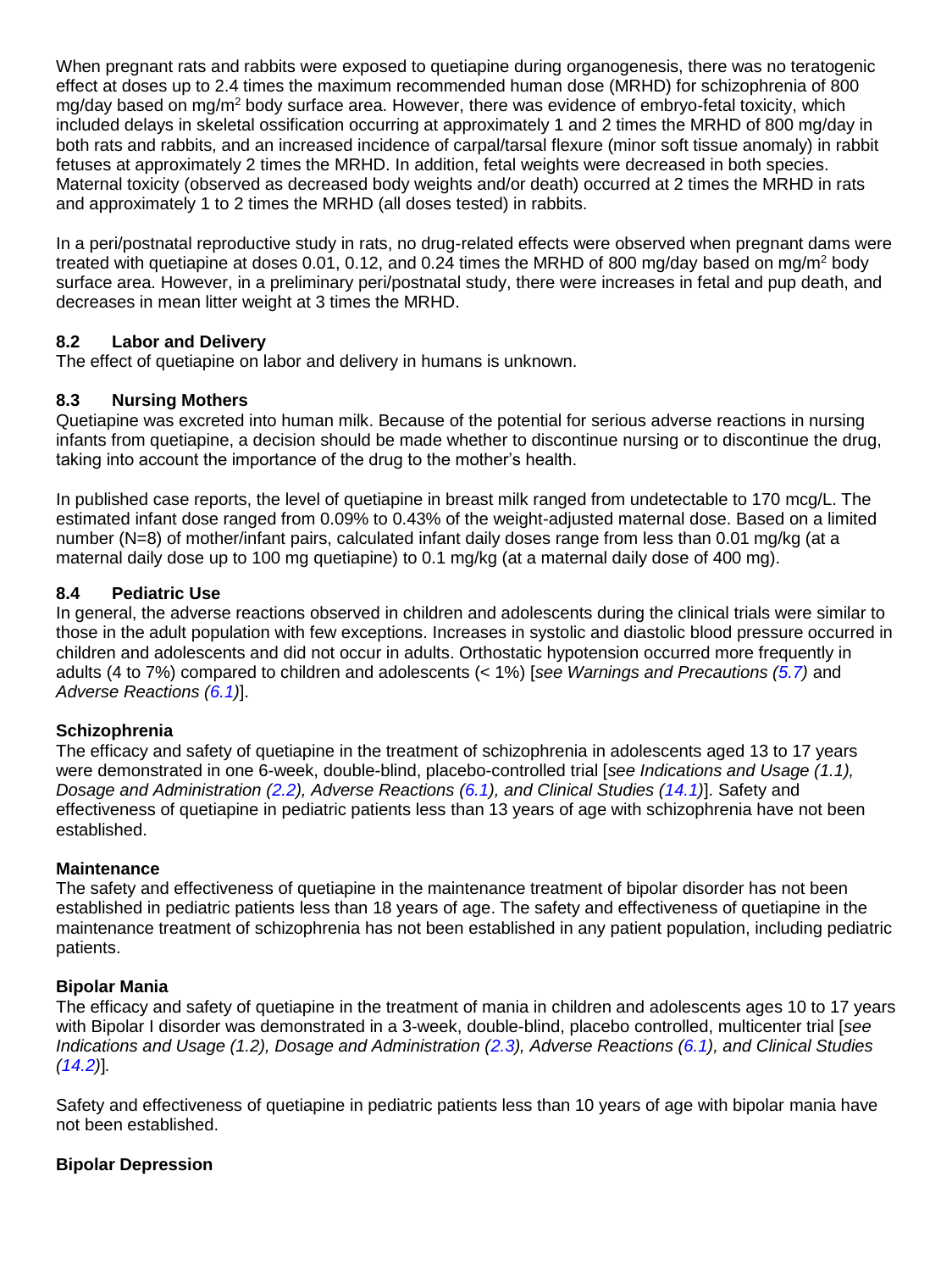Safety and effectiveness of quetiapine in pediatric patients less than 18 years of age with bipolar depression have not been established. A clinical trial with quetiapine extended release tablets was conducted in children and adolescents (10 to 17 years of age) with bipolar depression, efficacy was not established.

Some differences in the pharmacokinetics of quetiapine were noted between children/adolescents (10 to 17 years of age) and adults. When adjusted for weight, the AUC and  $C_{\text{max}}$  of quetiapine were 41% and 39% lower, respectively, in children and adolescents compared to adults. The pharmacokinetics of the active metabolite, norquetiapine, were similar between children/adolescents and adults after adjusting for weight [*see Clinical Pharmacology [\(12.3\)](#page-29-0)*]*.*

# <span id="page-27-0"></span>**8.5 Geriatric Use**

Of the approximately 3,700 patients in clinical studies with quetiapine, 7% (232) were 65 years of age or over. In general, there was no indication of any different tolerability of quetiapine in the elderly compared to younger adults. Nevertheless, the presence of factors that might decrease pharmacokinetic clearance, increase the pharmacodynamic response to quetiapine, or cause poorer tolerance or orthostasis, should lead to consideration of a lower starting dose, slower titration, and careful monitoring during the initial dosing period in the elderly. The mean plasma clearance of quetiapine was reduced by 30% to 50% in elderly patients when compared to younger patients [*see Clinical Pharmacology [\(12.3\)](#page-29-0) and Dosage and Administration [\(2.3\)](#page-4-0)*].

## <span id="page-27-2"></span>**8.6 Renal Impairment**

Clinical experience with quetiapine in patients with renal impairment is limited [*see Clinical Pharmacology [\(12.3\)](#page-29-0)*].

# <span id="page-27-1"></span>**8.7 Hepatic Impairment**

Since quetiapine is extensively metabolized by the liver, higher plasma levels are expected in patients with hepatic impairment. In this population, a low starting dose of 25 mg/day is recommended and the dose may be increased in increments of 25 mg/day to 50 mg/day [*see Dosage and Administration [\(2.4\)](#page-4-1)* and *Clinical Pharmacology [\(12.3\)](#page-29-0)*].

## <span id="page-27-3"></span>**9 DRUG ABUSE AND DEPENDENCE**

## <span id="page-27-4"></span>**9.1 Controlled Substance**

Quetiapine fumarate is not a controlled substance.

## <span id="page-27-5"></span>**9.2 Abuse**

Quetiapine fumarate has not been systematically studied, in animals or humans, for its potential for abuse, tolerance or physical dependence. While the clinical trials did not reveal any tendency for any drug-seeking behavior, these observations were not systematic and it is not possible to predict on the basis of this limited experience the extent to which a CNS-active drug will be misused, diverted, and/or abused once marketed. Consequently, patients should be evaluated carefully for a history of drug abuse, and such patients should be observed closely for signs of misuse or abuse of quetiapine fumarate tablets, e.g., development of tolerance, increases in dose, drug-seeking behavior.

## <span id="page-27-6"></span>**10 OVERDOSAGE**

## <span id="page-27-7"></span>**10.1 Human Experience**

In clinical trials, survival has been reported in acute overdoses of up to 30 grams of quetiapine. Most patients who overdosed experienced no adverse reactions or recovered fully from the reported reactions. Death has been reported in a clinical trial following an overdose of 13.6 grams of quetiapine alone. In general, reported signs and symptoms were those resulting from an exaggeration of the drug's known pharmacological effects, i.e., drowsiness, sedation, tachycardia, hypotension and anticholinergic toxicity including coma and delirium. Patients with pre-existing severe cardiovascular disease may be at an increased risk of the effects of overdose [*see Warnings and Precautions [\(5.12\)](#page-12-1)*]. One case, involving an estimated overdose of 9,600 mg, was associated with hypokalemia and first-degree heart block. In post-marketing experience, there were cases reported of QT prolongation with overdose.

## <span id="page-27-8"></span>**10.2 Management of Overdosage**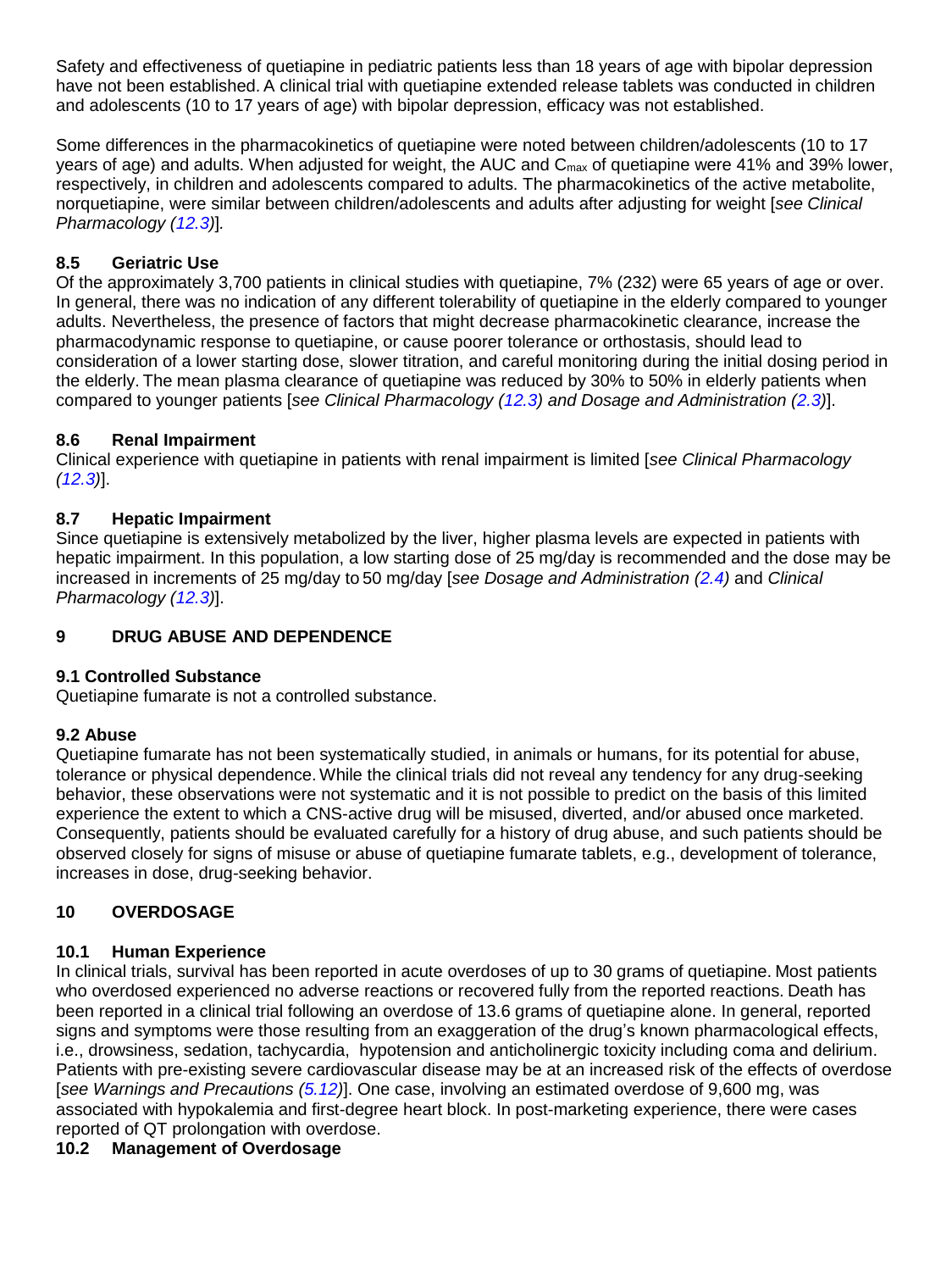Establish and maintain an airway and ensure adequate oxygenation and ventilation. Cardiovascular monitoring should commence immediately and should include continuous electrocardiographic monitoring to detect possible arrhythmias.

Appropriate supportive measures are the mainstay of management. For the most up-to-date information on the management of Seroquel overdosage, contact a certified Regional Poison Control Center (1-800-222-1222).

# <span id="page-28-0"></span>**11 DESCRIPTION**

Quetiapine fumarate is an atypical antipsychotic agent belonging to a chemical class, the dibenzothiazepine derivatives. The chemical designation is 2-[2-(4-dibenzo *[b,f*] [1,4]thiazepin-11-yl-1-piperazinyl)ethoxy]-ethanol fumarate (2:1) (salt). It is present in tablets as the fumarate salt. All doses and tablet strengths are expressed as milligrams of base, not as fumarate salt. Its molecular formula is  $C_{42}H_{50}N_6O_4S_2$ • $C_4H_4O_4$  and it has a molecular weight of 883.11g/mol (fumarate salt). The structural formula is:



Quetiapine fumarate is a white to off-white crystalline powder which is moderately soluble in water.

Quetiapine fumarate tablets are supplied for oral administration as 25 mg (round, peach), 50 mg (round, white), 100 mg (round, yellow), 200 mg (round, white), 300 mg (capsule-shaped, white), and 400 mg (capsule-shaped, yellow) tablets.

Inactive ingredients are croscarmellose sodium, colloidal silicon dioxide, ethylcellulose, fumaric acid, hydroxylpropyl cellulose, hypromellose, magnesium stearate, polyethylene glycol, and titanium dioxide.

The 25 mg tablets also contain ferric oxide red and ferric oxide yellow and the 100 mg and 400 mg tablets contain only ferric oxide yellow.

Meets USP Dissolution Test #2

## <span id="page-28-1"></span>**12 CLINICAL PHARMACOLOGY**

## <span id="page-28-2"></span>**12.1 Mechanism of Action**

The mechanism of action of quetiapine is unknown. However, it has been proposed that the efficacy of quetiapine in schizophrenia and its mood stabilizing properties in bipolar depression and mania are mediated through a combination of dopamine type 2 ( $D_2$ ) and serotonin type 2 ( $5HT_2$ ) antagonism. Antagonism at receptors other than dopamine and  $5HT<sub>2</sub>$  with similar receptor affinities may explain some of the other effects of quetiapine.

Quetiapine's antagonism of histamine  $H_1$  receptors may explain the somnolence observed with this drug.

Quetiapine's antagonism of adrenergic  $α_1$  receptors may explain the orthostatic hypotension observed with this drug.

## <span id="page-28-3"></span>**12.2 Pharmacodynamics**

Quetiapine is an antagonist at multiple neurotransmitter receptors in the brain: serotonin 5HT<sub>1A</sub> and 5HT<sub>2</sub>  $(IC<sub>50s</sub>=717 \& 148nM, respectively)$ , dopamine D<sub>1</sub> and D<sub>2</sub> (IC<sub>50s</sub>=1268 & 329nM, respectively), histamine H<sub>1</sub> (IC<sub>50</sub>=30nM), and adrenergic  $\alpha_1$  and  $\alpha_2$  receptors (IC<sub>50s</sub>=94 & 271nM, respectively). Quetiapine has no appreciable affinity at cholinergic muscarinic and benzodiazepine receptors ( $IC_{50s}$ >5000 nM).

## **Effect on QT Interval**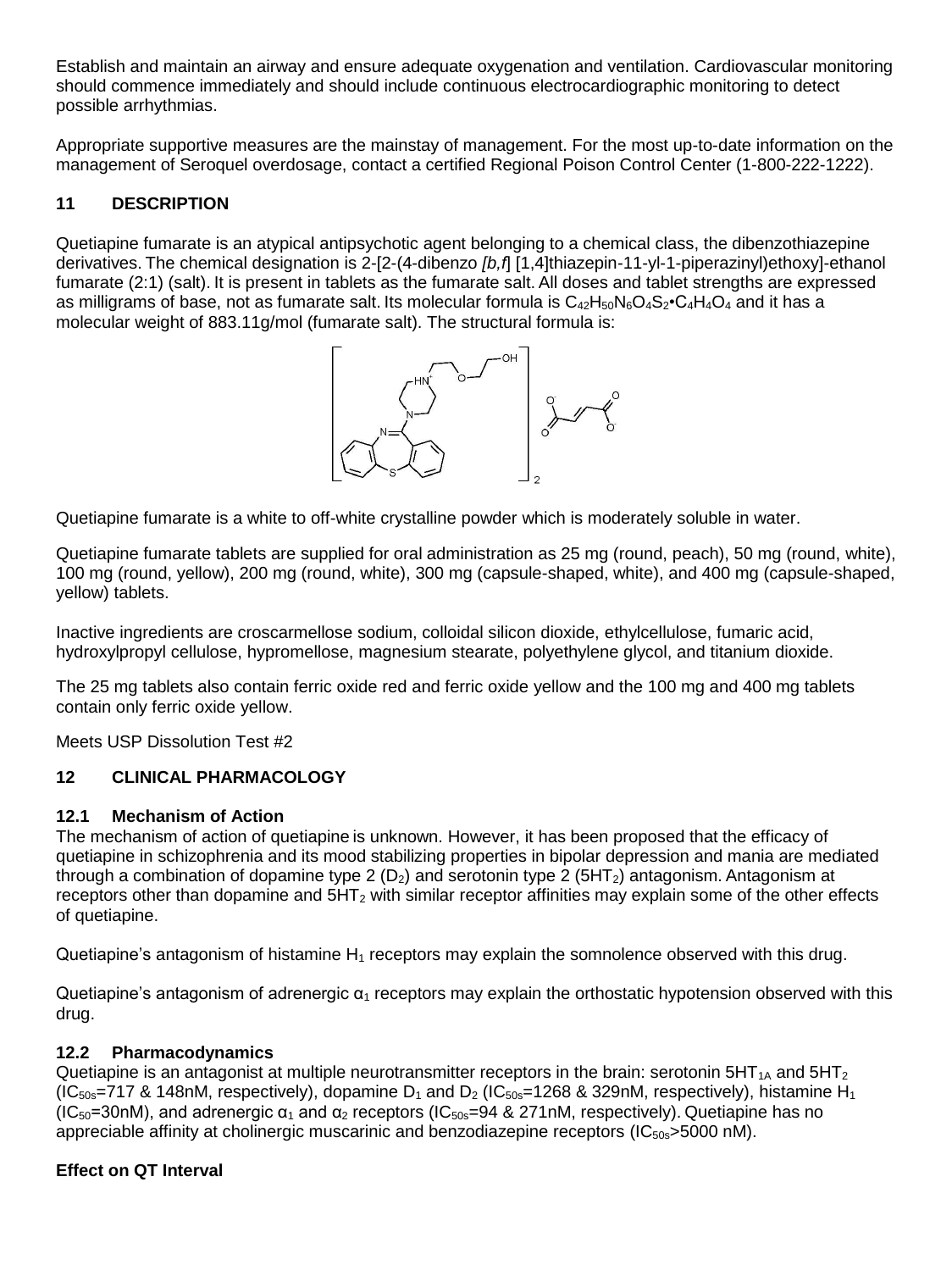In clinical trials quetiapine was not associated with a persistent increase in QT intervals. However, the QT effect was not systematically evaluated in a thorough QT study. In post marketing experience there were cases reported of QT prolongation in patients who overdosed on quetiapine [*see Overdosage [\(10.1\)](#page-27-7)*], in patients with concomitant illness, and in patients taking medicines known to cause electrolyte imbalance or increase QT interval.

# <span id="page-29-0"></span>**12.3 Pharmacokinetics**

# *Adults*

Quetiapine fumarate activity is primarily due to the parent drug. The multiple-dose pharmacokinetics of quetiapine are dose-proportional within the proposed clinical dose range, and quetiapine accumulation is predictable upon multiple dosing. Elimination of quetiapine is mainly via hepatic metabolism with a mean terminal half-life of about 6 hours within the proposed clinical dose range. Steady-state concentrations are expected to be achieved within two days of dosing. Quetiapine is unlikely to interfere with the metabolism of drugs metabolized by cytochrome P450 enzymes.

## *Children and Adolescents*

At steady-state the pharmacokinetics of the parent compound, in children and adolescents (10 to 17 years of age), were similar to adults. However, when adjusted for dose and weight, AUC and C<sub>max</sub> of the parent compound were 41% and 39% lower, respectively, in children and adolescents than in adults. For the active metabolite, norquetiapine, AUC and C<sub>max</sub> were 45% and 31% higher, respectively, in children and adolescents than in adults. When adjusted for dose and weight, the pharmacokinetics of the metabolite, norquetiapine, was similar between children and adolescents and adults [*see Use in Specific Populations [\(8.4\)](#page-26-2)*].

## *Absorption*

Quetiapine fumarate is rapidly absorbed after oral administration, reaching peak plasma concentrations in 1.5 hours. The tablet formulation is 100% bioavailable relative to solution. The bioavailability of quetiapine is marginally affected by administration with food, with  $C_{\text{max}}$  and AUC values increased by 25% and 15%, respectively.

#### *Distribution*

Quetiapine is widely distributed throughout the body with an apparent volume of distribution of 10±4 L/kg. It is 83% bound to plasma proteins at therapeutic concentrations. *In vitro*, quetiapine did not affect the binding of warfarin or diazepam to human serum albumin. In turn, neither warfarin nor diazepam altered the binding of quetiapine.

## *Metabolism and Elimination*

Following a single oral dose of <sup>14</sup>C-quetiapine, less than 1% of the administered dose was excreted as unchanged drug, indicating that quetiapine is highly metabolized. Approximately 73% and 20% of the dose was recovered in the urine and feces, respectively.

Quetiapine is extensively metabolized by the liver. The major metabolic pathways are sulfoxidation to the sulfoxide metabolite and oxidation to the parent acid metabolite; both metabolites are pharmacologically inactive. *In vitro* studies using human liver microsomes revealed that the cytochrome P450 3A4 isoenzyme is involved in the metabolism of quetiapine to its major, but inactive, sulfoxide metabolite and in the metabolism of its active metabolite N-desalkyl quetiapine.

#### *Age*

Oral clearance of quetiapine was reduced by 40% in elderly patients ( $\geq 65$  years, n=9) compared to young patients (n=12), and dosing adjustment may be necessary [*see Dosage and Administration [\(2.3\)](#page-4-0)*]*.*

## *Gender*

There is no gender effect on the pharmacokinetics of quetiapine.

# *Race*

There is no race effect on the pharmacokinetics of quetiapine.

# *Smoking*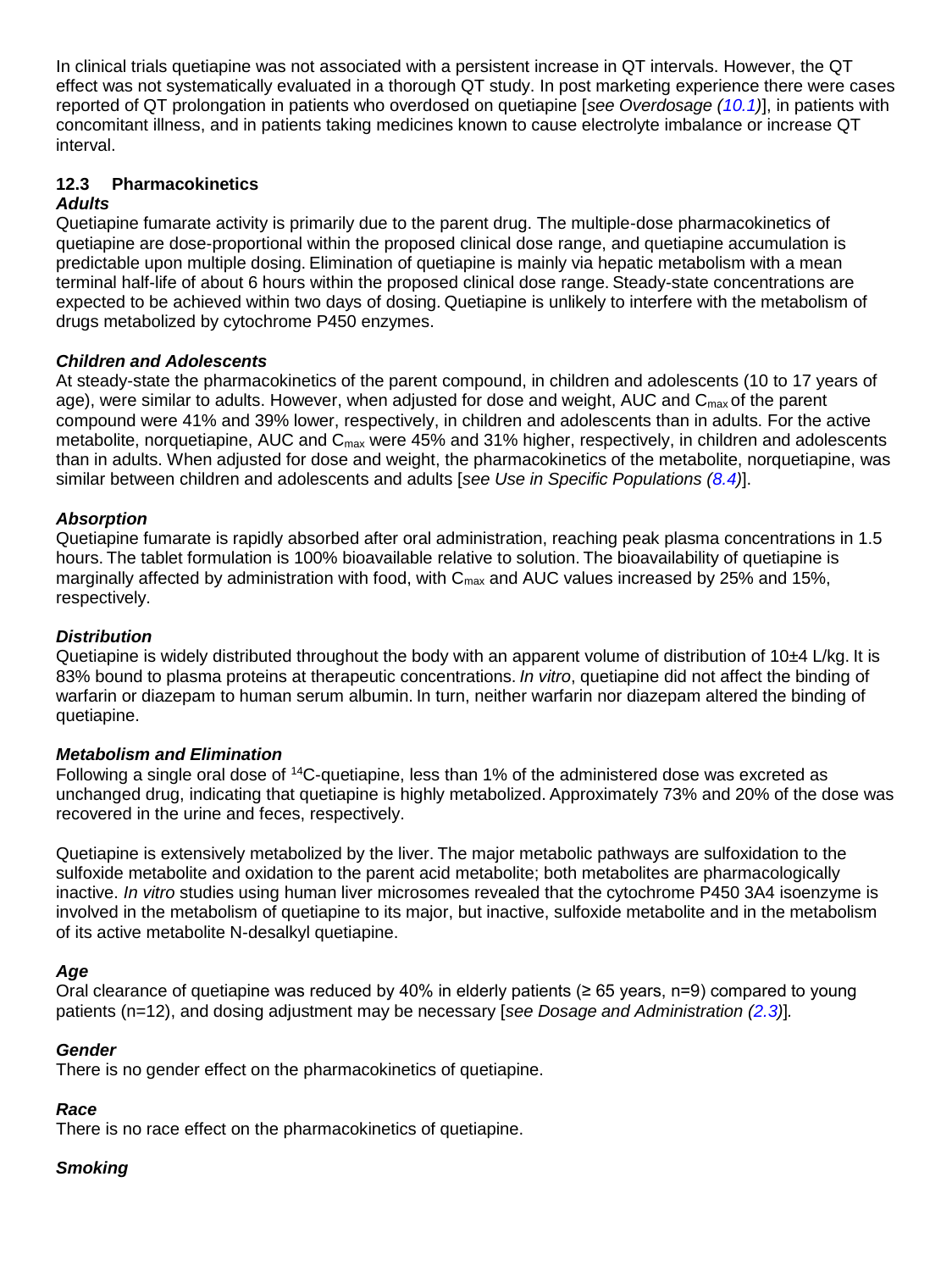Smoking has no effect on the oral clearance of quetiapine.

#### *Renal Insufficiency*

Patients with severe renal impairment (Clcr=10 to 30 mL/min/1.73 m<sup>2</sup>, n=8) had a 25% lower mean oral clearance than normal subjects (Clcr > 80 mL/min/1.73 m<sup>2</sup>, n=8), but plasma quetiapine concentrations in the subjects with renal insufficiency were within the range of concentrations seen in normal subjects receiving the same dose. Dosage adjustment is therefore not needed in these patients [*see Use in Specific Populations [\(8.6\)](#page-27-2)*].

#### *Hepatic Insufficiency*

Hepatically impaired patients (n=8) had a 30% lower mean oral clearance of quetiapine than normal subjects. In two of the 8 hepatically impaired patients, AUC and C<sub>max</sub> were 3 times higher than those observed typically in healthy subjects. Since quetiapine is extensively metabolized by the liver, higher plasma levels are expected in the hepatically impaired population, and dosage adjustment may be needed [*see Dosage and Administration [\(2.4\)](#page-4-1)* and *Use in Specific Populations [\(8.7\)](#page-27-1)*]**.**

#### *Drug-Drug Interaction Studies*

The *in vivo* assessments of effect of other drugs on the pharmacokinetics of quetiapine are summarized in Table 17 [*see Dosage and Administration [\(2.5](#page-4-3) and [2.6\)](#page-4-4) and Drug Interactions [\(7.1\)](#page-24-0)*].

|                                               | <b>Dose Schedules</b>                        |                                       |                                                                                             |
|-----------------------------------------------|----------------------------------------------|---------------------------------------|---------------------------------------------------------------------------------------------|
| Coadministered<br><b>Drug</b>                 | Coadministered<br>Drug                       | Quetiapine                            | <b>Effect on Quetiapine</b><br><b>Pharmacokinetics</b>                                      |
| Phenytoin                                     | 100 mg three<br>times daily                  | 250 mg three times<br>daily           | 5 fold increase in oral clearance                                                           |
| <b>Divalproex</b>                             |                                              | 500 mg twice daily 150 mg twice daily | 17% increase mean max<br>plasma concentration at steady<br>state.                           |
|                                               |                                              |                                       | No effect on absorption or mean<br>loral clearance                                          |
| Thioridazine                                  |                                              | 200 mg twice daily 300 mg twice daily | 165% increase in oral clearance                                                             |
| Cimetidine                                    | 400 mg three<br>times daily for 4<br>days    | 150 mg three times<br>daily           | 20% decrease in mean oral<br>lclearance                                                     |
| Ketoconazole<br>(potent CYP 3A4<br>inhibitor) | 200 mg once daily 25 mg single<br>for 4 days | ldose                                 | l84% decrease in oral clearance<br>resulting in a 6.2 fold increase in<br>AUC of quetiapine |
| Fluoxetine                                    | 60 mg once daily                             | 300 mg twice daily                    | No change in steady state PK                                                                |
| Imipramine                                    | 75 mg twice daily                            | 300 mg twice daily                    | No change in steady state PK                                                                |
| Haloperidol                                   | 7.5 mg twice daily                           | 300 mg twice daily                    | No change in steady state PK                                                                |
| Risperidone                                   | 3 mg twice daily                             | 300 mg twice daily                    | No change in steady state PK                                                                |

#### **Table 17: The Effect of Other Drugs on the Pharmacokinetics of Quetiapine**

*In vitro* enzyme inhibition data suggest that quetiapine and 9 of its metabolites would have little inhibitory effect on *in vivo* metabolism mediated by cytochromes CYP 1A2, 2C9, 2C19, 2D6 and 3A4. Quetiapine at doses of 750 mg/day did not affect the single dose pharmacokinetics of antipyrine, lithium or lorazepam (Table 18) [*see Drug Interactions [\(7.2\)](#page-25-1)*].

**Table 18: The Effect of Quetiapine on the Pharmacokinetics of Other Drugs**

|                                    | Dose schedules    |            |                                                  |
|------------------------------------|-------------------|------------|--------------------------------------------------|
| Coadministered drug Coadministered |                   |            | <b>Effect on other drugs</b>                     |
|                                    | drua              | Quetiapine | pharmacokinetics                                 |
| Lorazepam                          | 2 mg, single dose |            | 250 mg three times   Oral clearance of lorazepam |
|                                    |                   | dailv      | reduced by 20%                                   |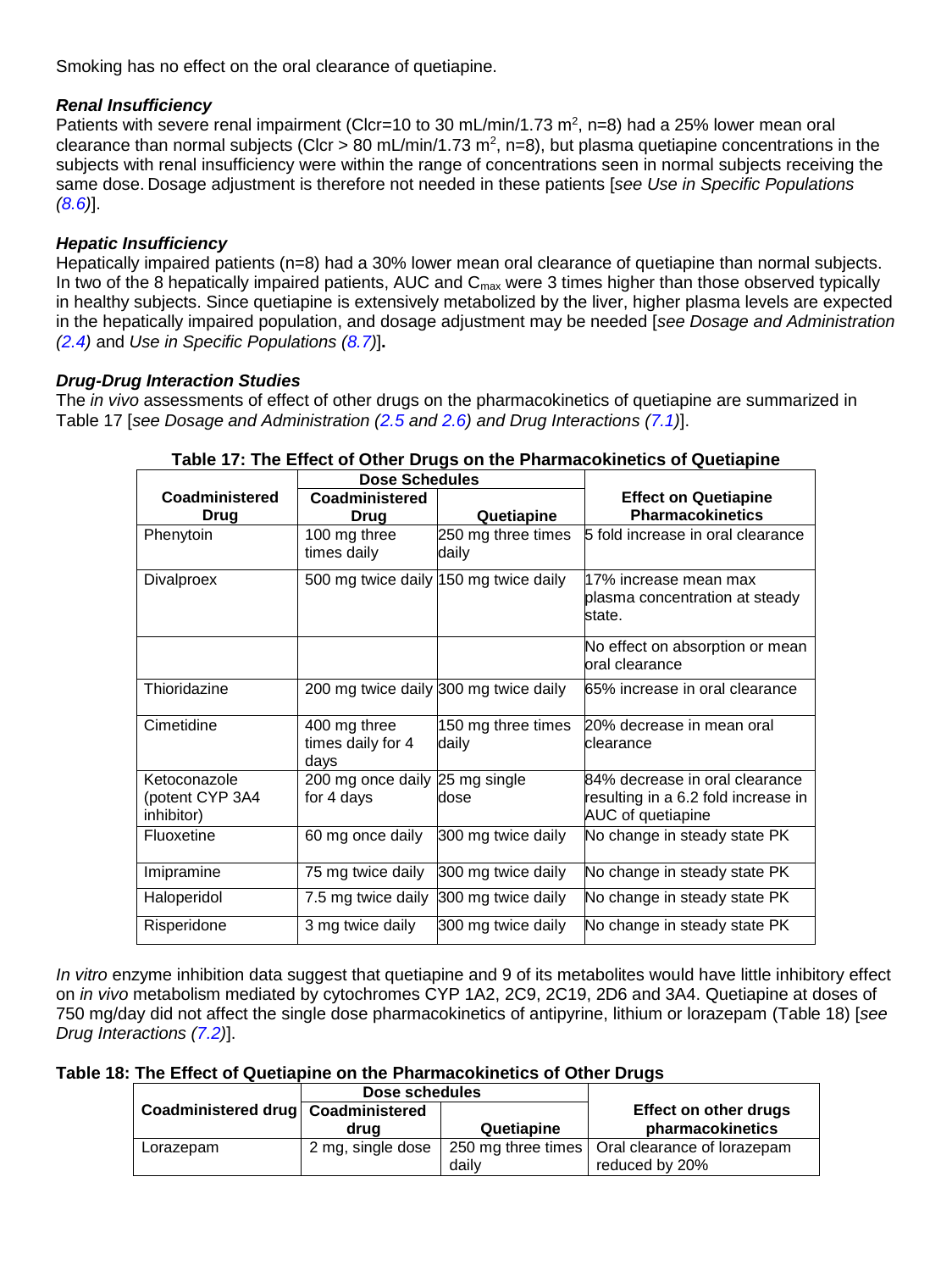| Divalproex |                                                     | 500 mg twice daily   150 mg twice daily | $C_{\text{max}}$ and AUC of free valproic<br>acid at steady-state was<br>decreased by 10 to 12% |
|------------|-----------------------------------------------------|-----------------------------------------|-------------------------------------------------------------------------------------------------|
| Lithium    | Up to 2,400<br>mg/day given in<br>twice daily doses | 250 mg three times<br>daily             | No effect on steady- state<br>pharmacokinetics of lithium                                       |
| Antipyrine | 1 g, single dose                                    | 250 mg three times<br>daily             | No effect on clearance of<br>antipyrine or urinary recovery of<br>its metabolites               |

# <span id="page-31-0"></span>**13 NONCLINICAL TOXICOLOGY**

# <span id="page-31-1"></span>**13.1 Carcinogenesis, Mutagenesis, Impairment of Fertility**

# **Carcinogenesis**

Carcinogenicity studies were conducted in C57BL mice and Wistar rats. Quetiapine was administered in the diet to mice at doses of 20, 75, 250, and 750 mg/kg and to rats by gavage at doses of 25, 75, and 250 mg/kg for two years. These doses are equivalent to 0.1, 0.5, 1.5, and 4.5 times the maximum human dose (MRHD) of 800 mg/day based on mg/m<sup>2</sup> body surface area (mice) or 0.3, 1, and 3 times the MRHD based on mg/m<sup>2</sup> body surface area (rats). There were statistically significant increases in thyroid gland follicular adenomas in male mice at doses 1.5 and 4.5 times the MRHD on mg/m<sup>2</sup> body surface area and in male rats at a dose of 3 times the MRHD on mg/m<sup>2</sup> body surface area. Mammary gland adenocarcinomas were statistically significantly increased in female rats at all doses tested (0.3, 1, and 3 times the MRHD on mg/m<sup>2</sup> body surface area).

Thyroid follicular cell adenomas may have resulted from chronic stimulation of the thyroid gland by thyroid stimulating hormone (TSH) resulting from enhanced metabolism and clearance of thyroxine by rodent liver. Changes in TSH, thyroxine, and thyroxine clearance consistent with this mechanism were observed in subchronic toxicity studies in rat and mouse and in a 1-year toxicity study in rat; however, the results of these studies were not definitive. The relevance of the increases in thyroid follicular cell adenomas to human risk, through whatever mechanism, is unknown.

Antipsychotic drugs have been shown to chronically elevate prolactin levels in rodents. Serum measurements in a 1-year toxicity study showed that quetiapine increased median serum prolactin levels a maximum of 32 and 13-fold in male and female rats, respectively. Increases in mammary neoplasms have been found in rodents after chronic administration of other antipsychotic drugs and are considered to be prolactin-mediated. The relevance of this increased incidence of prolactin-mediated mammary gland tumors in rats to human risk is unknown [*see Warnings and Precautions [\(5.15\)](#page-13-0)*].

## **Mutagenesis**

The mutagenic potential of quetiapine was tested in the *in vitro* Ames bacterial gene mutation assay and in the *in vitro* mammalian gene mutation assay in Chinese Hamster Ovary cells. The clastogenic potential of quetiapine was tested in the *in vitro* chromosomal aberration assay in cultured human lymphocytes and in the *in vivo* bone marrow micronucleus assay in rats up to 500 mg/kg which is 6 times the maximum recommended human dose on mg/m<sup>2</sup> body surface area. Based on weight of evidence quetiapine was not mutagenic or clastogenic in these tests.

## **Impairment of Fertility**

Quetiapine decreased mating and fertility in male Sprague-Dawley rats at oral doses of 50 and 150 mg/kg or approximately 1 and 3 times the maximum human dose (MRHD) of 800 mg/day on mg/m<sup>2</sup> body surface area. Drug-related effects included increases in interval to mate and in the number of matings required for successful impregnation. These effects continued to be observed at 3 times the MRHD even after a two-week period without treatment. The no-effect dose for impaired mating and fertility in male rats was 25 mg/kg, or 0.3 times the MRHD dose on mg/m<sup>2</sup> body surface area. Quetiapine adversely affected mating and fertility in female Sprague-Dawley rats at an oral dose approximately 1 times the MRHD of 800 mg/day on mg/m<sup>2</sup> body surface area. Drug-related effects included decreases in matings and in matings resulting in pregnancy, and an increase in the interval to mate. An increase in irregular estrus cycles was observed at doses of 10 and 50 mg/kg, or approximately 0.1 and 1 times the MRHD of 800 mg/day on mg/m<sup>2</sup> body surface area. The no-effect dose in female rats was 1 mg/kg, or 0.01 times the MRHD of 800 mg/day on mg/m<sup>2</sup> body surface area.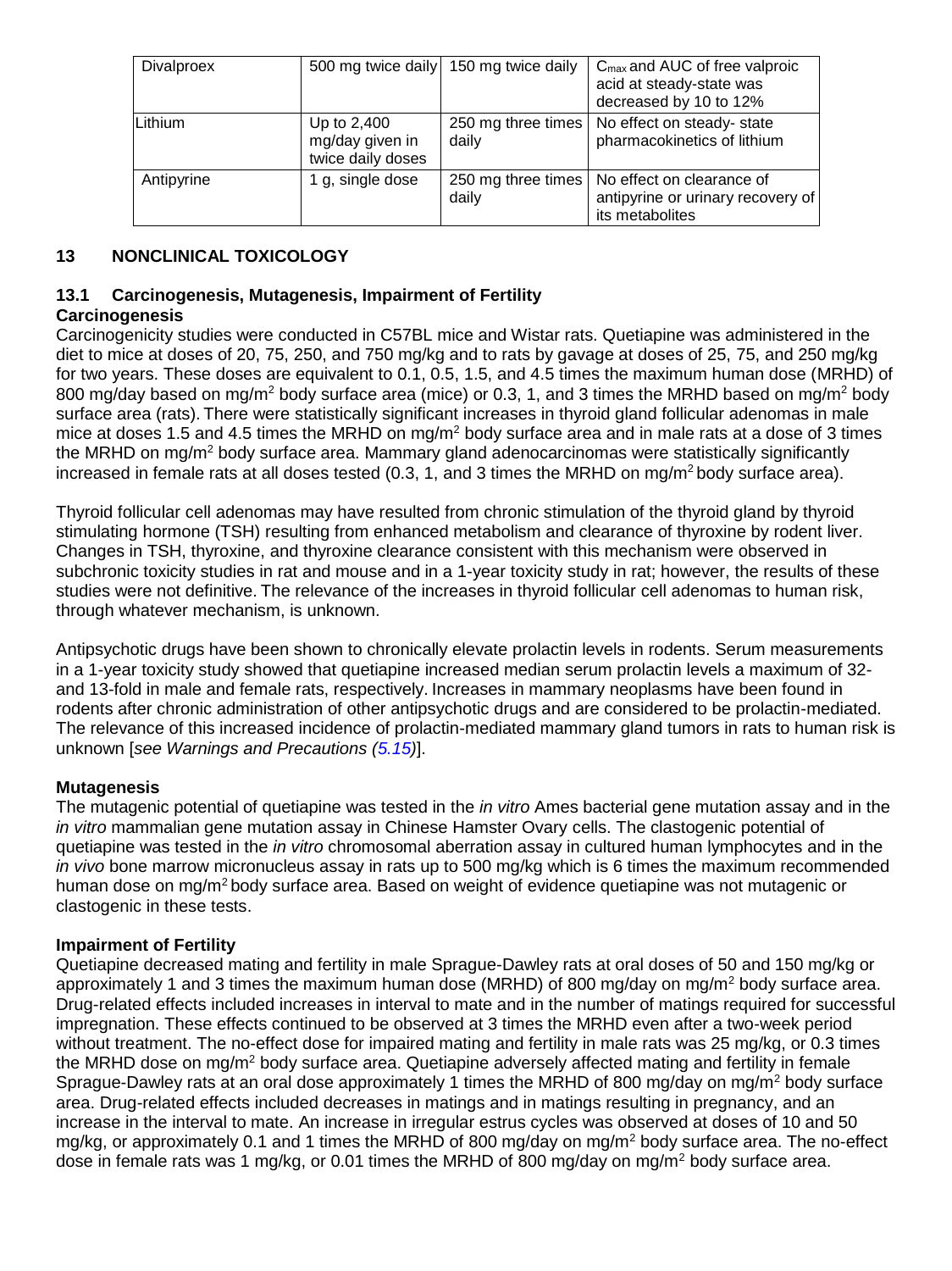# <span id="page-32-0"></span>**13.2 Animal Toxicology and/or Pharmacology**

Quetiapine caused a dose-related increase in pigment deposition in thyroid gland in rat toxicity studies which were 4 weeks in duration or longer and in a mouse 2-year carcinogenicity study. Doses were 10 to 250 mg/kg in rats and 75 to 750 mg/kg in mice; these doses are 0.1 to 3, and 0.1 to 4.5 times the maximum recommended human dose (MRHD) of 800 mg/day on mg/m<sup>2</sup> body surface area, respectively. Pigment deposition was shown to be irreversible in rats. The identity of the pigment could not be determined, but was found to be co-localized with quetiapine in thyroid gland follicular epithelial cells. The functional effects and the relevance of this finding to human risk are unknown.

In dogs receiving quetiapine for 6 or 12 months, but not for 1 month, focal triangular cataracts occurred at the junction of posterior sutures in the outer cortex of the lens at a dose of 100 mg/kg, or 4 times the MRHD of 800 mg/day on mg/m<sup>2</sup> body surface area. This finding may be due to inhibition of cholesterol biosynthesis by quetiapine. Quetiapine caused a dose-related reduction in plasma cholesterol levels in repeat-dose dog and monkey studies; however, there was no correlation between plasma cholesterol and the presence of cataracts in individual dogs. The appearance of delta-8-cholestanol in plasma is consistent with inhibition of a late stage in cholesterol biosynthesis in these species. There also was a 25% reduction in cholesterol content of the outer cortex of the lens observed in a special study in quetiapine treated female dogs. Drug-related cataracts have not been seen in any other species; however, in a 1-year study in monkeys, a striated appearance of the anterior lens surface was detected in 2/7 females at a dose of 225 mg/kg or 5.5 times the MRHD of 800 mg/day on mg/m<sup>2</sup> body surface area.

# <span id="page-32-1"></span>**14 CLINICAL STUDIES**

# <span id="page-32-2"></span>**14.1 Schizophrenia**

# **Short-term Trials –**

# *Adults*

The efficacy of quetiapine in the treatment of schizophrenia was established in 3 short-term (6-week) controlled trials of inpatients with schizophrenia who met DSM III-R criteria for schizophrenia. Although a single fixed dose haloperidol arm was included as a comparative treatment in one of the three trials, this single haloperidol dose group was inadequate to provide a reliable and valid comparison of quetiapine and haloperidol.

Several instruments were used for assessing psychiatric signs and symptoms in these studies, among them the Brief Psychiatric Rating Scale (BPRS), a multi-item inventory of general psychopathology traditionally used to evaluate the effects of drug treatment in schizophrenia. The BPRS psychosis cluster (conceptual disorganization, hallucinatory behavior, suspiciousness, and unusual thought content) is considered a particularly useful subset for assessing actively psychotic schizophrenic patients. A second traditional assessment, the Clinical Global Impression (CGI), reflects the impression of a skilled observer, fully familiar with the manifestations of schizophrenia, about the overall clinical state of the patient.

The results of the trials follow:

- 1. In a 6-week, placebo-controlled trial (n=361) (study 1) involving 5 fixed doses of quetiapine fumarate (75 mg/day, 150 mg/day, 300 mg/day, 600 mg/day and 750 mg/day given in divided doses three times per day), the 4 highest doses of quetiapine fumarate tablets were generally superior to placebo on the BPRS total score, the BPRS psychosis cluster and the CGI severity score, with the maximal effect seen at 300 mg/day, and the effects of doses of 150 mg/day to 750 mg/day were generally indistinguishable.
- 2. In a 6-week, placebo-controlled trial (n=286) (study 2) involving titration of quetiapine fumarate in high (up to 750 mg/day given in divided doses three times per day) and low (up to 250 mg/day given in divided doses three times per day) doses, only the high dose quetiapine fumarate group (mean dose, 500 mg/day) was superior to placebo on the BPRS total score, the BPRS psychosis cluster, and the CGI severity score.
- 3. In a 6-week dose and dose regimen comparison trial (n=618) (study 3) involving two fixed doses of quetiapine fumarate (450 mg/day given in divided doses both twice daily and three times daily and 50 mg/day given in divided doses twice daily), only the 450 mg/day (225 mg given twice daily) dose group was superior to the 50 mg/day (25 mg given twice daily) quetiapine fumarate dose group on the BPRS total score, the BPRS psychosis cluster, and the CGI severity score.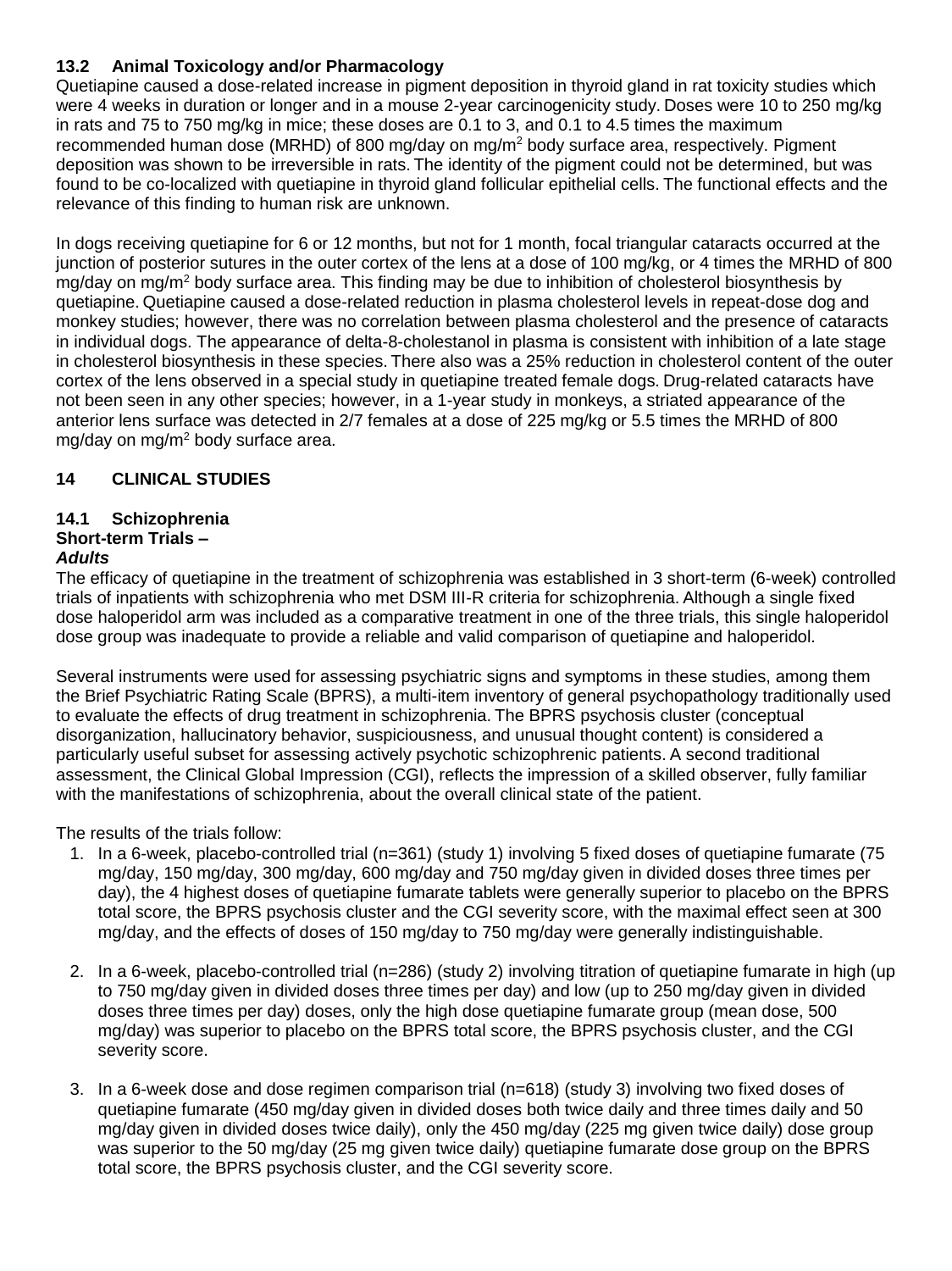The primary efficacy results of these three studies in the treatment of schizophrenia in adults is presented in Table 19.

Examination of population subsets (race, gender, and age) did not reveal any differential responsiveness on the basis of race or gender, with an apparently greater effect in patients under the age of 40 years compared to those older than 40. The clinical significance of this finding is unknown.

#### *Adolescents (ages 13 to 17)*

The efficacy of quetiapine in the treatment of schizophrenia in adolescents (13 to 17 years of age) was demonstrated in a 6-week, double-blind, placebo-controlled trial (study 4). Patients who met DSM-IV diagnostic criteria for schizophrenia were randomized into one of three treatment groups: quetiapine 400 mg/day (n = 73), Quetiapine 800 mg/day ( $n = 74$ ), or placebo ( $n = 75$ ). Study medication was initiated at 50 mg/day and on day 2 increased to 100 mg/per day (divided and given two or three times per day). Subsequently, the dose was titrated to the target dose of 400 mg/day or 800 mg/day using increments of 100 mg/day, divided and given two or three times daily. The primary efficacy variable was the mean change from baseline in total Positive and Negative Syndrome Scale (PANSS).

Quetiapine at 400 mg/day and 800 mg/day was superior to placebo in the reduction of PANSS total score. The primary efficacy results of this study in the treatment of schizophrenia in adolescents is presented in Table 19.

|                               |                                                                                                 | <b>Primary Efficacy Endpoint: BPRS Total</b> |                                                |                                                                      |  |  |  |
|-------------------------------|-------------------------------------------------------------------------------------------------|----------------------------------------------|------------------------------------------------|----------------------------------------------------------------------|--|--|--|
| <b>Study</b><br><b>Number</b> | <b>Treatment Group</b>                                                                          | <b>Mean Baseline</b><br>Score (SD)           | <b>LS Mean Change</b><br>from Baseline<br>(SE) | Placebo-<br>subtracted<br>Difference <sup>3</sup> (95%<br>CI)        |  |  |  |
| Study 1                       | Quetiapine (75 mg/day)                                                                          | 45.7 (10.9)                                  | $-2.2(2.0)$                                    | $-4.0$ ( $-11.2$ , 3.3)                                              |  |  |  |
|                               | Quetiapine (150 mg/day) <sup>1</sup>                                                            | 47.2 (10.1)                                  | $-8.7(2.1)$                                    | $-10.4$ $(-17.8, -3.0)$                                              |  |  |  |
|                               | Quetiapine (300 mg/day) <sup>1</sup>                                                            | 45.3 (10.9)                                  | $-8.6(2.1)$                                    | $-10.3$ $(-17.6, -3.0)$                                              |  |  |  |
|                               | Quetiapine (600 mg/day) <sup>1</sup>                                                            | 43.5 (11.3)                                  | $-7.7(2.1)$                                    | $-9.4$ ( $-16.7$ , $-2.1$ )                                          |  |  |  |
|                               | Quetiapine (750 mg/day) <sup>1</sup>                                                            | 45.7 (11.0)                                  | $-6.3(2.0)$                                    | $-8.0$ ( $-15.2$ , $-0.8$ )                                          |  |  |  |
|                               | Placebo                                                                                         | 45.3 (9.2)                                   | 1.7(2.1)                                       |                                                                      |  |  |  |
| Study 2                       | Quetiapine (250 mg/day)<br>Quetiapine (750 mg/day) <sup>1</sup>                                 | 38.9(9.8)<br>41.0(9.6)                       | $-4.2(1.6)$<br>$-8.7(1.6)$                     | $-3.2$ $(-7.6, 1.2)$<br>$-7.8$ ( $-12.2, -3.4$ )                     |  |  |  |
|                               | Placebo                                                                                         | 38.4(9.7)                                    | $-1.0(1.6)$                                    |                                                                      |  |  |  |
| Study 3                       | Quetiapine (450mg/day BID)<br>Quetiapine (450mg/day TID) <sup>3</sup><br>Quetiapine (50 mg BID) | 42.1 (10.7)<br>42.7 (10.4)<br>41.7 (10.0)    | $-10.0(1.3)$<br>$-8.6(1.3)$<br>$-5.4(1.3)$     | $-4.6$ ( $-7.8$ , $-1.4$ )<br>$-3.2$ $(-6.4,0)$                      |  |  |  |
|                               |                                                                                                 |                                              | <b>Primary Efficacy Endpoint: PANSS Total</b>  |                                                                      |  |  |  |
|                               |                                                                                                 | <b>Mean Baseline</b><br>Score (SD)           | <b>LS Mean Change</b><br>from Baseline<br>(SE) | <b>Placebo-</b><br>subtracted<br>Difference <sup>6</sup> (95%<br>CI) |  |  |  |

#### **Table 19: Schizophrenia Short-Term Trials**

Placebo 96.2(17.7) -19.2 (3.0) SD: standard deviation; SE: standard error; LS Mean: least-squares mean; CI: unadjusted confidence interval.

Quetiapine (800 mg/day)<sup>1</sup> 96.9 (15.3) -28.4 (1.8) -9.3 (-16.2, -2.4)

96.2 (17.7) -27.3 (2.6) -8.2 (-16.1, -0.3)

<sup>1</sup> Difference (drug minus placebo) in least-squares mean change from baseline.

<sup>2</sup> Doses that are statistically significant superior to placebo.

<span id="page-33-0"></span><sup>3</sup> Doses that are statistically significant superior to quetiapine 50 mg BID.

Study 4 Quetiapine (400 mg/day)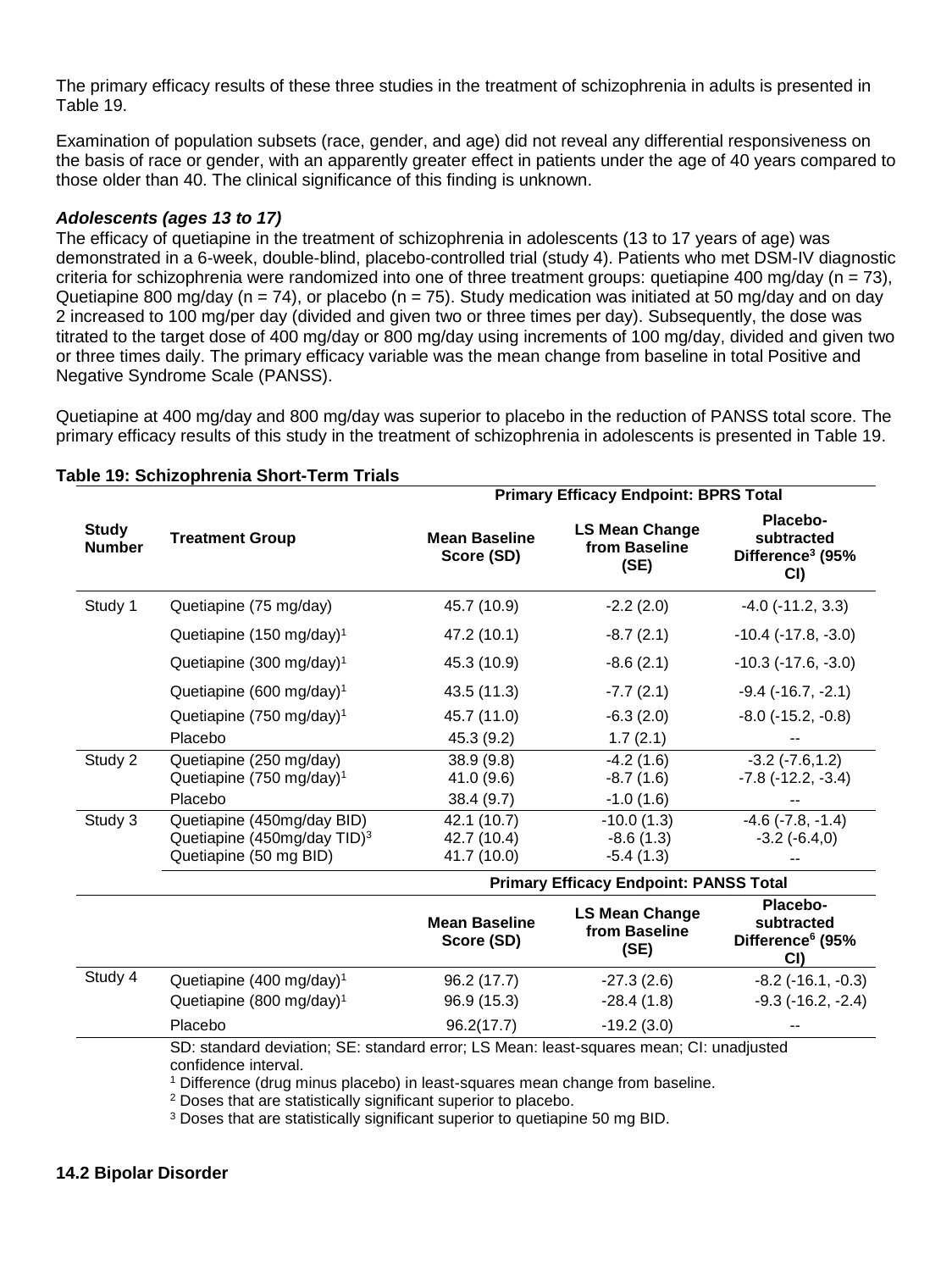#### **Bipolar I disorder, manic or mixed episodes** *Adults*

The efficacy of quetiapine fumarate in the acute treatment of manic episodes was established in 3 placebocontrolled trials in patients who met DSM-IV criteria for bipolar I disorder with manic episodes. These trials included patients with or without psychotic features and excluded patients with rapid cycling and mixed episodes. Of these trials, 2 were monotherapy (12 weeks) and 1 was adjunct therapy (3 weeks) to either lithium or divalproex. Key outcomes in these trials were change from baseline in the Young Mania Rating Scale (YMRS) score at 3 and 12 weeks for monotherapy and at 3 weeks for adjunct therapy. Adjunct therapy is defined as the simultaneous initiation or subsequent administration of quetiapine fumarate with lithium or divalproex.

The primary rating instrument used for assessing manic symptoms in these trials was YMRS, an 11-item clinician-rated scale traditionally used to assess the degree of manic symptomatology (irritability, disruptive/aggressive behavior, sleep, elevated mood, speech, increased activity, sexual interest, language/thought disorder, thought content, appearance, and insight) in a range from 0 (no manic features) to 60 (maximum score).

# **The results of the trials follow:**

# *Monotherapy*

The efficacy of quetiapine fumarate in the acute treatment of bipolar mania was established in 2 placebocontrolled trials. In two 12-week trials (n=300, n=299) comparing quetiapine fumarate to placebo, quetiapine fumarate was superior to placebo in the reduction of the YMRS total score at weeks 3 and 12. The majority of patients in these trials taking quetiapine fumarate were dosed in a range between 400 mg/day and 800 mg per day (studies 1 and 2 in Table 20).

# *Adjunct Therapy*

In this 3-week placebo-controlled trial, 170 patients with bipolar mania (YMRS ≥ 20) were randomized to receive quetiapine fumarate or placebo as adjunct treatment to lithium or divalproex. Patients may or may not have received an adequate treatment course of lithium or divalproex prior to randomization. Quetiapine fumarate was superior to placebo when added to lithium or divalproex alone in the reduction of YMRS total score. (study 3 in Table 20).

The majority of patients in this trial taking quetiapine fumarate tablets were dosed in a range between 400 mg/day and 800 mg per day. In a similarly designed trial (n=200), quetiapine fumarate was associated with an improvement in YMRS scores but did not demonstrate superiority to placebo, possibly due to a higher placebo effect**.**

The primary efficacy results of these studies in the treatment of mania in adults is presented in Table 20.

# *Children and Adolescents (ages 10 to 17)*

The efficacy of quetiapine in the acute treatment of manic episodes associated with bipolar I disorder in children and adolescents (10 to 17 years of age) was demonstrated in a 3-week, double-blind, placebocontrolled, multicenter trial (study 4 in Table 20). Patients who met DSM-IV diagnostic criteria for a manic episode were randomized into one of three treatment groups: quetiapine 400 mg/day (n = 95), Quetiapine 600 mg/day (n = 98), or placebo (n = 91). Study medication was initiated at 50 mg/day and on day 2 increased to 100 mg/day (divided doses given two or three times daily). Subsequently, the dose was titrated to a target dose of 400 mg/day or 600 mg/day using increments of 100 mg/day, given in divided doses two or three times daily. The primary efficacy variable was the mean change from baseline in total YMRS score.

Quetiapine 400 mg/day and 600 mg/day were superior to placebo in the reduction of YMRS total score (Table 20).

**Table 20 Mania Trials**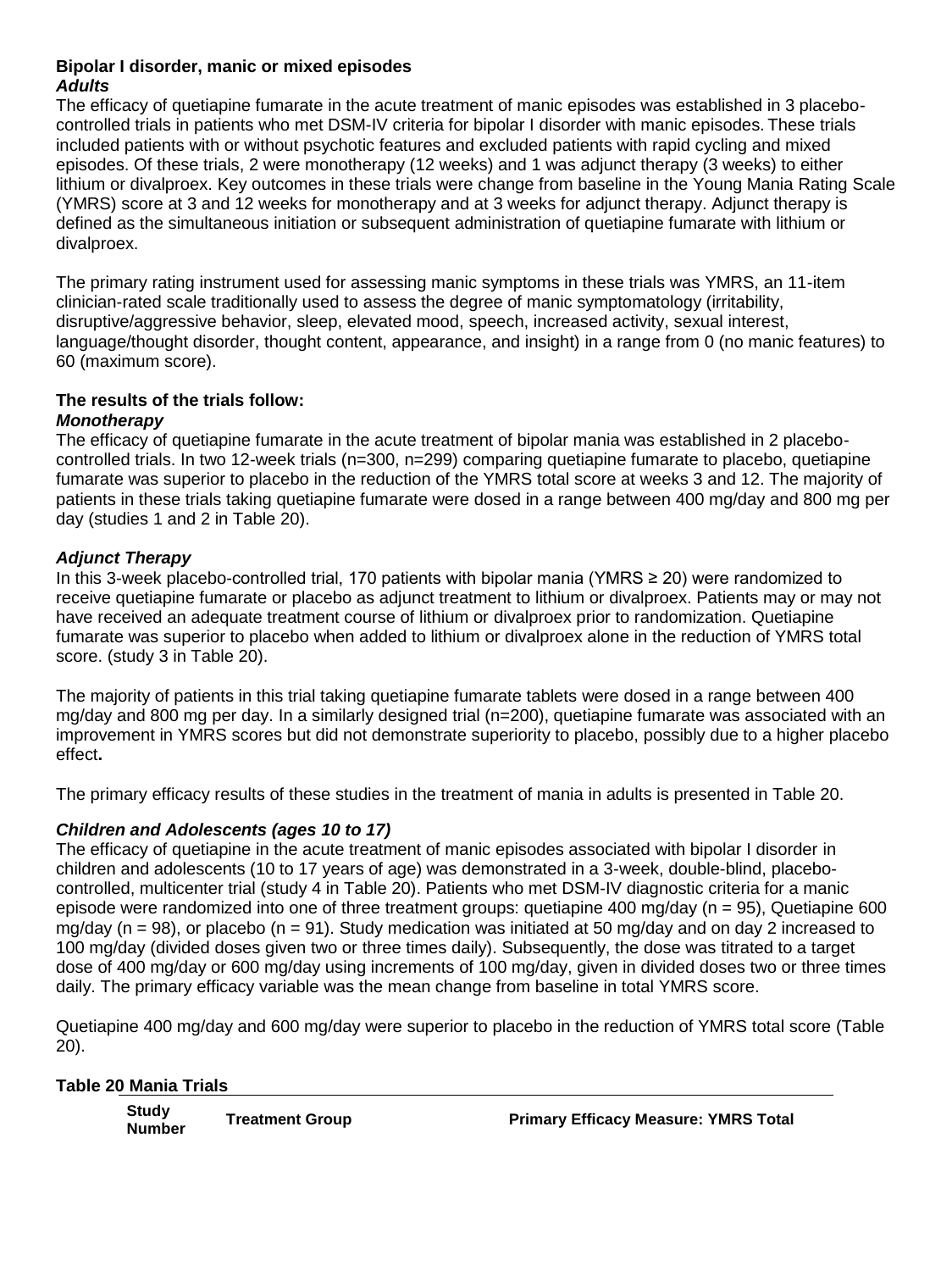|                         |                                                               | <b>Mean Baseline</b><br>Score (SD) <sup>4</sup> | <b>LS Mean</b><br>Change<br>from<br><b>Baseline</b><br>(SE) | Placebo-<br>subtracted<br>Difference <sup>2</sup><br>(95%<br>CI) |
|-------------------------|---------------------------------------------------------------|-------------------------------------------------|-------------------------------------------------------------|------------------------------------------------------------------|
| Study 1                 | Quetiapine (200-800 mg/day) $1,3$                             | 34.0(6.1)                                       | $-12.3(1.3)$                                                | $-4.0$ $(-7.0,-1.0)$                                             |
|                         | Haloperidol <sup>1,3</sup>                                    | 32.3(6.0)                                       | $-15.7(1.3)$                                                | $-7.9$ ( $-10.4$ , $-4.4$ )                                      |
|                         | Placebo                                                       | 33.1(6.6)                                       | $-8.3(1.3)$                                                 |                                                                  |
| Study 2                 | Quetiapine (200-800 mg/day) <sup>1</sup>                      | 32.7(6.5)                                       | $-14.6(1.5)$                                                | $-7.9$ ( $-10.9$ , $-5.0$ )                                      |
|                         | Lithium <sup>1,3</sup>                                        | 33.3(7.1)                                       | $-15.2(1.6)$                                                | $-8.5$ ( $-11.5, -5.5$ )                                         |
|                         | Placebo                                                       | 34.0(6.9)                                       | $-6.7(1.6)$                                                 |                                                                  |
| Study 3                 | Quetiapine (200-800 mg/day) <sup>1</sup> +<br>mood stabilizer | 31.5(5.8)                                       | $-13.8(1.6)$                                                | $-3.8$ $(-7.1, -0.6)$                                            |
|                         | Placebo + mood stabilizer                                     | 31.1(5.5)                                       | $-10(1.5)$                                                  |                                                                  |
| Study 4<br>(children    | Quetiapine (400 mg/day) <sup>1</sup>                          | 29.4 (5.9)                                      | $-14.3(0.96)$                                               | $-5.2$ $(-8.1, -2.3)$                                            |
| and<br>adolescent<br>s) | Quetiapine (600 mg/day) <sup>1</sup><br>Placebo               | 29.6(6.4)<br>30.7(5.9)                          | $-15.6(0.97)$<br>$-9.0(1.1)$                                | $-6.6$ $(-9.5, -3.7)$                                            |

Mood stabilizer: lithium or divalproex; SD: standard deviation; SE: standard error; LS Mean: leastsquares mean; CI: unadjusted confidence interval.

<sup>1</sup> Doses that are statistically significantly superior to placebo.

<sup>2</sup>Difference (drug minus placebo) in least-squares mean change from baseline.

3 Included in the trial as an active comparator.

4 .Adult data mean baseline score is based on patients included in the primary analysis; pediatric mean baseline score is based on all patients in the ITT population.

## **Bipolar Disorder, Depressive Episodes** *Adults*

The efficacy of quetiapine fumarate for the acute treatment of depressive episodes associated with bipolar disorder was established in 2 identically designed 8-week, randomized, double-blind, placebo-controlled studies (N=1045) (studies 5 and 6 in Table 21). These studies included patients with either bipolar I or II disorder and those with or without a rapid cycling course. Patients randomized to quetiapine fumarate were administered fixed doses of either 300 mg or 600 mg once daily.

The primary rating instrument used to assess depressive symptoms in these studies was the Montgomery-Asberg Depression Rating Scale (MADRS), a 10-item clinician-rated scale with scores ranging from 0 to 60. The primary endpoint in both studies was the change from baseline in MADRS score at week 8. In both studies, quetiapine fumarate was superior to placebo in reduction of MADRS score. Improvement in symptoms, as measured by change in MADRS score relative to placebo, was seen in both studies at Day 8 (week 1) and onwards. In these studies, no additional benefit was seen with the 600 mg dose. For the 300 mg dose group, statistically significant improvements over placebo were seen in overall quality of life and satisfaction related to various areas of functioning, as measured using the Q-LES-Q(SF).

The primary efficacy results of these studies in the acute treatment of depressive episodes associated with bipolar disorder in adults is presented in Table 21.

|  |  |  |  | Table 21: Depressive Episodes Associated with Bipolar Disorder |  |  |  |
|--|--|--|--|----------------------------------------------------------------|--|--|--|
|--|--|--|--|----------------------------------------------------------------|--|--|--|

| <b>Study</b><br><b>Number</b> | <b>Treatment Group</b> | <b>Primary Efficacy Measure: MADRS Total</b> |                                                |                                                                     |  |  |  |
|-------------------------------|------------------------|----------------------------------------------|------------------------------------------------|---------------------------------------------------------------------|--|--|--|
|                               |                        | <b>Mean Baseline</b><br><b>Score</b><br>(SD) | <b>LS Mean Change</b><br>from Baseline<br>(SE) | <b>Placebo-</b><br>subtracted<br>Difference <sup>2</sup><br>(95%CI) |  |  |  |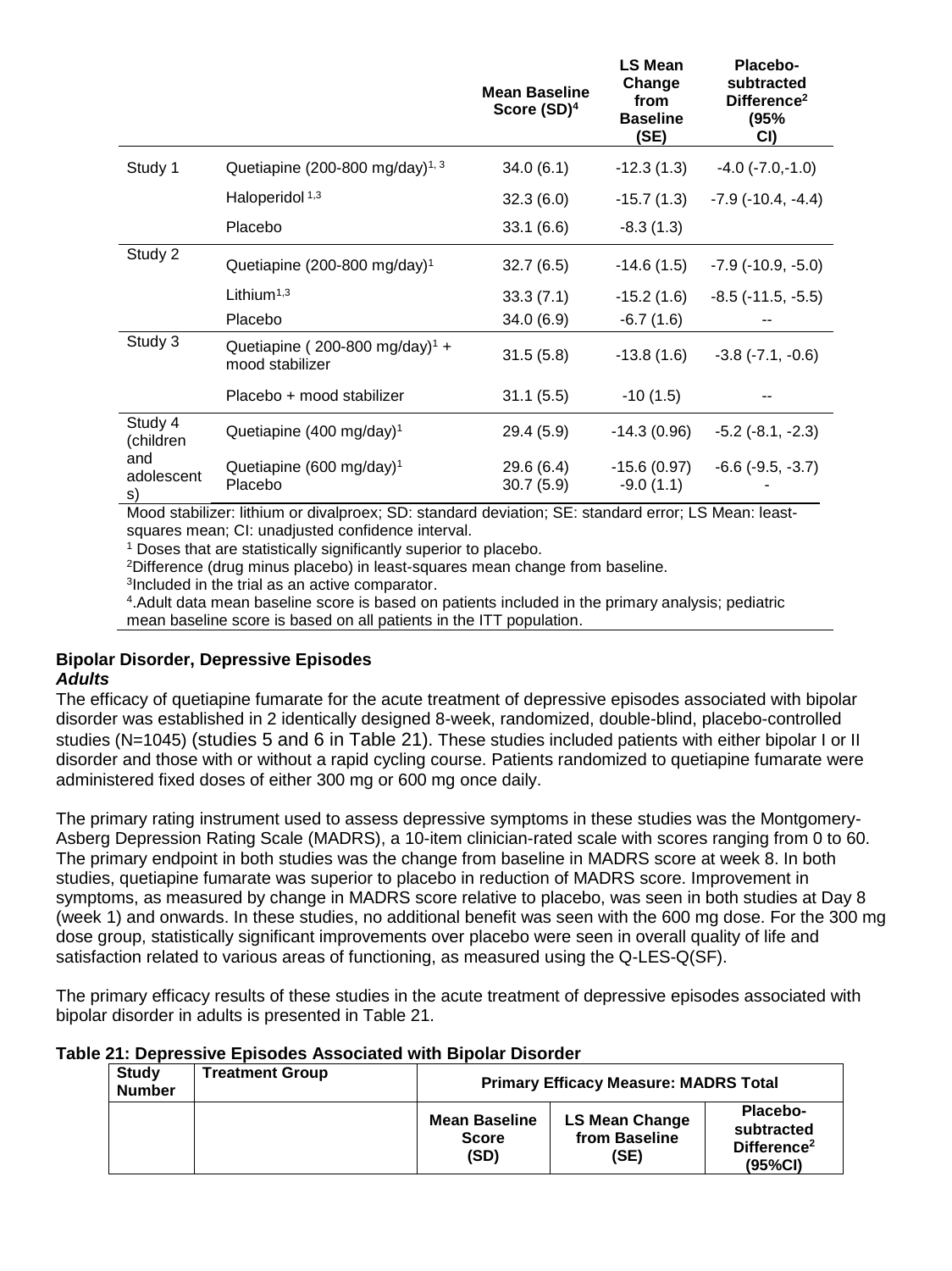| Study <sub>5</sub> | Quetiapine (300 mg/day) <sup>1</sup> | 30.3(5.0) | $-16.4(0.9)$ | $-6.1$ $(-8.3, -3.9)$ - |
|--------------------|--------------------------------------|-----------|--------------|-------------------------|
|                    | Quetiapine (600mg/day) <sup>1</sup>  | 30.3(5.3) | $-16.7(0.9)$ | $6.5(-8.7, -4.3)$       |
|                    | Placebo                              | 30.6(5.3) | $-10.3(0.9)$ | $- -$                   |
| Study 6            | Quetiapine (300 mg/day) <sup>1</sup> | 31.1(5.7) | $-16.9(1.0)$ | $-5.0$ $(-7.3, -2.7)$   |
|                    | Quetiapine (600 mg/day) <sup>1</sup> | 29.9(5.6) | $-16.0(1.0)$ | $-4.1$ $(-6.4, -1.8)$   |
|                    | Placebo                              | 29.6(5.4) | $-11.9(1.0)$ | $- -$                   |

SD: standard deviation; SE: standard error; LS Mean: least-squares mean; CI: unadjusted confidence interval.

<sup>1</sup> Doses that are statistically significantly superior to placebo.

<sup>2</sup>Difference (drug minus placebo) in least-squares mean change from baseline.

#### **Maintenance Treatment as an Adjunct to Lithium or Divalproex**

The efficacy of quetiapine fumarate in the maintenance treatment of bipolar I disorder was established in 2 placebo-controlled trials in patients (n=1326) who met DSM-IV criteria for bipolar I disorder (studies 7 and 8 in Figures 1 and 2). The trials included patients whose most recent episode was manic, depressed, or mixed, with or without psychotic features. In the open-label phase, patients were required to be stable on quetiapine fumarate plus lithium or divalproex for at least 12 weeks in order to be randomized. On average, patients were stabilized for 15 weeks. In the randomization phase, patients continued treatment with lithium or divalproex and were randomized to receive either quetiapine fumarate (administered twice daily totaling 400 mg/day to 800 mg/day) or placebo. Approximately 50% of the patients had discontinued from the quetiapine fumarate group by day 280 and 50% of the placebo group had discontinued by day 117 of double-blind treatment. The primary endpoint in these studies was time to recurrence of a mood event (manic, mixed or depressed episode). A mood event was defined as medication initiation or hospitalization for a mood episode; YMRS score ≥ 20 or MADRS score ≥ 20 at 2 consecutive assessments; or study discontinuation due to a mood event (Figure 1 and Figure 2).

In both studies, quetiapine fumarate was superior to placebo in increasing the time to recurrence of any mood event. The treatment effect was present for increasing time to recurrence of both manic and depressed episodes. The effect of quetiapine fumarate was independent of any specific subgroup (assigned mood stabilizer, sex, age, race, most recent bipolar episode, or rapid cycling course).



#### **Figure 1 Kaplan-Meier Curves of Time to Recurrence of a Mood Event (Study 7)**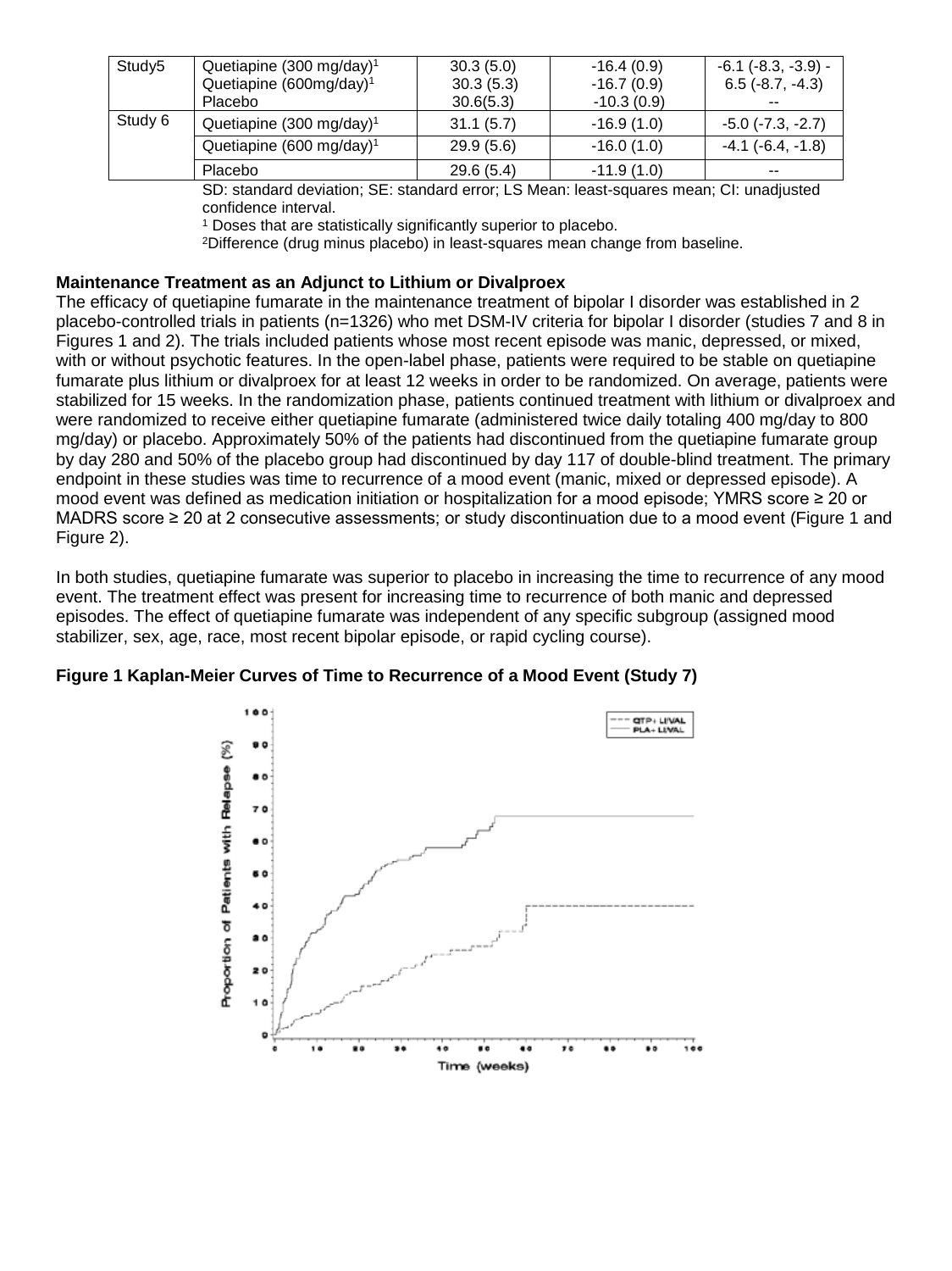

## **Figure 2 Kaplan-Meier Curves of Time to Recurrence of a Mood Event (Study 8)**

#### <span id="page-37-0"></span>**16 HOW SUPPLIED/STORAGE AND HANDLING**

#### **Quetiapine tablets, USP**

Quetiapine tablets, USP 25 mg are peach, round, biconvex, film coated tablets. Engraved with 'APO' on one side and "QUE' over '25' on the other side.

They are supplied as follows: Bottles of 30 (NDC 60505-3130-3) Bottles of 100 (NDC 60505-3130-1) Bottles of 500 (NDC 60505-3130-5) Bottles of 1,000 (NDC 60505-3130-8) Blisters of 30 (NDC 60505-3130-0) Blisters of 100 (NDC 60505-3131-0)

Quetiapine tablets, USP 50 mg are white, round, biconvex, film coated tablets. Engraved with 'APO' on one side and 'QUE' over '50' on the other side. They are supplied as follows: Bottles of 30 (NDC 60505-3132-3) Bottles of 100 (NDC 60505-3132-1) Bottles of 1,000 (NDC 60505-3132-8) Blisters of 100 (NDC 60505-3132-0)

Quetiapine tablets, USP 100 mg are yellow, round, biconvex film coated tablets. Engraved with 'APO' on one side and 'QUE' over '100' on the other side. They are supplied as follows: Bottles of 30 (NDC 60505-3133-3) Bottles of 100 (NDC 60505-3133-1) Bottles of 500 (NDC 60505-3133-5) Bottles of 1,000 (NDC 60505-3133-8) Blisters of 30 (NDC 60505-3133-0) Blisters of 100 (NDC 60505-3134-0)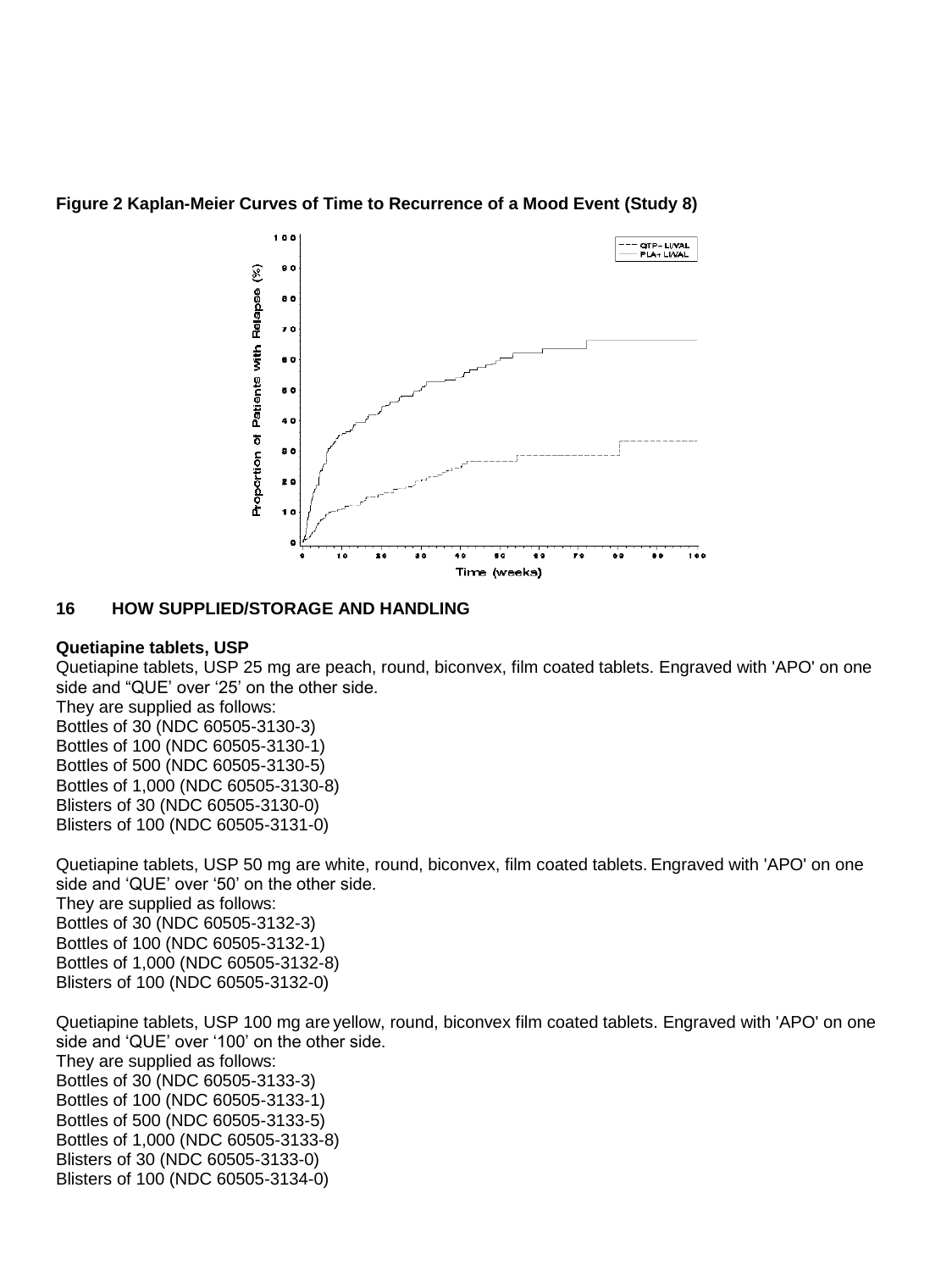Quetiapine tablets, USP 200 mg are white, round, biconvex, film coated tablets. Engraved 'APO' on one side and 'QUE' over '200' on the other side. They are supplied as follows: Bottles of 30 (NDC 60505-3135-3) Bottles of 100 (NDC 60505-3135-1) Bottles of 500 (NDC 60505-3135-5) Bottles of 1,000 (NDC 60505-3135-8) Blisters of 30 (NDC 60505-3135-0) Blisters of 100 (NDC 60505-3136-0)

Quetiapine tablets, USP 300 mg are white, capsule-shaped, biconvex, film coated tablets. Engraved 'APO' on one side and 'QUE300' on the other side. They are supplied as follows: Bottles of 30 (NDC 60505-3137-3) Bottles of 60 (NDC 60505-3137-6) Bottles of 100 (NDC 60505-3137-1) Bottles of 500 (NDC 60505-3137-5) Bottles of 1,000 (NDC 60505-3137-8) Blisters of 30 (NDC 60505-3137-0) Blisters of 100 (NDC 60505-3138-0)

Quetiapine tablets, USP 400 mg are yellow, capsule-shaped, biconvex, film coated tablets. Engraved 'APO' on one side and 'QUE 400' on the other side. They are supplied as follows: Bottles of 30 (NDC 60505-3139-3) Bottles of 100 (NDC 60505-3139-1) Bottles of 1,000 (NDC 60505-3139-8) Blisters of 100 (NDC 60505-3139-0)

Store at 20ºC to 25ºC (68ºF to 77ºF); excursions permitted from 15°C to 30ºC (59°F to 86ºF) [See USP Controlled Room Temperature].

#### <span id="page-38-0"></span>**17 PATIENT COUNSELING INFORMATION**

See FDA-approved patient labeling (Medication Guide)

Prescribers or other health professionals should inform patients, their families, and their caregivers about the benefits and risks associated with treatment with quetiapine fumarate tablets and should counsel them in its appropriate use. A patient Medication Guide about "Antidepressant Medicines, Depression and other Serious Mental Illness, and Suicidal Thoughts or Actions" is available for quetiapine fumarate tablets. The prescriber or health professional should instruct patients, their families, and their caregivers to read the Medication Guide and should assist them in understanding its contents. Patients should be given the opportunity to discuss the contents of the Medication Guide and to obtain answers to any questions they may have. The complete text of the Medication Guide is reprinted at the end of this document.

Patients should be advised of the following issues and asked to alert their prescriber if these occur while taking quetiapine fumarate tablets.

#### **Increased Mortality in Elderly Patients with Dementia-Related Psychosis**

Patients and caregivers should be advised that elderly patients with dementia-related psychosis treated with atypical antipsychotic drugs are at increased risk of death compared with placebo. Quetiapine is not approved for elderly patients with dementia-related psychosis [*see Warnings and Precautions* (*[5.1\)](#page-5-1)*].

#### **Suicidal Thoughts and Behaviors**

Patients, their families, and their caregivers should be encouraged to be alert to the emergence of anxiety, agitation, panic attacks, insomnia, irritability, hostility, aggressiveness, impulsivity, akathisia (psychomotor restlessness), hypomania, mania, other unusual changes in behavior, worsening of depression, and suicidal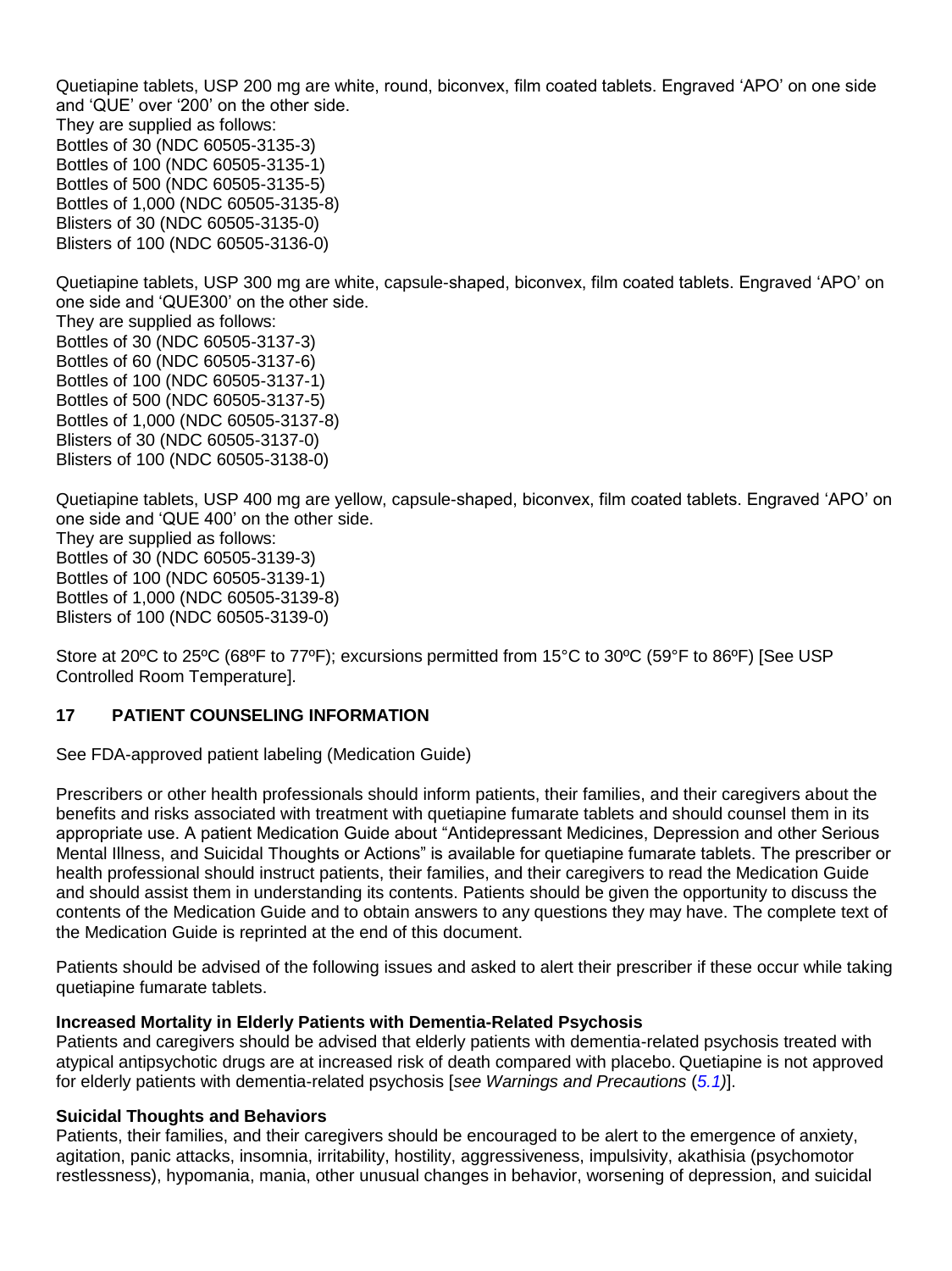ideation, especially early during antidepressant treatment and when the dose is adjusted up or down. Families and caregivers of patients should be advised to look for the emergence of such symptoms on a day-to-day basis, since changes may be abrupt. Such symptoms should be reported to the patient's prescriber or health professional, especially if they are severe, abrupt in onset, or were not part of the patient's presenting symptoms. Symptoms such as these may be associated with an increased risk for suicidal thinking and behavior and indicate a need for very close monitoring and possibly changes in the medication [*see Warnings and Precautions [\(5.2\)](#page-5-2)*].

#### **Neuroleptic Malignant Syndrome (NMS)**

Patients should be advised to report to their physician any signs or symptoms that may be related to NMS. These may include muscle stiffness and high fever [*see Warnings and Precautions* (*[5.4](#page-7-0)*)].

#### **Hyperglycemia and Diabetes Mellitus**

Patients should be aware of the symptoms of hyperglycemia (high blood sugar) and diabetes mellitus. Patients who are diagnosed with diabetes, those with risk factors for diabetes, or those that develop these symptoms during treatment should have their blood glucose monitored at the beginning of and periodically during treatment [*see Warnings and Precautions [\(5.5\)](#page-7-1)*].

#### **Hyperlipidemia**

Patients should be advised that elevations in total cholesterol, LDL-cholesterol and triglycerides and decreases in HDL-cholesterol may occur. Patients should have their lipid profile monitored at the beginning of and periodically during treatment [*see Warnings and Precautions [\(5.5\)](#page-7-1)*].

#### **Weight Gain**

Patients should be advised that they may experience weight gain. Patients should have their weight monitored regularly [*see Warnings and Precautions [\(5.5\)](#page-7-1)*].

#### **Orthostatic Hypotension**

Patients should be advised of the risk of orthostatic hypotension (symptoms include feeling dizzy or lightheaded upon standing, which may lead to falls), especially during the period of initial dose titration, and also at times of re-initiating treatment or increases in dose [*see Warnings and Precautions [\(5.7\)](#page-11-1)*].

#### **Increased Blood Pressure in Children and Adolescents**

Children and adolescent patients should have their blood pressure measured at the beginning of, and periodically during, treatment [*see Warnings and Precautions* (*[5.9](#page-11-2)*)].

#### **Leukopenia/Neutropenia**

Patients with a pre-existing low WBC or a history of drug induced leukopenia/neutropenia should be advised that they should have their CBC monitored while taking quetiapine fumarate tablets. Patients should be advised to talk to their doctor as soon as possible if they have a fever, flu-like symptoms, sore throat, or any other infection as this could be a result of a very low WBC, which may require quetiapine fumarate tablets to be stopped and/or treatment to be given [*see Warnings and Precautions [\(5.10\)](#page-11-0)*].

#### **Interference with Cognitive and Motor Performance**

Patients should be advised of the risk of somnolence or sedation (which may lead to falls), especially during the period of initial dose titration. Patients should be cautioned about performing any activity requiring mental alertness, such as operating a motor vehicle (including automobiles) or operating machinery, until they are reasonably certain quetiapine therapy does not affect them adversely [*see Warnings and Precautions [\(5.16\)](#page-14-1)*].

#### **Heat Exposure and Dehydration**

Patients should be advised regarding appropriate care in avoiding overheating and dehydration [*see Warnings and Precautions [\(5.17\)](#page-14-2)*].

#### **Concomitant Medication**

As with other medications, patients should be advised to notify their physicians if they are taking, or plan to take, any prescription or over-the-counter drugs *[see Drug Interactions [\(7.1\)](#page-24-0)].*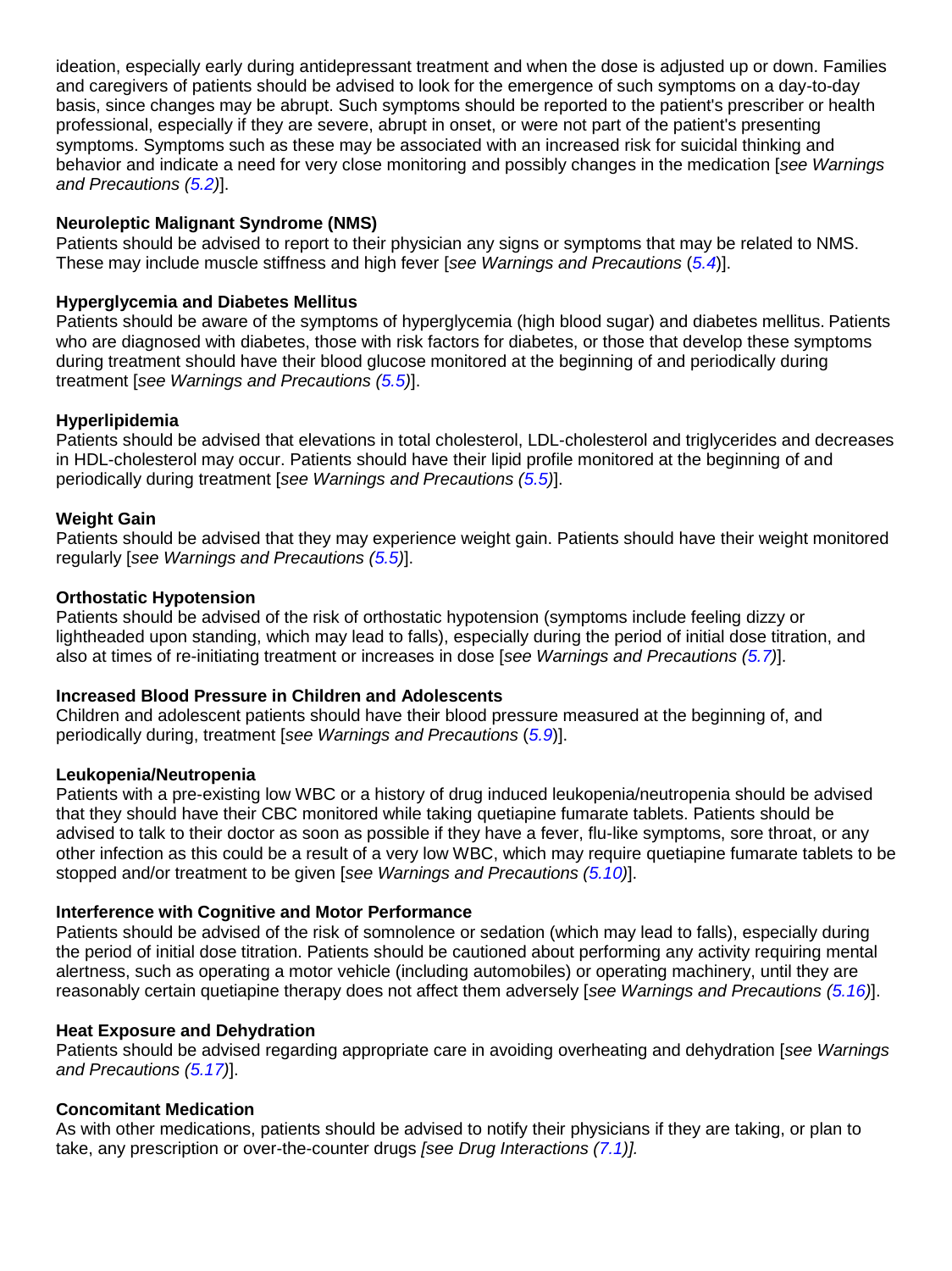#### **Pregnancy and Nursing**

Patients should be advised to notify their physician if they become pregnant or intend to become pregnant during therapy with quetiapine [*see Use in Specific Populations [\(8.1\)](#page-25-0)* and *[\(8.3\)](#page-26-0)*].

#### **Need for Comprehensive Treatment Program**

Quetiapine is indicated as an integral part of a total treatment program for adolescents with schizophrenia and pediatric bipolar disorder that may include other measures (psychological, educational, and social). Effectiveness and safety of quetiapine have not been established in pediatric patients less than 13 years of age for schizophrenia or less than 10 years of age for bipolar mania. Appropriate educational placement is essential and psychosocial intervention is often helpful**.** The decision to prescribe atypical antipsychotic medication will depend upon the physician's assessment of the chronicity and severity of the patient's symptoms *[see Indications and Usage [\(1.3\)](#page-2-3)].*

#### **APOTEX INC. QUETIAPINE TABLETS, USP 25 mg, 50 mg, 100 mg, 200 mg, 300 mg and 400 mg**

| <b>Manufactured by</b> | <b>Manufactured for</b> |  |
|------------------------|-------------------------|--|
| Apotex Inc.            | <b>Apotex Corp</b>      |  |
| Toronto, Ontario       | Weston, Florida         |  |
| M9L 1T9                | 33326, USA              |  |

Revised: December 2018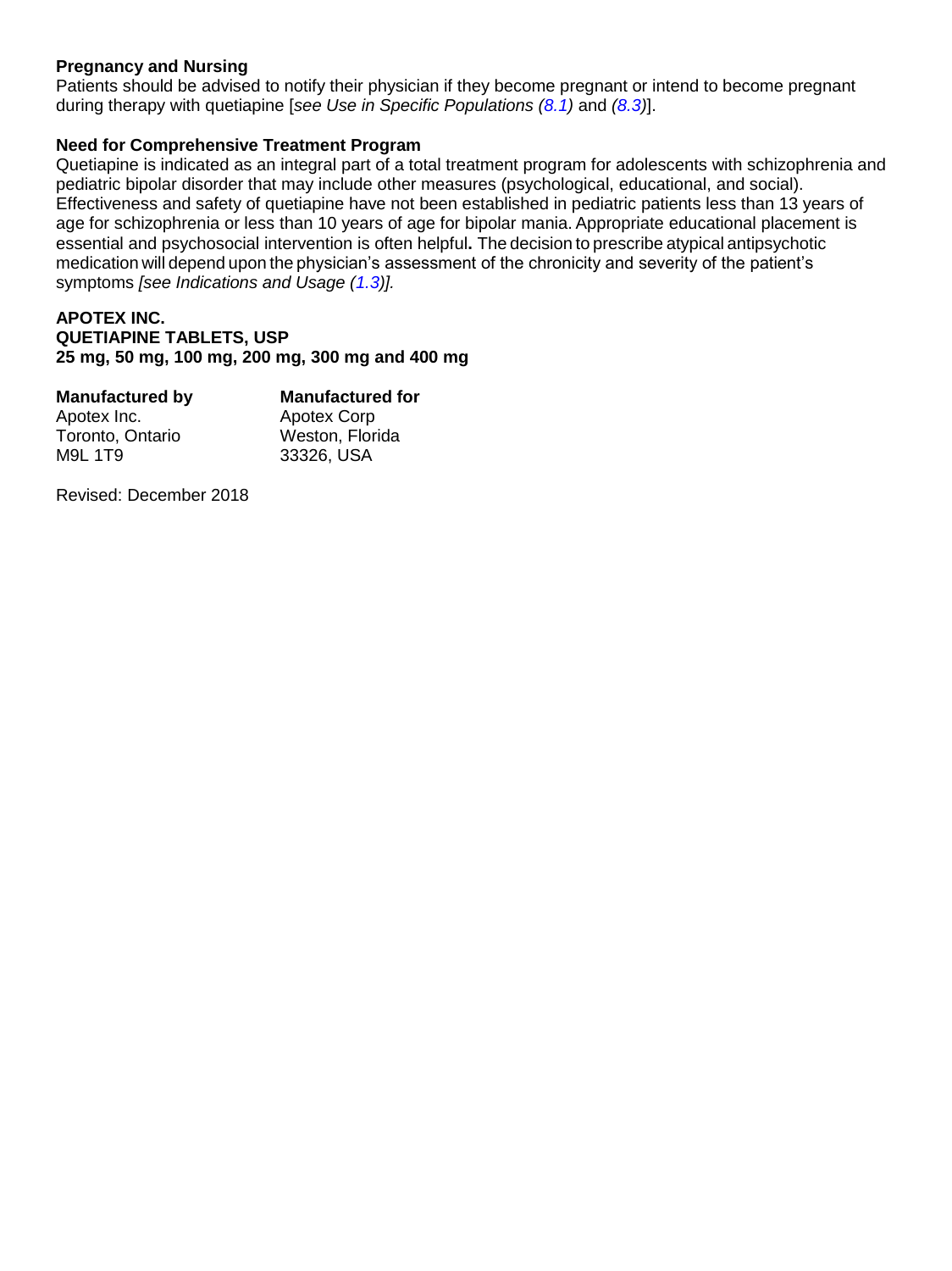## **Medication Guide**

#### **Quetiapine Tablets, USP (kwe-TYE-a-peen FUE-ma-rate)**

Read this Medication Guide before you start taking quetiapine fumarate tablets and each time you get a refill. There may be new information. This information does not take the place of talking to your healthcare provider about your medical condition or your treatment.

#### **What is the most important information I should know about Quetiapine Fumarate Tablets?**

#### **Quetiapine fumarate tablets may cause serious side effects, including:**

- 1. **risk of death in the elderly with dementia. Medicines like quetiapine fumarate tablets can increase the risk of death in elderly people who have memory loss (dementia).** Quetiapine fumarate tablets are not for treating psychosis in the elderly with dementia.
- **2. risk of suicidal thoughts or actions (antidepressant medicines, depression and other serious mental illnesses, and suicidal thoughts or actions).**
- **Talk to your or your family member's healthcare provider about:**
	- $\circ$  all risks and benefits of treatment with antidepressant medicines.
	- o all treatment choices for depression or other serious mental illness
- **Antidepressant medications may increase suicidal thoughts or actions in some children, teenagers, and young adults within the first few months of treatment.**
- **Depression and other serious mental illnesses are the most important causes of suicidal thoughts and actions. Some people may have a particularly high risk of having suicidal thoughts or actions.** These include people who have (or have a family history of) depression, bipolar illness (also called manic-depressive illness), or suicidal thoughts or actions.
- **How can I watch for and try to prevent suicidal thoughts and actions in myself or a family member?**
	- $\circ$  Pay close attention to any changes, especially sudden changes, in mood, behaviors, thoughts, or feelings. This is very important when an antidepressant medicine is started or when the dose is changed.
	- o Call the healthcare provider right away to report new or sudden changes in mood, behavior, thoughts, or feelings.
	- $\circ$  Keep all follow-up visits with the healthcare provider as scheduled. Call the healthcare provider between visits as needed, especially if you have concerns about symptoms.

#### **Call a healthcare provider right away if you or your family member has any of the following symptoms, especially if they are new, worse, or worry you:**

- thoughts about suicide or dying
- attempts to commit suicide
- new or worse depression
- new or worse anxiety
- feeling very agitated or restless
- panic attacks
- trouble sleeping (insomnia)
- new or worse irritability
- acting aggressive, being angry, or violent
- acting on dangerous impulses
- an extreme increase in activity and talking (mania)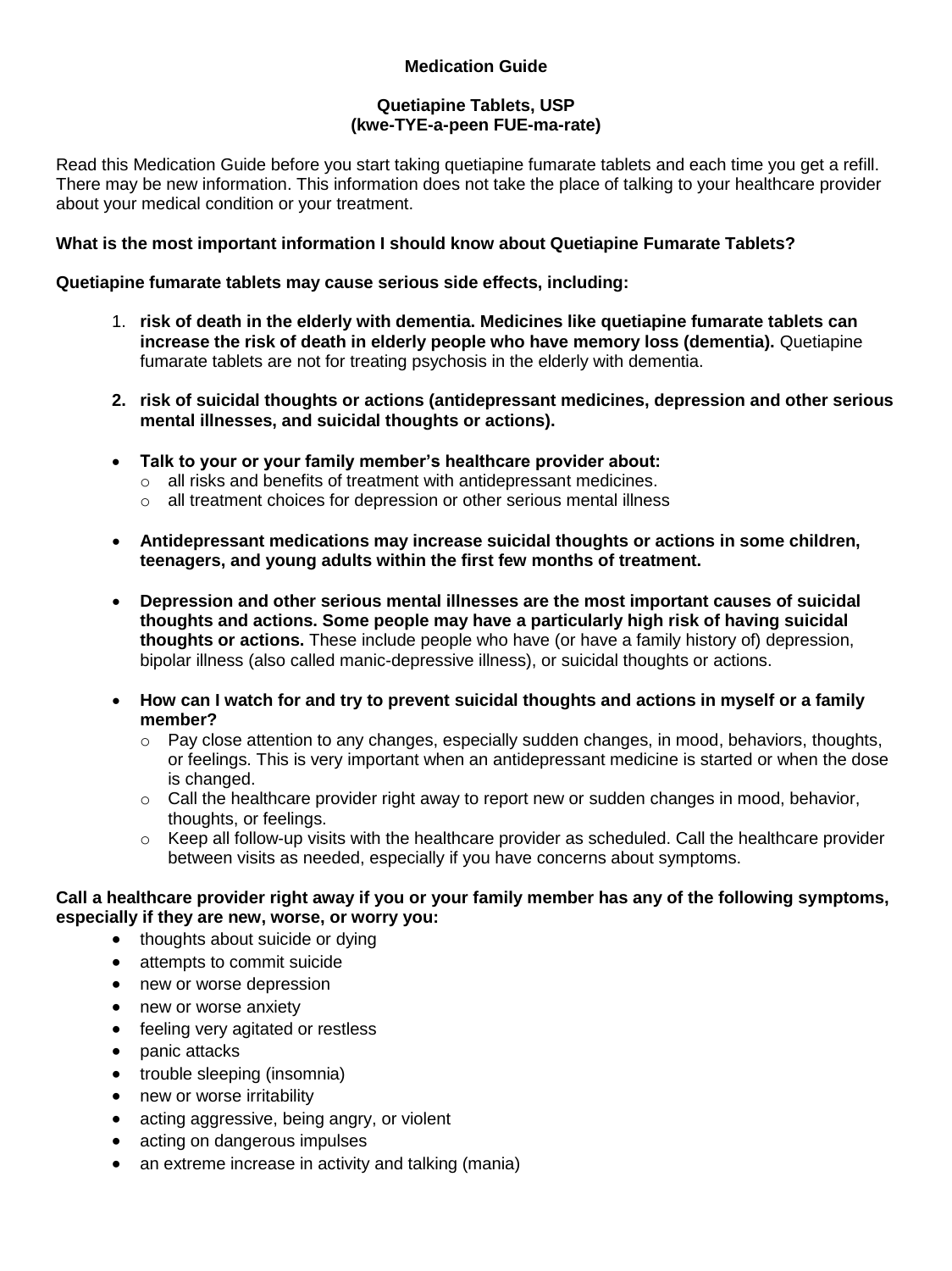• other unusual changes in behavior or mood

#### **What else do I need to know about antidepressant medicines?**

- **Never stop an antidepressant medicine without first talking to your healthcare provider.**  Stopping an antidepressant medicine suddenly can cause other symptoms.
- **Antidepressants are medicines used to treat depression and other illnesses.** It is important to discuss all the risks of treating depression and also the risks of not treating it. Patients and their families or other caregivers should discuss all treatment choices with the healthcare provider, not just the use of antidepressants.
- **Antidepressant medicines have other side effects.** Talk to the healthcare provider about the side effects of the medicine prescribed for you or your family member.
- **Antidepressant medicines can interact with other medicines.** Know all of the medicines that you or your family member take. Keep a list of all medicines to show the healthcare provider. Do not start new medicines without first checking with your healthcare provider.
- **Not all antidepressant medicines prescribed for children are FDA approved for use in children.**  Talk to your child's healthcare provider for more information.

#### **What are quetiapine fumarate tablets?**

Quetiapine fumarate tablets are a prescription medicine used to treat:

- schizophrenia in people 13 years of age or older
- bipolar disorder in adults, including:
	- o depressive episodes associated with bipolar disorder
	- o manic episodes associated with bipolar I disorder alone or with lithium or divalproex
	- o long-term treatment of bipolar I disorder with lithium or divalproex
- manic episodes associated with bipolar I disorder in children ages 10 to 17 years old

It is not known if quetiapine is safe and effective in children under 10 years of age.

## **What should I tell my healthcare provider before taking quetiapine fumarate tablets?**

## **Before you take quetiapine fumarate tablets, tell your healthcare provider if you have or have had:**

- diabetes or high blood sugar in you or your family. Your healthcare provider should check your blood sugar before you start quetiapine fumarate tablets and also during therapy
- high levels of total cholesterol, triglycerides or LDL-cholesterol or low levels of HDL-cholesterol
- low or high blood pressure
- low white blood cell count
- cataracts
- seizures
- abnormal thyroid tests
- high prolactin levels
- heart problems
- liver problems
- any other medical condition
- pregnancy or plans to become pregnant. It is not known if quetiapine fumarate tablets will harm your unborn baby.
- Breast-feeding or plans to breast-feed. Quetiapine fumarate can pass into your breast milk. You and your healthcare provider should decide if you will take quetiapine fumarate tablets or breast-feed. You should not do both.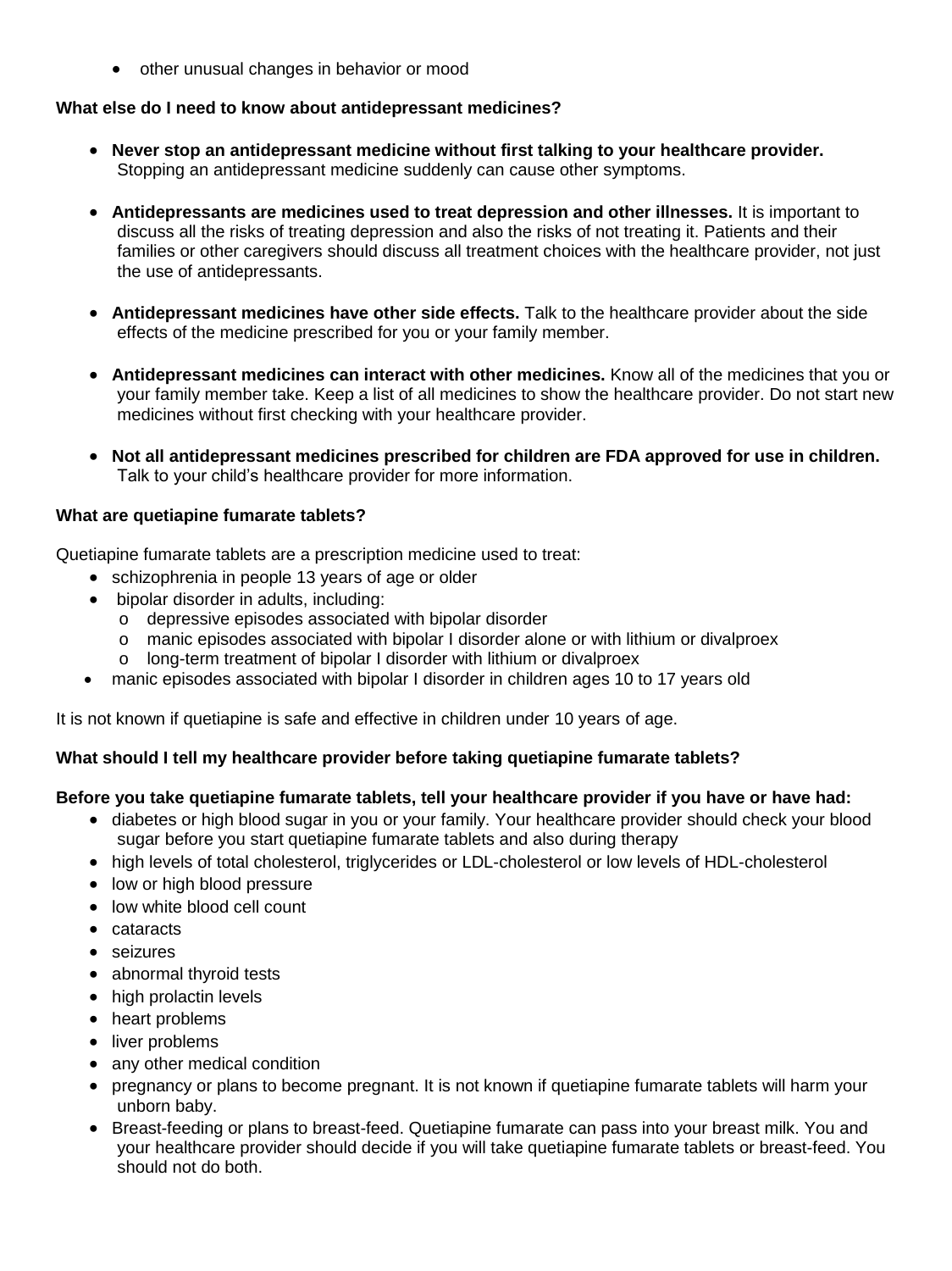• if you have or have had a condition where you cannot completely empty your bladder (urinary retention), have an enlarged prostate, or constipation, or increased pressure inside your eyes.

**Tell the healthcare provider about all the medicines that you take or recently have taken** including prescription medicines, over-the-counter medicines, herbal supplements and vitamins.

Quetiapine fumarate tablets and other medicines may affect each other causing serious side effects. Quetiapine fumarate tablets may affect the way other medicines work, and other medicines may affect how quetiapine fumarate tablets works.

Tell your healthcare provider if you are having a urine drug screen because quetiapine fumarate tablets may affect your test results. Tell those giving the test that you are taking quetiapine fumarate tablets.

#### **How should I take quetiapine fumarate tablets?**

- Take quetiapine fumarate tablets exactly as your healthcare provider tells you to take it. Do not change the dose yourself.
- Take quetiapine fumarate tablets by mouth, with or without food.
- **If you feel you need to stop quetiapine fumarate tablets, talk with your healthcare provider first**. If you suddenly stop taking quetiapine fumarate tablets, you may have side effects such as trouble sleeping or trouble staying asleep (insomnia), nausea, and vomiting.
- If you miss a dose of quetiapine, take it as soon as you remember. If you are close to your next dose, skip the missed dose. Just take the next dose at your regular time. Do not take 2 doses at the same time unless your healthcare provider tells you to. If you are not sure about your dosing, call your healthcare provider.

#### **What should I avoid while taking quetiapine fumarate tablets?**

- Do not drive, operate machinery, or do other dangerous activities until you know how quetiapine fumarate tablets affects you. Quetiapine fumarate tablets may make you drowsy.
- Avoid getting overheated or dehydrated.
	- o Do not over-exercise.
	- o In hot weather, stay inside in a cool place if possible.
	- o Stay out of the sun. Do not wear too much or heavy clothing.
	- o Drink plenty of water.
- Do not drink alcohol while taking quetiapine fumarate tablets. It may make some side effects of quetiapine fumarate tablets worse.

#### **What are possible side effects of quetiapine fumarate tablets?**

#### **Quetiapine fumarate tablets can cause serious side effects, including:**

- **See "What is the most important information I should know about quetiapine fumarate tablets?"**
- **stroke that can lead to death can happen in elderly people with dementia who take medicines like quetiapine**
- **neuroleptic malignant syndrome (NMS).** NMS is a rare but very serious condition that can happen in people who take antipsychotic medicines, including quetiapine fumarate tablets. NMS can cause death and must be treated in a hospital. Call your healthcare provider right away if you become severely ill and have some or all of these symptoms:
	- $\circ$  high fever
	- o excessive sweating
	- o rigid muscles
	- o confusion
	- o changes in your breathing, heartbeat, and blood pressure
	- falls can happen in some people who take quetiapine. These falls may cause serious injuries.
- **high blood sugar (hyperglycemia).** High blood sugar can happen if you have diabetes already or if you have never had diabetes. High blood sugar could lead to:
	- o build up of acid in your blood due to ketones (ketoacidosis)
	- o coma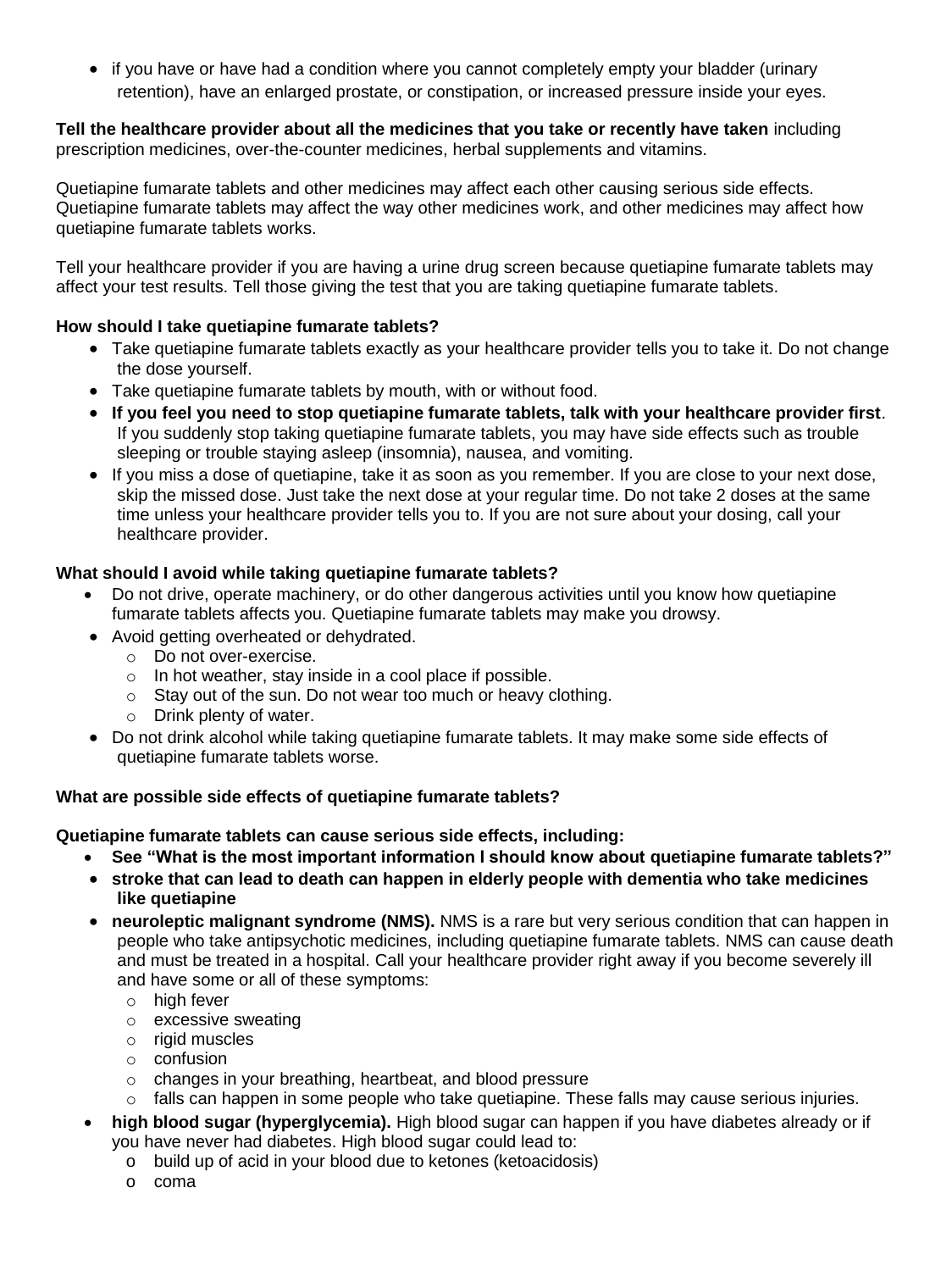#### o death

Increases in blood sugar can happen in some people who take quetiapine. Extremely high blood sugar can lead to coma or death. If you have diabetes or risk factors for diabetes (such as being overweight or a family history of diabetes) your healthcare provider should check your blood sugar before you start quetiapine and during therapy.

Call your healthcare provider if you have any of these symptoms of high blood sugar (hyperglycemia) while taking quetiapine:

- o feel very thirsty
- o need to urinate more than usual
- o feel very hungry
- o feel weak or tired
- o feel sick to your stomach
- o feel confused, or your breath smells fruity
- **high fat levels in your blood (increased cholesterol and triglycerides)**. High fat levels may happen in people treated with quetiapine. You may not have any symptoms, so your healthcare provider may decide to check your cholesterol and triglycerides during your treatment with quetiapine.
- **increase in weight (weight gain)**. Weight gain is common in people who take quetiapine so you and your healthcare provider should check your weight regularly. Talk to your healthcare provider about ways to control weight gain, such as eating a healthy, balanced diet, and exercising.
- **• movements you cannot control in your face, tongue, or other body parts (tardive dyskinesia).** These may be signs of a serious condition. Tardive dyskinesia may not go away, even if you stop taking quetiapine fumarate tablets. Tardive dyskinesia may also start after you stop taking quetiapine fumarate tablets.
- **decreased blood pressure (orthostatic hypotension),** including lightheadedness or fainting caused by a sudden change in heart rate and blood pressure when rising too quickly from a sitting or lying position.
- **increases in blood pressure in children and teenagers**. Your healthcare provider should check blood pressure in children and adolescents before starting quetiapine fumarate tablets and during therapy.
- **low white blood cell count.** Tell your healthcare provider as soon as possible if you have a fever, flu-like symptoms, or any other infection, as this could be a result of a very low white blood cell count. Your healthcare provider may check your white blood cell level to determine if further treatment or other action is needed.
- **cataracts**
- **seizures**
- **abnormal thyroid tests.** Your healthcare provider may do blood tests to check your thyroid hormone level.
- **increases in prolactin levels**
- **sleepiness, drowsiness, feeling tired, difficulty thinking and doing normal activities**
- **increased body temperature**
- **difficulty swallowing**
- **trouble sleeping or trouble staying asleep (insomnia), nausea, or vomiting if you suddenly stop taking quetiapine.** These symptoms usually get better 1 week after you start having them.

#### **The most common side effects of quetiapine fumarate tablets include:**

# **In Adults**

- 
- sudden drop in blood pressure upon standing dizziness
- 
- 
- abnormal liver tests constipation
- upset stomach **•** sore throat
- drowsiness **•** dry mouth
	-
- weight gain by the set of the set of the weakness weight gain
- sluggishness abdominal pain
	-
	-
	- •

## **In Children and Adolescents**

drowsiness • increased appetite